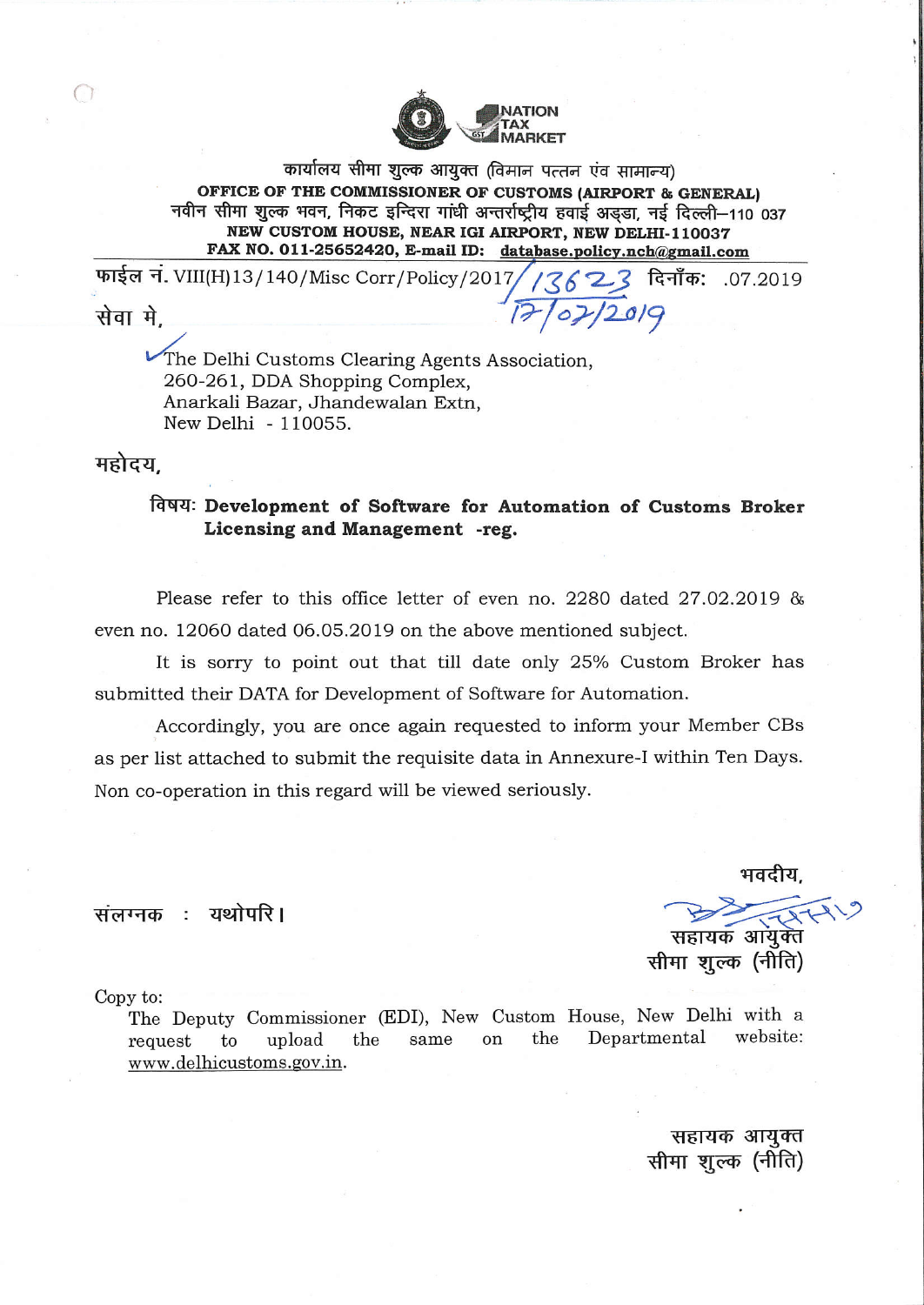| SL. | <b>NAME OF CUSTOMS BROKER</b>                |
|-----|----------------------------------------------|
| NO. |                                              |
|     | 1/20 CUBE LOGISTICS PVT. LTD.                |
|     | 2 A & S GLOBAL FREIGHT SOLUTIONS PVT. LTD.   |
|     | <b>3 A B CONSULTANTS</b>                     |
|     | 4 A G LOGISTIX                               |
|     | 5 A&A INTERNATIONAL FREIGHT FORWARDERS       |
|     | 6 A. P. ARORA                                |
|     | 7 A. P. LOGISTICS                            |
|     | 8 A.V. GLOBAL                                |
|     | 9 A.H. ASSOCIATES                            |
|     | 10 A.H.S. LOGISTICS                          |
|     | $11$ A.K. JAIN                               |
|     | 12 A.M. LOGISTICS                            |
|     | 13 A.P. ENTERPRISES                          |
| 14  | A.R. SHIPPING                                |
| 15  | A.R. SHIPPING AGENCY                         |
| 16  | A.S. CLEARING & FORWARDING (INDIA) PVT. LTD. |
| 17  | A.S. RANA & CO.                              |
| 18  | A.V. GLOBAL CORPORATION PVT. LTD.            |
| 19  | <b>AADIS IMPEX</b>                           |
| 20  | AAR PEE CLEARING & FORWARDING (P) LTD.       |
| 21  | <b>AAR PEE ENTERPRISES</b>                   |
| 22  | <b>AARK CARGO CARE</b>                       |
| 23  | Aarpee Clearing & Logistics,                 |
| 24  | ABC INDIA LTD.                               |
| 25  | <b>ABC SERVICES</b>                          |
| 26  | ABEX SERVICES PVT. LTD.                      |
| 27  | <b>ABF LOGISTICS</b>                         |
| 28  | <b>ABHEY KUMAR SETH</b>                      |
| 29  | <b>ABHINAV CARGO MOVERS</b>                  |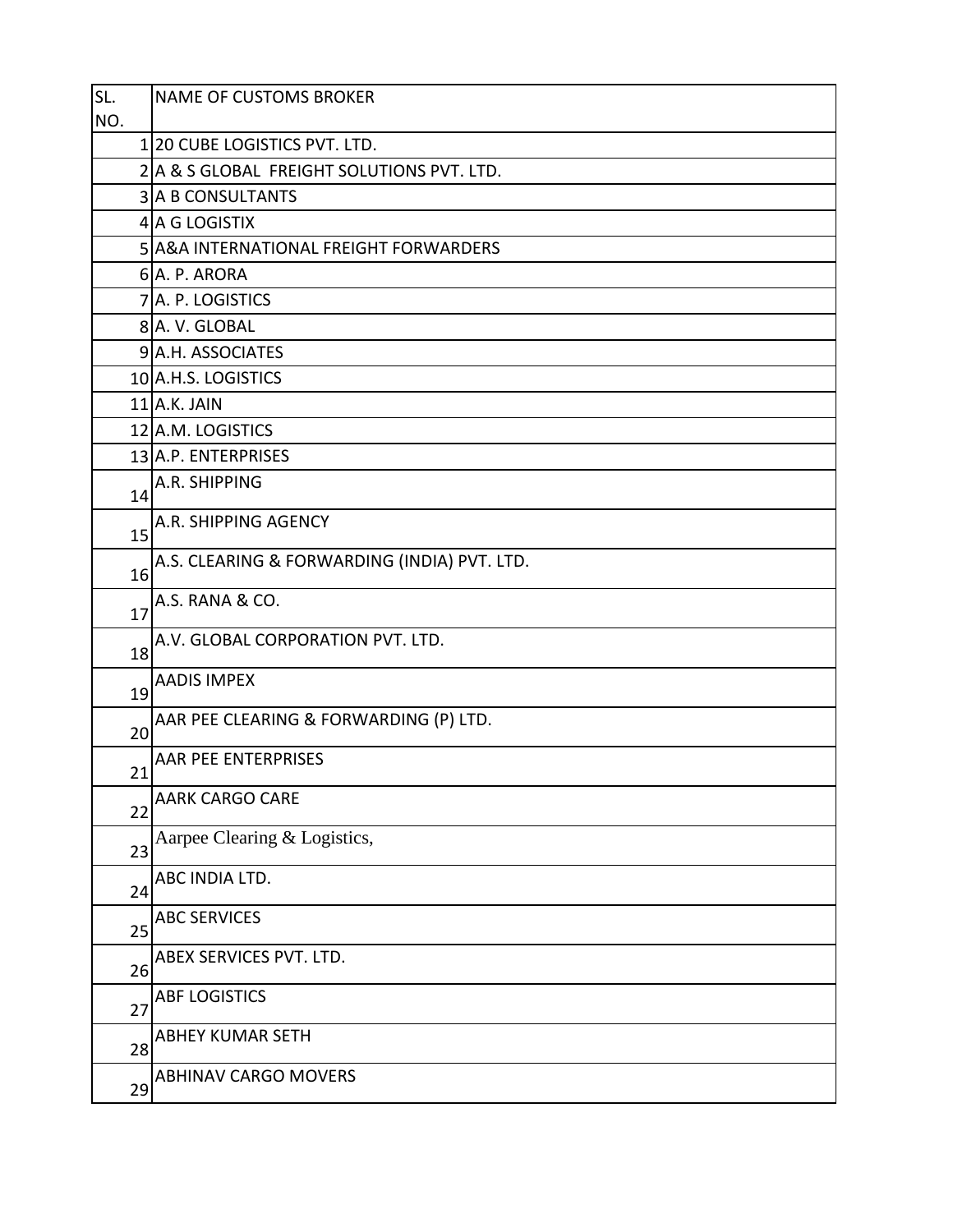| 30 | <b>ABS SHIPPING</b>                   |
|----|---------------------------------------|
| 31 | ABSOLUTE CARGO SOLUTIONS              |
| 32 | <b>ABSOLUTE FREIGHT &amp; CUSTOMS</b> |
| 33 | <b>ACCESS WORLDWIDE CARGO</b>         |
| 34 | <b>ACS LOGISTICS</b>                  |
| 35 | ACS SHIPPING AND LOGISTICS,           |
| 36 | <b>ACT SHIPPING LIMITED</b>           |
| 37 | <b>ACTIVE CARGO MOVERS</b>            |
| 38 | <b>AD CARGO</b>                       |
| 39 | <b>ADEPT LOGISTICS</b>                |
| 40 | Adris Logistics,                      |
| 41 | <b>ADROIT IMPEX</b>                   |
| 42 | AEROSHIP LOGICARE P. LTD.             |
| 43 | AGIL FREIGHT LOGISTICS (P) LTD.       |
| 44 | AGILITY LOGISTICS PVT. LTD.           |
| 45 | AGS LOGISTICS PVT. LTD.,              |
| 46 | AHLERS LOGISTICS INDIA PVT. LTD.,     |
| 47 | <b>AILERON CARRIERS</b>               |
| 48 | AIR & SHIPPING CARGO AGENCY           |
| 49 | AIR IMPEX CARGO AGENCY                |
| 50 | <b>AIR LIFT CARRIERS</b>              |
| 51 | AIR MESSANGERIES (I)                  |
| 52 | AIR TRAVEL ENTERPRISES (I) LTD.       |
| 53 | <b>AIRPORT HANDLING SERVICES</b>      |
| 54 | AKANKSHA GLOBAL LOGISTICS PVT. LTD.   |
| 55 | <b>AKANSHA ENTERPRISES</b>            |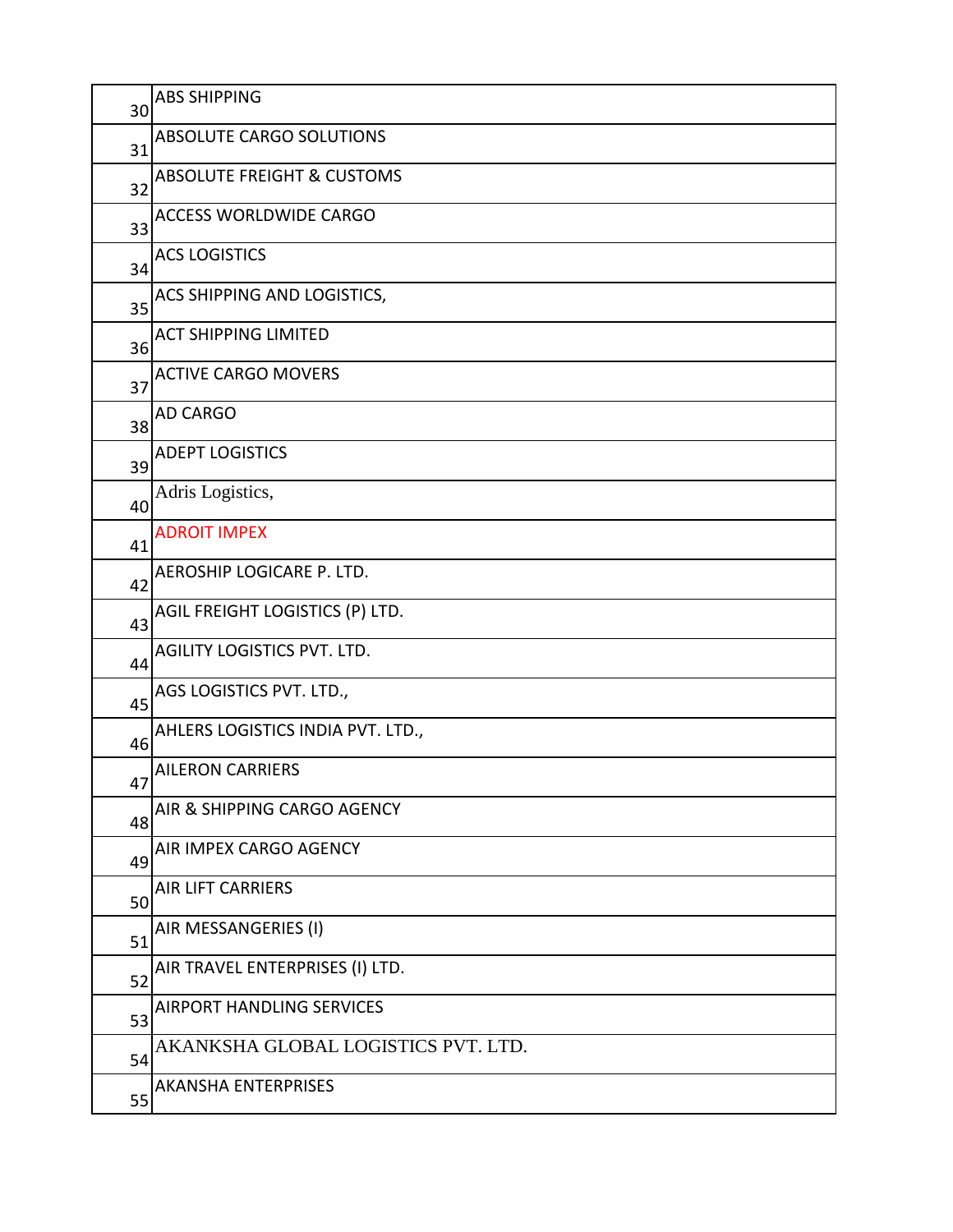| 56 | <b>AKANSHA LOGISTICS</b>                 |
|----|------------------------------------------|
| 57 | AKB & ASSOCIATES 7(2)                    |
| 58 | <b>AKR LOGISTICS</b>                     |
| 59 | <b>AKS GLOBAL LOGISTICS</b>              |
| 60 | AKS LOGISTICS PVT. LTD.                  |
| 61 | <b>AKSHAY GUPTA</b>                      |
| 62 | AL Cargo Services,                       |
| 63 | ALAACRITY PROJECTS INDIA PVT. LTD.       |
| 64 | ALCON LOGISTICS,                         |
| 65 | ALL TRACK LOGISTICS PVT. LTD.            |
| 66 | ALL TRANS SHIPPING \$ LOGISTICS          |
| 67 | ALL WAYS LOGISTICS (CHA) LTD.            |
| 68 | ALL WIN SHIPPING SERVICES 7(2)           |
| 69 | ALL WORLD MOVERS LOG. PRIVATE LTD.       |
| 70 | <b>ALLIANCE LOGISTICS</b>                |
| 71 | <b>ALLIGATE CARGO LOGISTICS</b>          |
| 72 | ALL-TRANS SHIPPING & LOGISTIC PVT. LTD., |
| 73 | <b>ALOK MEHRA</b>                        |
| 74 | ALPHA FREIGHT CHAIN PVT. LTD.            |
| 75 | AM EXPRESS WORLDWIDE LOGISTICS           |
| 76 | AMAN CARGO PVT. LTD.                     |
| 77 | Aman Solanki,                            |
| 78 | AMAR JYOTI (INDIA) PVT. LTD.             |
| 79 | <b>AMBIKA ENTERPRISES</b>                |
| 80 | AMD RENEE LOGISTIC                       |
| 81 | AMETHI SHIPPING & CLEARING AGENCY 7(2)   |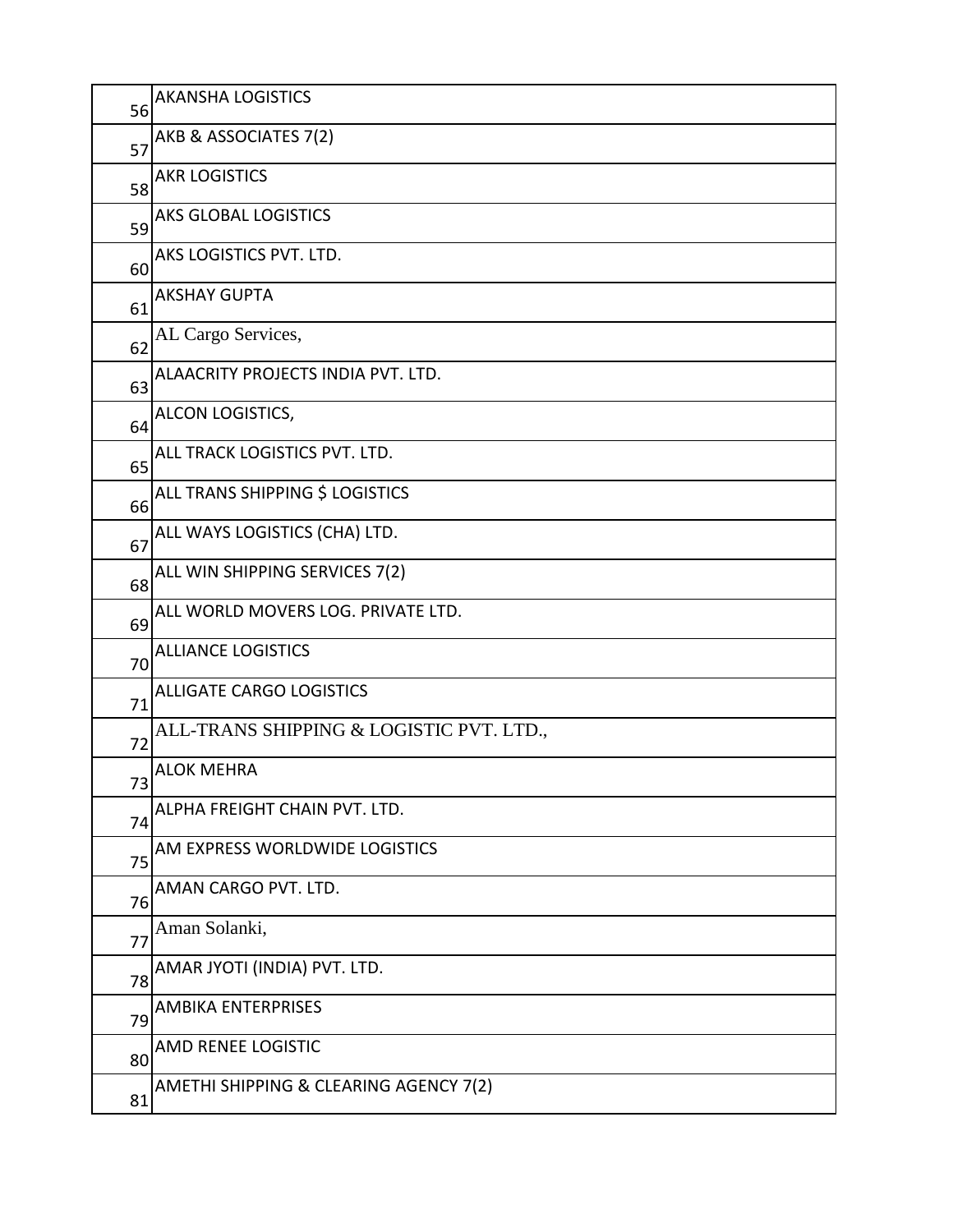| 82  | AMIT BHADURI,                               |
|-----|---------------------------------------------|
| 83  | <b>AMIT BHAYANA</b>                         |
| 84  | <b>AMIT CARGO AGENCY</b>                    |
| 85  | <b>AMIT DAWAR</b>                           |
| 86  | <b>AMIT KHANNA</b>                          |
| 87  | AMK EXIM CONSULTANTS                        |
| 88  | <b>AMRIT FREIGHT FORWARDERS</b>             |
| 89  | AMRIT SEAIR EXPRESS PVT. LTD.               |
| 90  | <b>ANAND AGENCIES</b>                       |
| 91  | <b>ANANYA EXIM</b>                          |
| 92  | <b>ANAPURNA LOGISTICS &amp; SHIPPING</b>    |
| 93  | ANAX AIR SERVICES (P) LTD.                  |
| 94  | ANCHORAGE SHIPPING,                         |
| 95  | ANIL KUMAR JAIDKA                           |
| 96  | Anil Kumar,                                 |
| 97  | ANIT MARINE AGENCIES PVT. LTD.              |
| 98  | <b>ANJALI NANDRAJOG</b>                     |
| 99  | <b>ANON GLOBAL LOGISTICS</b>                |
| 100 | ANS CARGO LOGISTICS                         |
| 101 | <b>ANUBHAV CARGO MOVERS</b>                 |
| 102 | <b>ANURAG TIWARI</b>                        |
| 103 | ANUSAYA AIR & SEA CLEARING AGENCY           |
| 104 | ANUSHARDDA & CO.                            |
| 105 | <b>APEX CARGO SERVICES</b>                  |
| 106 | APOLLO FIEGE INTEGRATED LOGISTICS PVT. LTD. |
| 107 | APS AIR & SEA CARGO SERVICES                |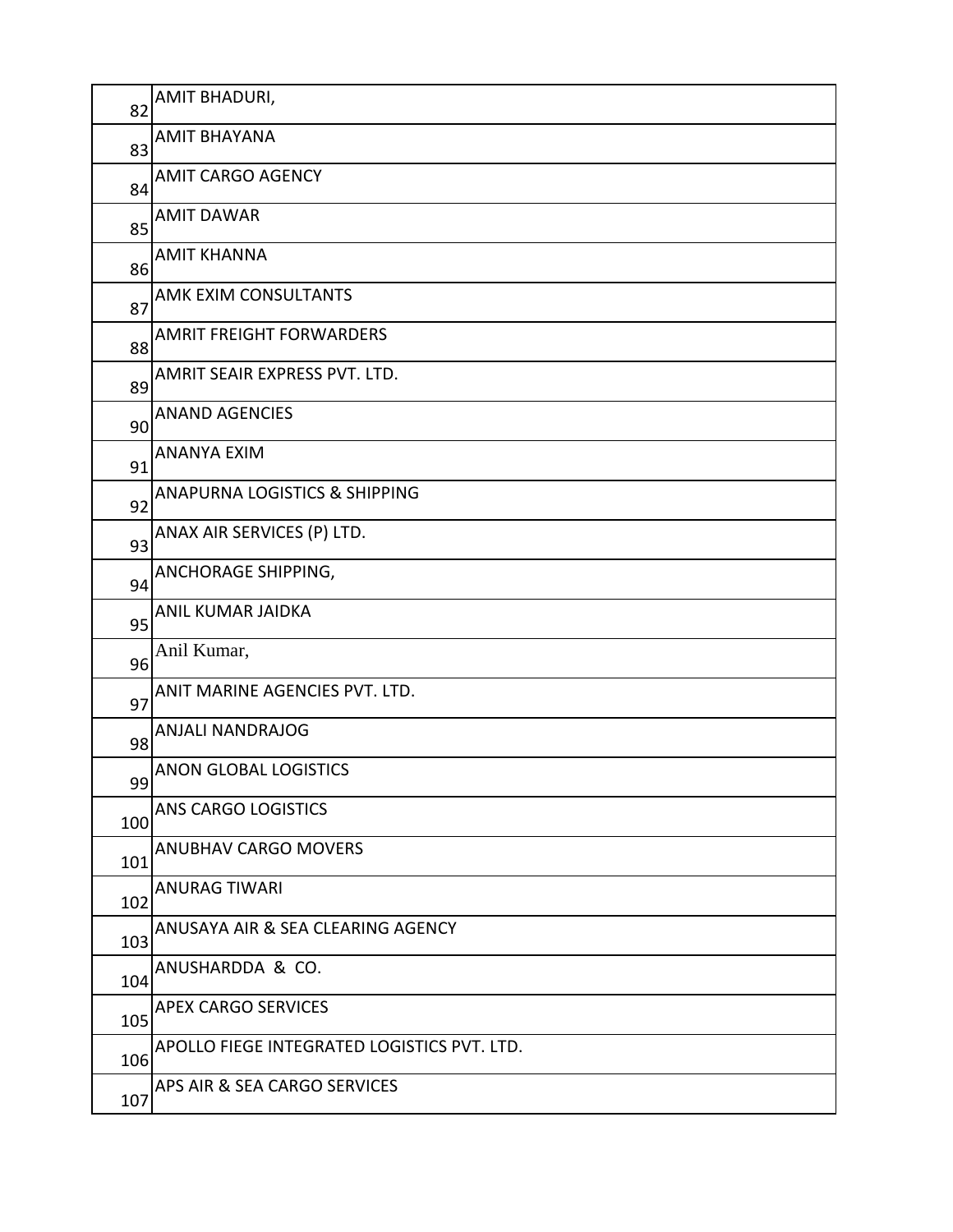| 108 | <b>APS CARGO SERVICES</b>                    |
|-----|----------------------------------------------|
| 109 | APS FLYING CARGO                             |
| 110 | APS FREIGHT & TRAVELS PVT. LTD.              |
| 111 | <b>APSHAN LOGISTICS</b>                      |
| 112 | AQUA LOGISTICS PVT. LTD.                     |
| 113 | <b>AQUATIC FREIGHTS (P) LTD.</b>             |
| 114 | <b>AQUILA LOGISTICS</b>                      |
| 115 | ARADHYA EXPORT IMPORT CONSULTANTS PVT. LTD., |
| 116 | <b>AREANA CARGO</b>                          |
| 117 | <b>ARIHANT LOGISTICS</b>                     |
| 118 | <b>ARIHANT SHIPPING AGENCIES</b>             |
| 119 | <b>ARROW ENTERPRISES</b>                     |
| 120 | ARS INTERNATIONAL 7(2)                       |
| 121 | ARUNACHAL CARGO PVT. LTD.                    |
| 122 | <b>ASA ENTERPRISES</b>                       |
| 123 | <b>ASHOK KUMAR TIWARI</b>                    |
| 124 | <b>ASHOK MALHOTRA</b>                        |
| 125 | <b>ASHOK YADAV</b>                           |
| 126 | ASHOKA INTERNATIONAL                         |
| 127 | <b>ASHUTOSH PATHAK</b>                       |
| 128 | ASIA TRANSPORT COMPANY                       |
| 129 | ASIAN SUPPLY CHAIN SOLUTIONS PVT. LTD.,      |
| 130 | ASIS OVERSEAS (C&F) PVT. LTD.                |
| 131 | ASPINWALL & CO. LTD.                         |
| 132 | ASR LOGISTICS (INDIA) PVT. LTD.              |
| 133 | ASSOCIATED TRADE LOGISTICS (P) LTD.          |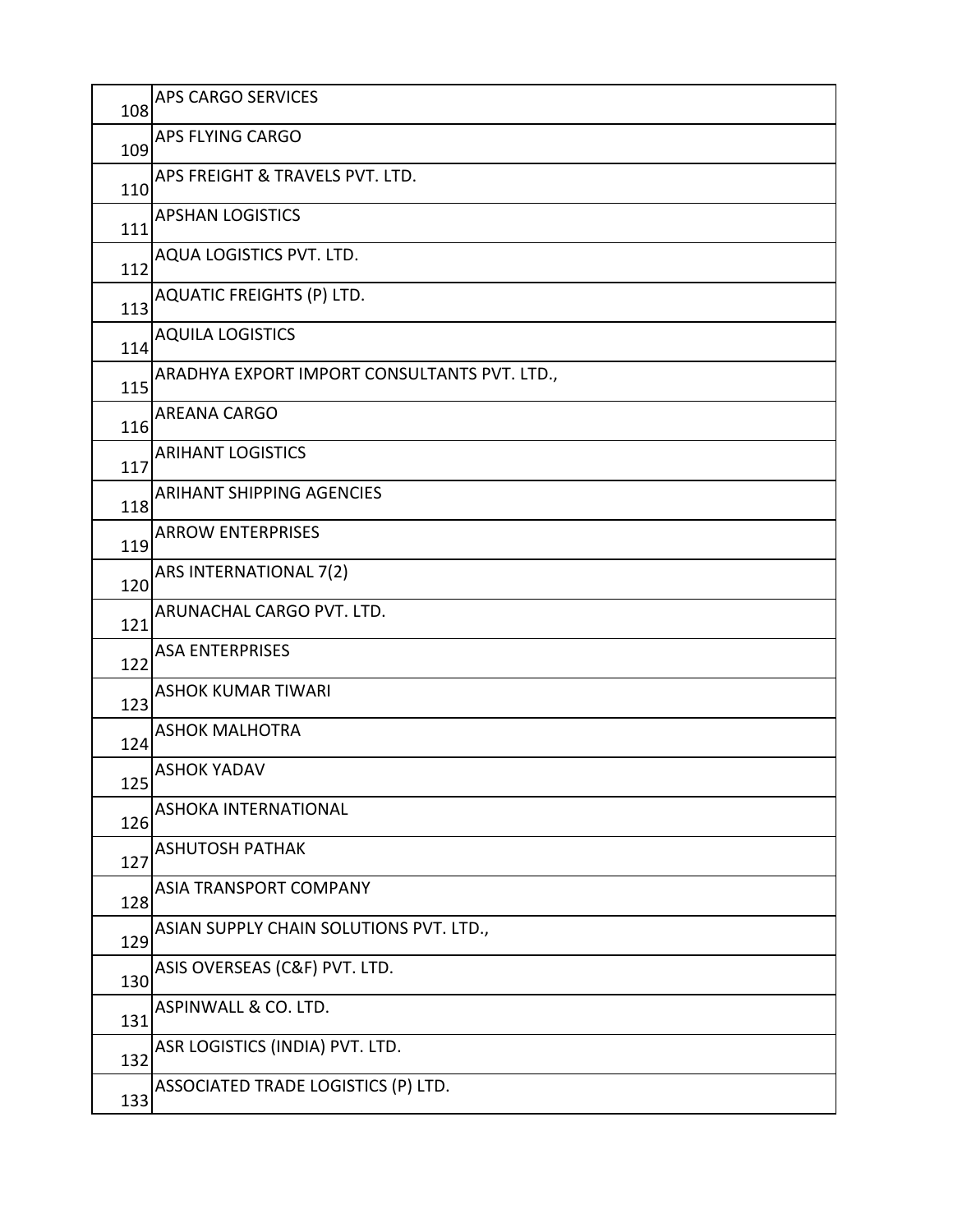| 134 | ASSURE CARGO PVT. LTD 7(2)                   |
|-----|----------------------------------------------|
| 135 | ATC GLOBAL LOGISTICS PVT. LTD.               |
| 136 | ATHARAVA GLOBAL LOGISTIC                     |
| 137 | <b>ATL INDIA</b>                             |
| 138 | ATLANTIC FREIGHT FORWARDERS 7(2)             |
| 139 | <b>ATLANTIC TRAVEL &amp; CARGO</b>           |
| 140 | ATLAS LOGISTICS PVT. LTD.                    |
| 141 | ATLAS OVERSEAS (P) LTD.                      |
| 142 | <b>ATUL BAJAJ &amp; COMPANY</b>              |
| 143 | <b>ATUL WADHWA</b>                           |
| 144 | ATZ SHIPPING TRADE & TRANSPORT PVT. LTD.     |
| 145 | AUM SUPPLY CHAIN SERVICES PVT. LTD           |
| 146 | <b>AVG CORPORATION</b>                       |
| 147 | <b>AVON CARGO LOGISTICS</b>                  |
| 148 | AW TRAVEL & LOGISTIC SERVICES LTD.           |
| 149 | <b>AWAT LOGISTICS</b>                        |
| 150 | <b>AYRAS LOGISTICS</b>                       |
| 151 | <b>B K Cargo Services</b>                    |
| 152 | B M International Pvt. Ltd.                  |
| 153 | <b>B N Gandhi</b>                            |
| 154 | <b>B R Cargo</b>                             |
| 155 | B. D. Cargo Logistics                        |
| 156 | B.S.V. Shipping Agency Pvt. Ltd.             |
| 157 | BABAJI SHIVRAM CLEARING & CARRIERS PVT. LTD. |
| 158 | <b>Babhravi Exim Services</b>                |
| 159 | Baid Organisation Pvt. Ltd.                  |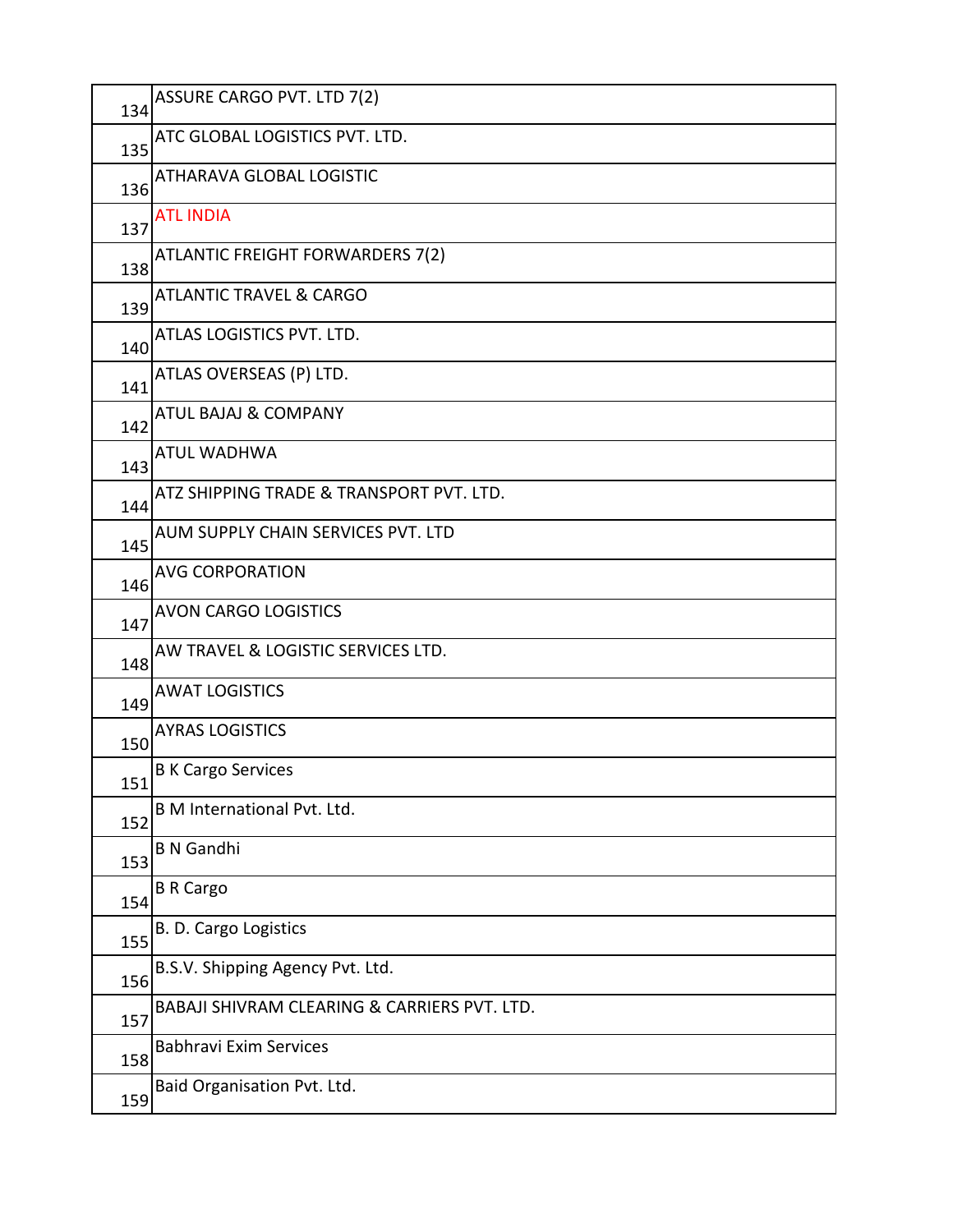| 160 | BALAJI GLOBAL AEROSEA PVT. LTD.,            |
|-----|---------------------------------------------|
|     | (FORMERLY NAME M/S KALIKA SHIDDING AGENCY)  |
| 161 | <b>Balaji Global Logistics</b>              |
| 162 | <b>BALAJI MARILINE PVT. LTD.</b>            |
| 163 | Bali & Co.                                  |
| 164 | <b>Baljeet Singh</b>                        |
| 165 | <b>BALLISTICS CARGO PVT. LTD.,</b>          |
| 166 | BalmerLawris& Co.                           |
| 167 | Balraj Kumar                                |
| 168 | Bansal Logistic Pvt. Ltd.                   |
| 169 | <b>Bare Act Shipping</b>                    |
| 170 | Batliboilmpex Pvt. Ltd.                     |
| 171 | Bax Global India Pvt. Ltd.                  |
| 172 | Bee & Pee Cargo Services                    |
| 173 | Bee Ess Logistics India Pvt. Ltd.           |
| 174 | Beekeyen Freight Service Ltd.               |
| 175 | <b>BEG Cargo Movers</b>                     |
| 176 | <b>Behag Overseas</b>                       |
| 177 | BENCHMARK SUPPLY CHAIN SOLUTIONS PVT. LTD., |
| 178 | <b>BEST CARGO MOVERS</b>                    |
| 179 | <b>Bharat Bhushan</b>                       |
| 180 | <b>Bharti Shipping &amp; Logistics</b>      |
| 181 | Bhaskar Logistic Services Pvt. Ltd.         |
| 182 | Bhatia Shipping (P) Ltd.                    |
| 183 | <b>Bholu Kumar Paremar</b>                  |
| 184 | <b>Bhumika International</b>                |
| 185 | Bijender Kumar                              |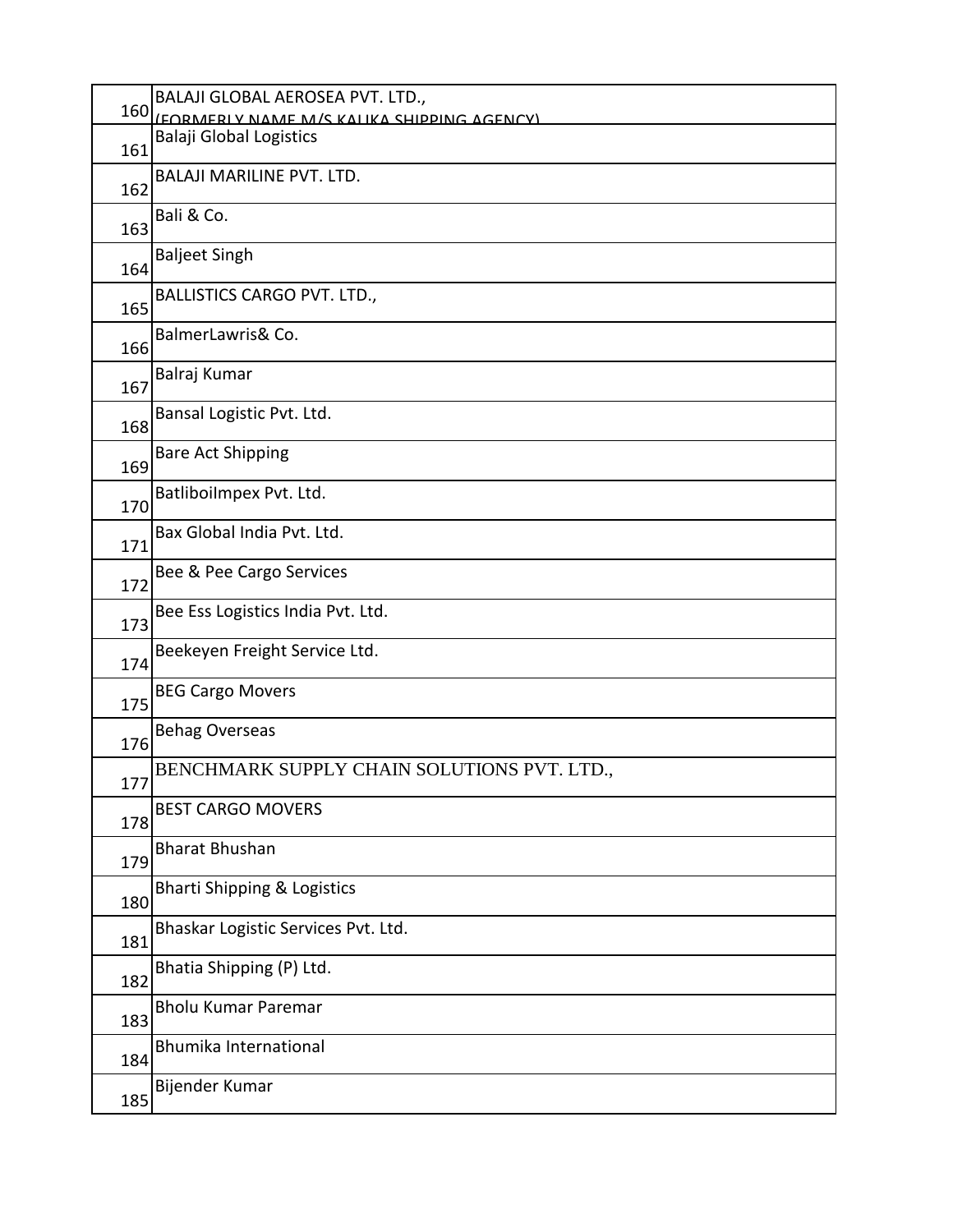| 186 | <b>Bijender Singh</b>                           |
|-----|-------------------------------------------------|
| 187 | <b>Bisht Global Logistics</b>                   |
| 188 | Blacker & Company Pvt. Ltd.                     |
| 189 | Blue Bean Logistics Pvt. Ltd.                   |
| 190 | Blue Sea Shipping Agency (P) Ltd.               |
| 191 | Blue Skies Pvt. Ltd.                            |
| 192 | BOTHRA SHIPPING SERVICES PVT. LTD.,             |
| 193 | <b>Boweings Cargo Movers</b>                    |
| 194 | Boxco Logistics India Pvt. Ltd.                 |
| 195 | <b>Bright Shipping Services</b>                 |
| 196 | Brij Mohan Malhotra                             |
| 197 | BROWN BULL CLEARING PVT. LTD.,                  |
| 198 | <b>BSK Brothers</b>                             |
| 199 | <b>Buhariwala Logistics</b>                     |
| 200 | <b>Bullet Cargo Movers</b>                      |
| 201 | <b>Burleigh International</b>                   |
| 202 | CCI Logistics Ltd.                              |
| 203 | CC Shah & Sons                                  |
| 204 | C N Cargo Company                               |
| 205 | CTA William & Sons                              |
| 206 | <b>C&amp;D LOGISTICS</b>                        |
| 207 | C. K. Cargo Agency                              |
| 208 | C. V. Karia Clearing & Forwarding               |
| 209 | C.H. ROBINSON WORLDWIDE FREIGHT INDIA PVT. LTD. |
| 210 | CAL Cox Syndicate Pvt. Ltd.                     |
| 211 | CANNON SHIPING CO. LTD.                         |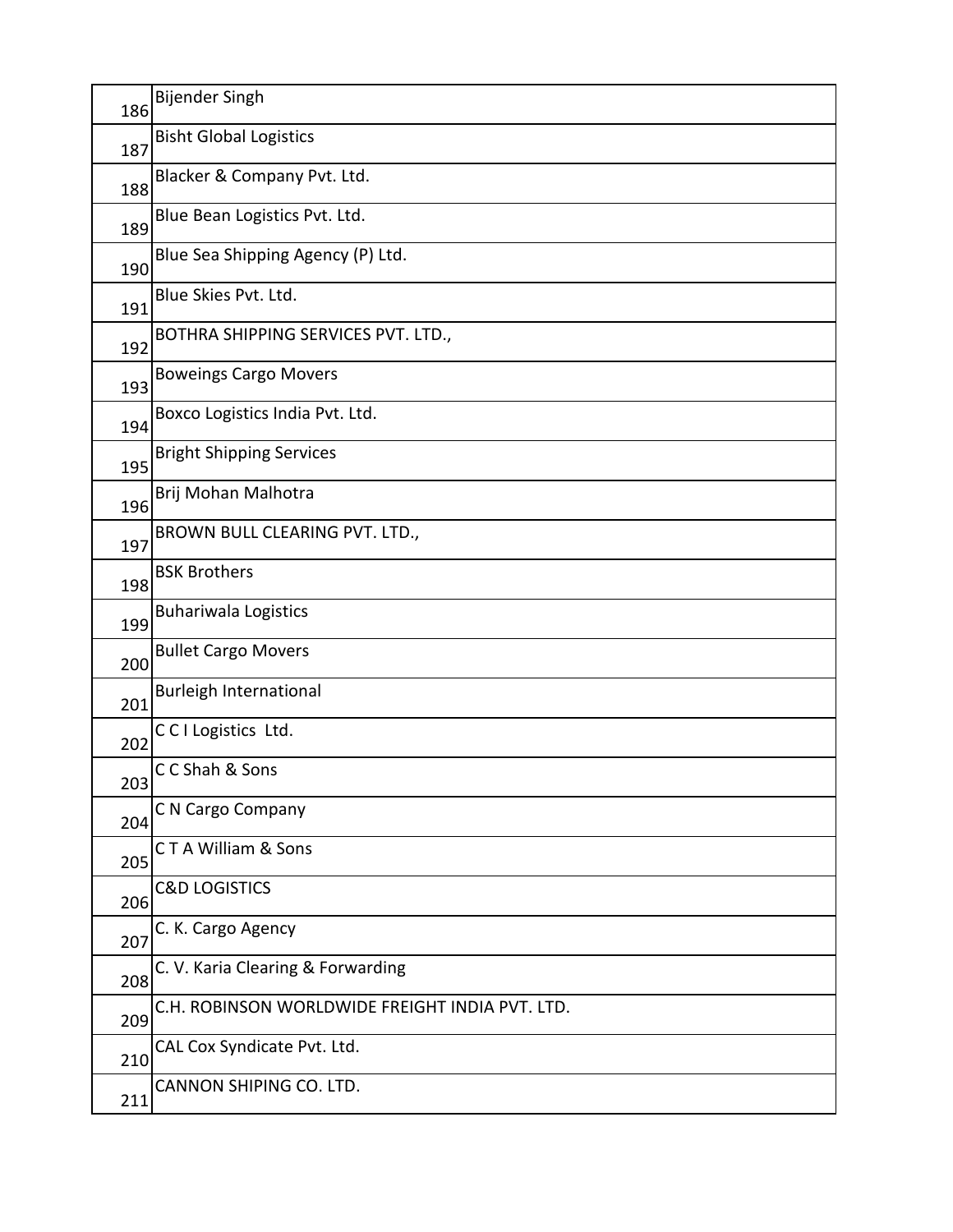| 212 | Capital Freight Solutions,                  |
|-----|---------------------------------------------|
| 213 | Capithan Agencies                           |
| 214 | Capricorn Logistics Pvt. Ltd.               |
| 215 | CARAVEL LOGISTICS PVT. LTD,                 |
| 216 | CARE CONTAINER LINES PVT. LTD.,             |
| 217 | Cargo Care                                  |
| 218 | Cargo Channels Pvt.Ltd.                     |
| 219 | Cargo Clearing Agencies (Guj.)              |
| 220 | Cargo Global Doorstep Logistics             |
| 221 | Cargo Logistics                             |
|     | Cargo Mar                                   |
| 222 | Cargo Marketing International               |
| 223 | CARGO NAVIGATION SERVICES PVT. LTD.         |
| 224 | (M/S SANIAV RANA)                           |
| 225 | Cargo Partner Logistics India (P) Ltd.      |
| 226 | Cargo Placement & Shipping Agencies P. Ltd. |
| 227 | Cargo Placement Shipping & Agencies.        |
| 228 | Cargo Planners Ltd.                         |
| 229 | Cargo World Exim Service                    |
| 230 | Cargoman Logistics (India) Pvt. Ltd.        |
| 231 | Carry Cart 7(2)                             |
| 232 | Carvel Logistics Pvt.Ltd.                   |
| 233 | Ceva Freight India Pvt. Ltd.                |
| 234 | CG Logistics Pvt. Ltd.                      |
| 235 | <b>Challenge Cargo Services</b>             |
| 236 | Challenger Cargo Carrier Pvt. Ltd.          |
| 237 | Chand International                         |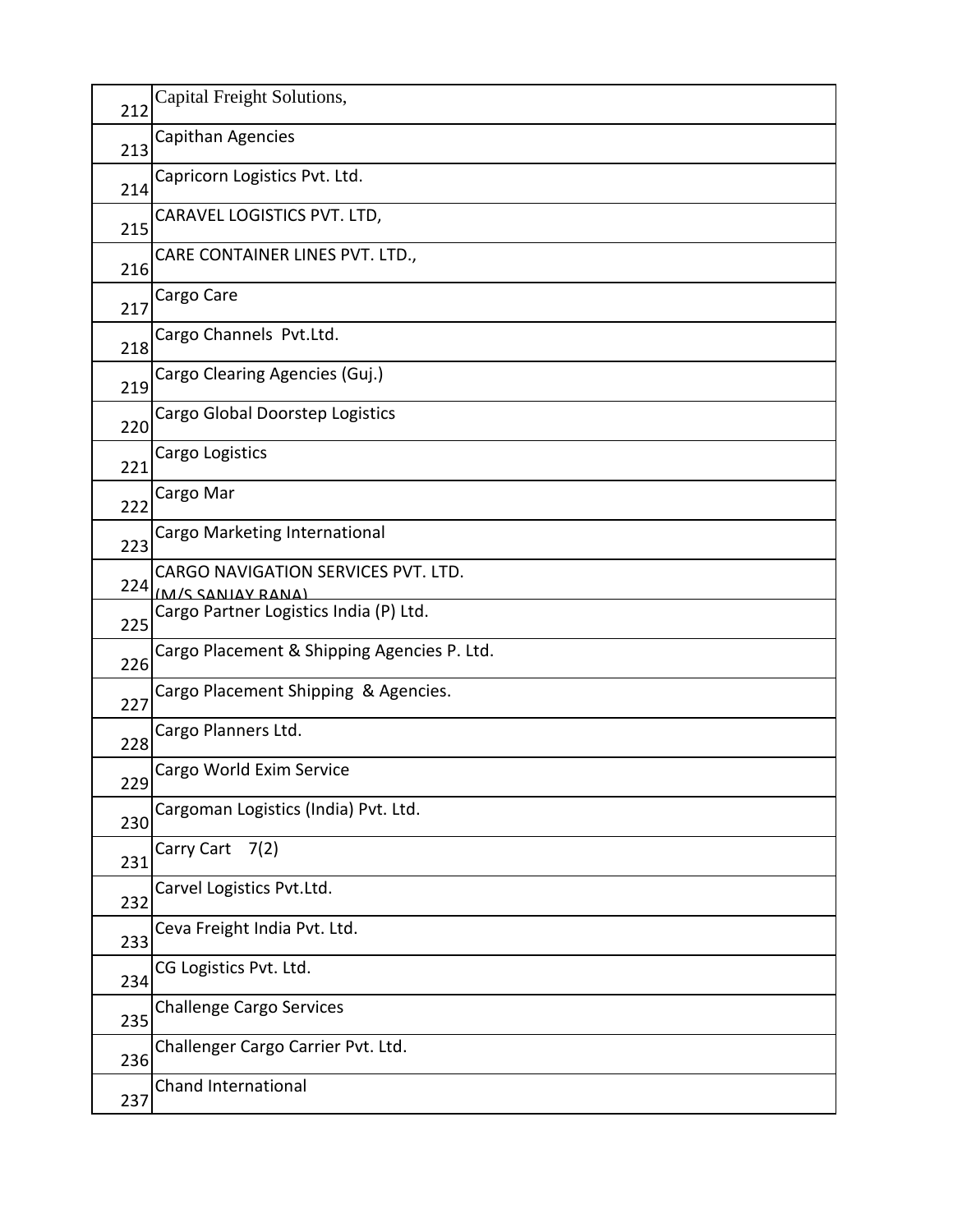| 238 | <b>Chand Trading Company</b>                                         |
|-----|----------------------------------------------------------------------|
| 239 | <b>Chander Sharma</b>                                                |
| 240 | Charchit Impex Incorporation                                         |
| 241 | Chaudhary Associates (linked with F. No. VIII(H)13/TL/142/03         |
| 242 | Chaudri International (P) Ltd.                                       |
| 243 | Chhota Lal Keshavji Shah & Sons                                      |
| 244 | Chinta Haran Ojha                                                    |
| 245 | Chinubhai Kalidas & co.                                              |
| 246 | Chopra Associates                                                    |
| 247 | Chuni Lal Clearing & Forwarding (P) Ltd.                             |
| 248 | Circle Cargo                                                         |
| 249 | Circle Clearing and Shipping Services Pvt. Ltd.                      |
|     | CJ DARCL LOGISTICS LIMITED                                           |
| 250 | <u>IEORMERI V M/S DARCI I OGISTICS HMITED</u>                        |
| 251 | Clearfast Air Cargo Agencies Pvt. Ltd.                               |
| 252 | Clearfast Services Pvt. Ltd.                                         |
| 253 | CLEARPORT CARGO SOLUTIONS (P) LTD.,<br>(FORMERLY M/S GLILSHAN MALIK) |
| 254 | Clearship Forwarders Pvt. Ltd.<br>7(2)                               |
| 255 | <b>CMG Worldvide</b>                                                 |
| 256 | Combine Movers Pvt. Ltd.,                                            |
| 257 | <b>Commercial Clearing Agency</b>                                    |
| 258 | COMMITTED CARGO CARE LIMITED,                                        |
| 259 | <b>Compact Freight International</b>                                 |
| 260 | Competent Cargo Pvt. Ltd.                                            |
| 261 | Concord Maritine & Logistics Pvt. Ltd.                               |
| 262 | <b>Connection India</b>                                              |
| 263 | Conticon Logistics Private Limited,                                  |
|     |                                                                      |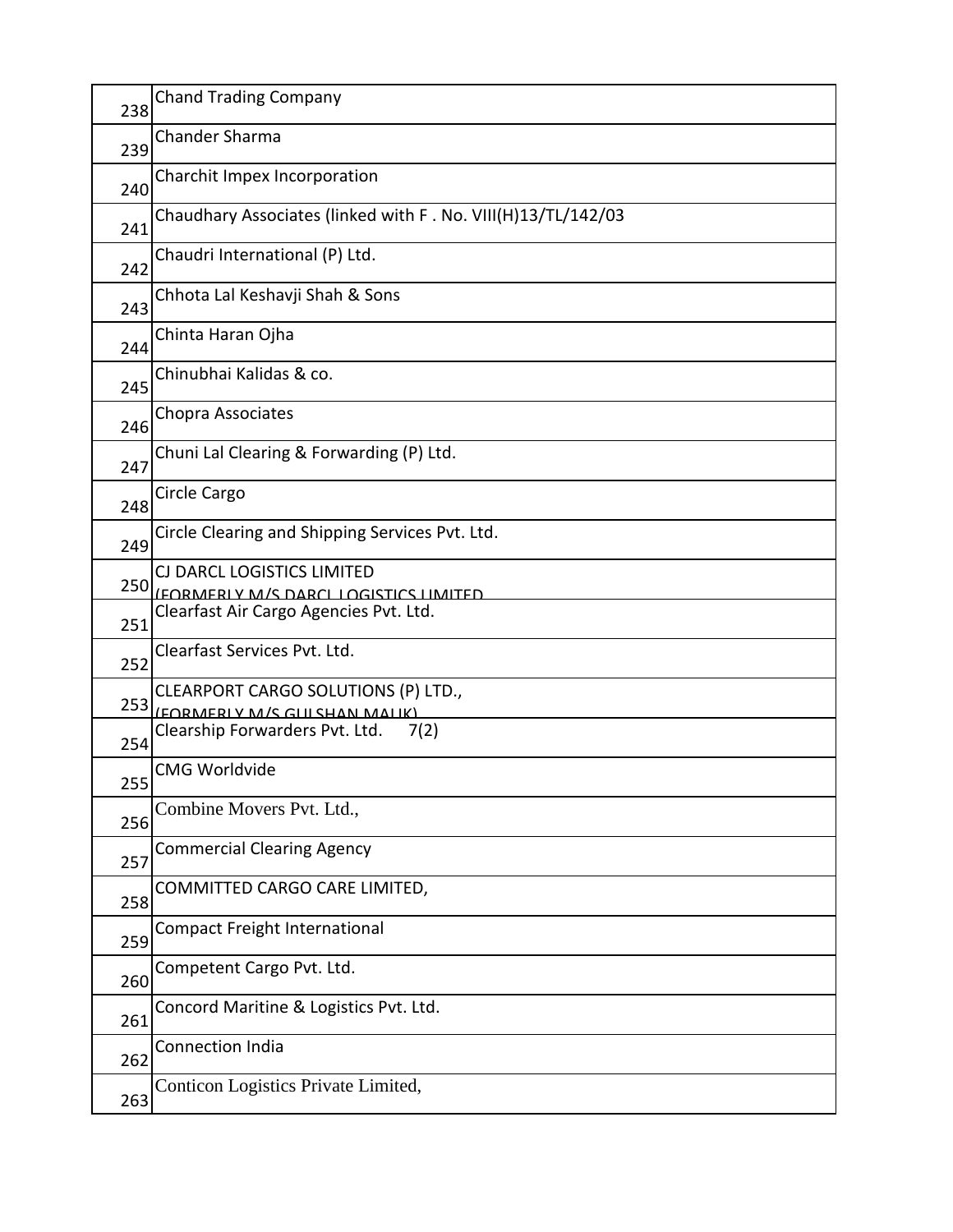| 264 | Continental Cargo Care Pvt. Ltd.                                        |
|-----|-------------------------------------------------------------------------|
| 265 | CONTINENTAL CARGO SERVICES                                              |
| 266 | Continental Carriers (P) Ltd.                                           |
| 267 | <b>Continental Clearing Agency</b>                                      |
| 268 | CONTRANS SHIPPING (P) LTD.,                                             |
| 269 | CRM Logistics Pvt. Ltd.                                                 |
| 270 | Cross Link Shipping Pvt. Ltd.                                           |
| 271 | Crystal Express Cargo Pvt. Ltd.                                         |
| 272 | <b>CSB Logistics</b>                                                    |
| 273 | <b>Custom Integrated Solutions,</b>                                     |
| 274 | Cwick (Import Consolidations) PVT. LTD.                                 |
| 275 | Cwick Cargo Carriers Pvt. Ltd.                                          |
| 276 | Cyber Cargo (with linked F. NO. VIII(H)13/60/06 and VIII(H)13/TL/436/03 |
| 277 | D C Kasliwal & Associates Pvt. Ltd.                                     |
| 278 | D K Cargo Agency                                                        |
| 279 | D N International                                                       |
| 280 | D P Logistics Pvt. Ltd.                                                 |
| 281 | D R Kulkarni Logistics Pvt. Ltd.                                        |
| 282 | <b>D S CARGO SERVICES</b>                                               |
| 283 | D S Cargo Agency                                                        |
| 284 | D S Narayana & co. Pvt. Ltd.                                            |
| 285 | D V Bakshi                                                              |
| 286 | D. C. Karia & Co.                                                       |
| 287 | D.S. Logistics                                                          |
| 288 | D.V. Shipping Pvt.Ltd.                                                  |
| 289 | Dachser India Pvt. Ltd.                                                 |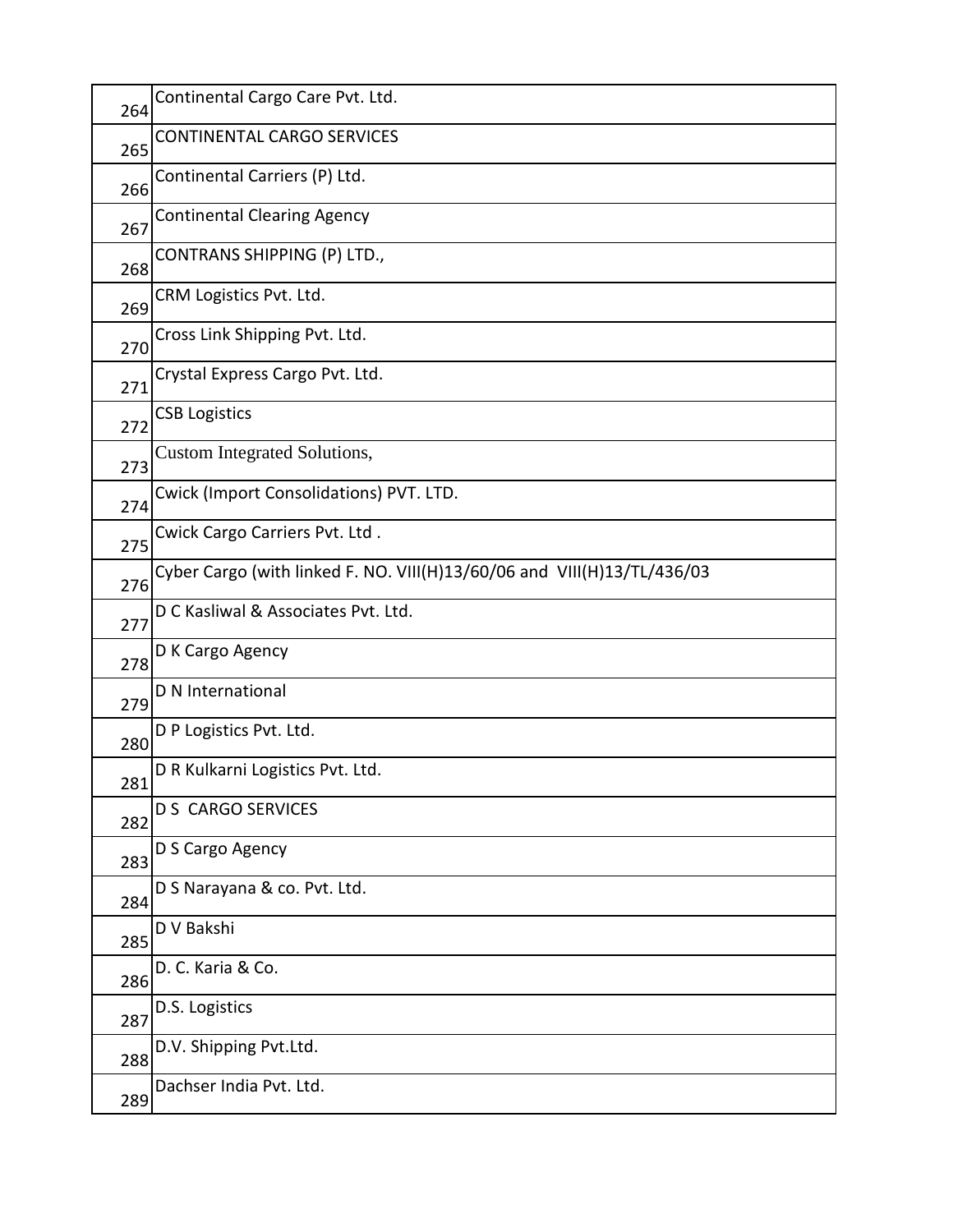| 290 | Daga Shipping Agents                            |
|-----|-------------------------------------------------|
| 291 | DAGGAR MALHOTRA,                                |
| 292 | Damani Shipping Pvt. Ltd.                       |
| 293 | Damco India Pvt. Ltd.                           |
| 294 | Daroowala Bros. & Co.                           |
| 295 | Daulat Ram                                      |
| 296 | Dayanand Logistics                              |
| 297 | Deal Delivery                                   |
| 298 | DEB E.I. Shipping Agency Pvt. Ltd.              |
| 299 | <b>DEE Export Services</b>                      |
| 300 | Deepak Jain                                     |
| 301 | <b>DEEPAK MUNJAL</b>                            |
| 302 | Deepika Cargo Service                           |
| 303 | Delta Air Freight (P) Ltd.                      |
| 304 | Dependable Logistics                            |
| 305 | Dev Raj Vermani                                 |
| 306 | DEVENDRA LAXMICHAND CARGO FORWARDERS PVT. LTD., |
| 307 | DEX Logistics Pvt. Ltd.                         |
| 308 | Dextrous Exim Services Pvt. Ltd.                |
| 309 | Dharamveer Sauran                               |
| 310 | <b>DHE Shipping Services</b>                    |
| 311 | DHL LOGISTICS PVT. LTD.                         |
| 312 | Diamond Freight system Pvt. Ltd.                |
| 313 | DILEEP.T                                        |
| 314 | <b>Diligent Logistics Solution</b>              |
| 315 | Dilip Kr. Thakur & Ors.                         |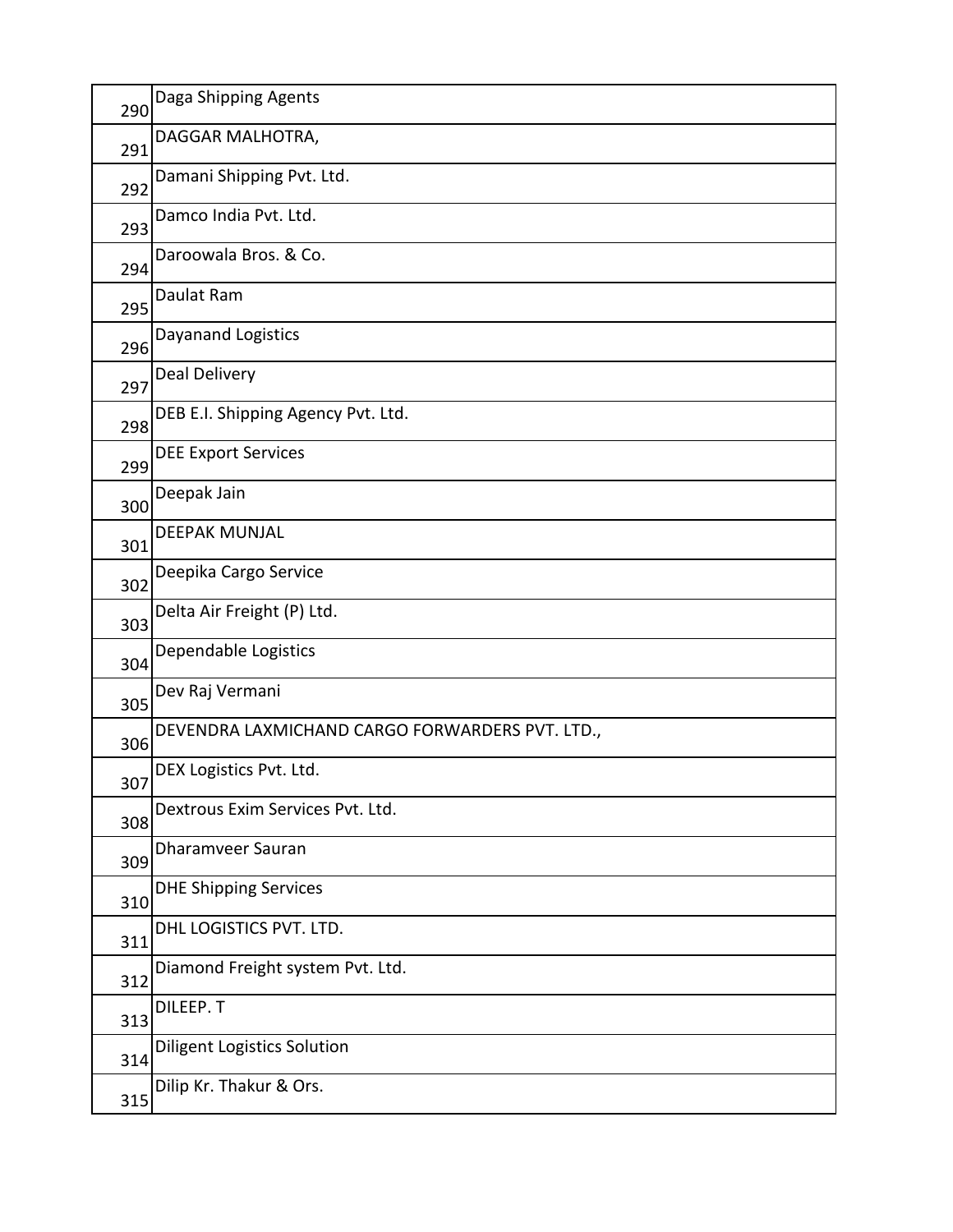| 316 | Dinesh Chhotelal Karia & Co.                          |
|-----|-------------------------------------------------------|
| 317 | Divya Shipping Clearing Services Pvt. Ltd.            |
| 318 | Dixon Aviation Pvt. Ltd.                              |
| 319 | Dixon Cargo Consolidators Pvt. Ltd.                   |
| 320 | DLC Forwarder Pvt. Ltd.                               |
| 321 | DMC CARGO CONSULTANTS PVT. LTD.,                      |
| 322 | DOCKYARD FREIGHT MOVERS PVT. LTD.                     |
| 323 | Dolphin Freight Movers Pvt. Ltd.                      |
| 324 | DOLPHIN LOGISTICS,                                    |
| 325 | Domel Clearing Agency                                 |
| 326 | DSP Import & Allied Services                          |
| 327 | DUGGAL LOGISTICS INDIA<br>(FORMERLY M/S RAJESH DHGGLE |
| 328 | <b>Duggsons Logistics</b>                             |
| 329 | Durga Lilnk Logistics (P) Ltd.                        |
| 330 | Dynamic Travels & Cargo Pvt. Ltd.                     |
| 331 | DYNNEX LOGISTICS PRIVATE LIMITED,                     |
| 332 | E. C. M. Services Pvt. Ltd.                           |
| 333 | <b>East West Cargo Movers</b>                         |
| 334 | East West Freight Carriers Pvt Ltd.                   |
| 335 | Eastern Clearing & Forwarding Agency (P) Ltd.         |
| 336 | EASYWAY LOGISTICS,                                    |
| 337 | ELECON CARGO PVT. LTD.                                |
| 338 | EMEE Logistics P. Ltd.                                |
| 339 | Eminent Cargo Pvt. Ltd.                               |
| 340 | Enbee Agencies (Pvt.) Ltd.                            |
| 341 | Englobe Logistic 7(2)                                 |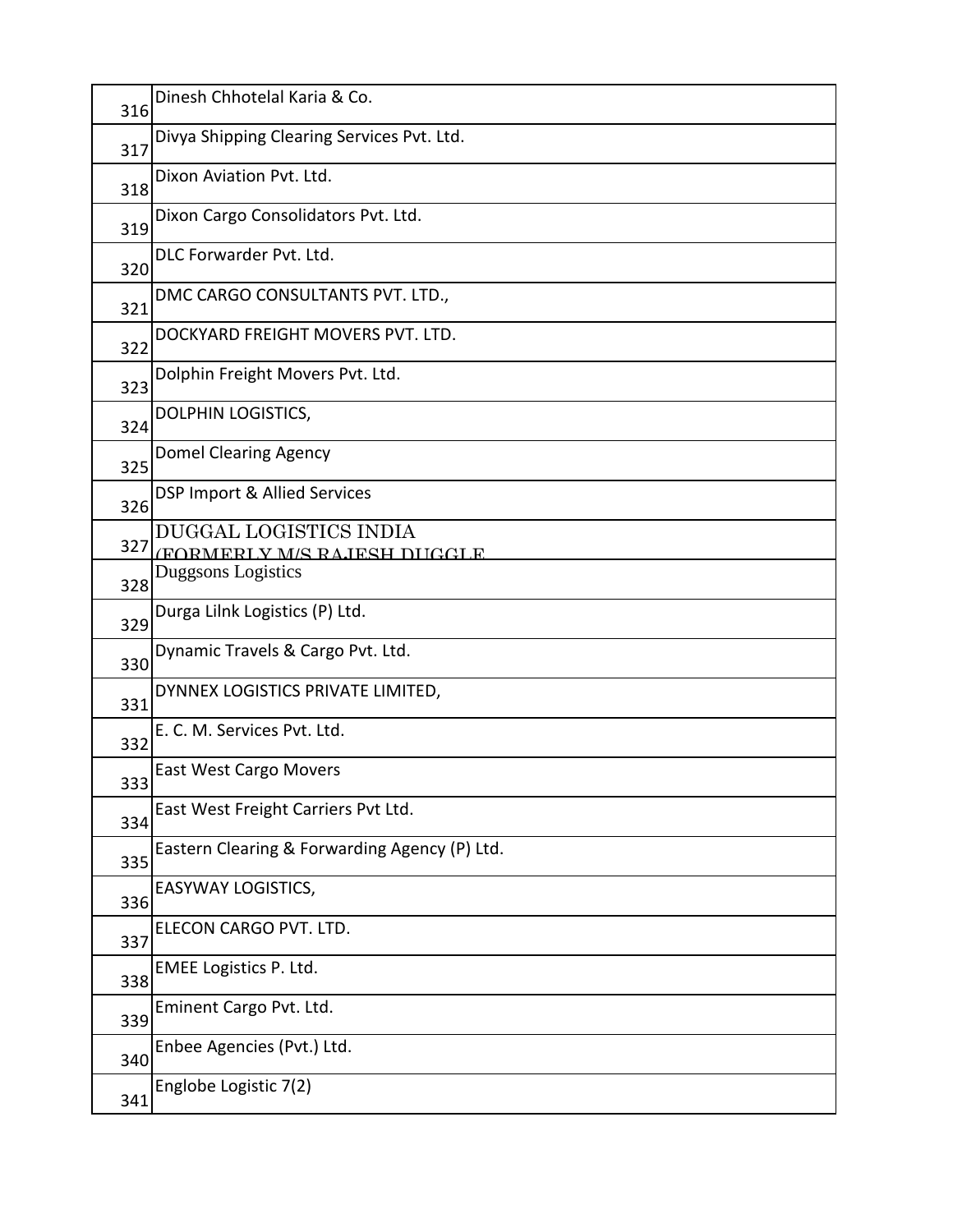| 342 | ENTIRE EXIM SOLUTION,                            |
|-----|--------------------------------------------------|
| 343 | <b>Entire Logistics</b>                          |
| 344 | Epsilon Exim Pvt. Ltd.                           |
| 345 | Ergon Shipping India                             |
| 346 | ERT Shipping & Warehousing Pvt. LTd.             |
| 347 | Ess-Ess-A & Co.                                  |
| 348 | <b>Essy Way Cargo Clearing</b>                   |
| 349 | <b>Esteem Logistics</b>                          |
| 350 | Evershine Customs (C&F) Pvt. Ltd.                |
| 351 | EVERSHINE SHIPPING CUSTOMS (C&F),                |
| 352 | Excel Exim Services (I) Pvt. Ltd.                |
| 353 | <b>Excellent Cargo</b>                           |
| 354 | <b>Exim Cargo Services</b>                       |
| 355 | EXIM LOGISTICS PVT. LTD,                         |
| 356 | Expeditors International (India) Pvt. Ltd.       |
| 357 | <b>Expert Cargo Movers</b>                       |
| 358 | Expo Freight Pvt. Ltd.                           |
| 359 | <b>Export &amp; Allied Services</b>              |
| 360 | <b>Express Cargo</b>                             |
| 361 | <b>Express Cargo Services</b>                    |
| 362 | EXPRESS GLOBAL LOGISTICS PVT. LTD.               |
| 363 | Express Travship Services Pvt. Ltd.              |
| 364 | FAIRDEAL ENTERPRISES PVT. LTD.                   |
| 365 | FAIRMACS SHIPPING AND TRANSPORT SERVICES PVT LTD |
| 366 | Falcon Air Cargo & Travels Pvt. Ltd.             |
| 367 | <b>FALCON INDIA</b>                              |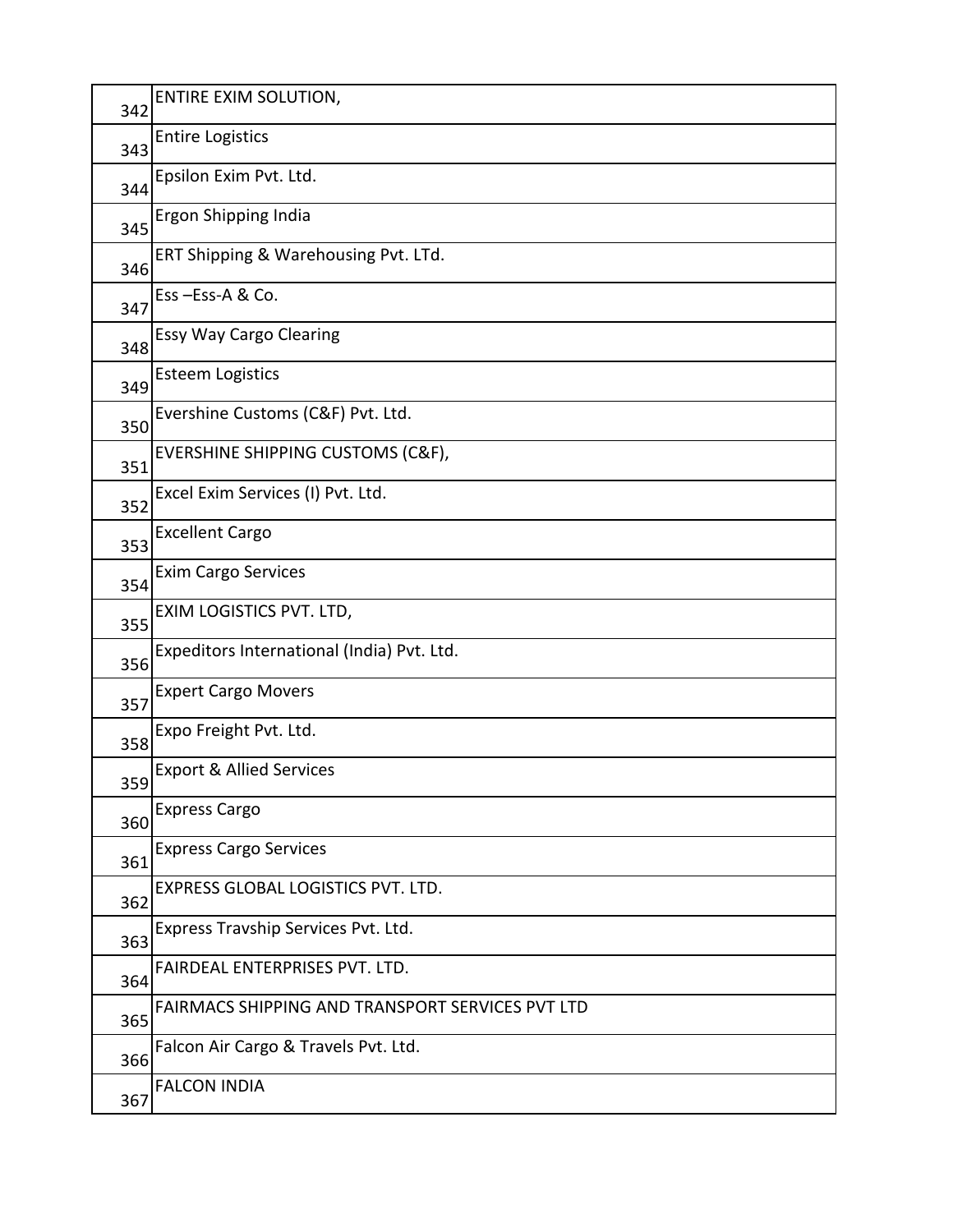| 368 | Fantasy Cargo (linked with F. No. VIII(H)13/94/2009) |
|-----|------------------------------------------------------|
| 369 | FAR N PAR INDIA PVT. LTD.                            |
| 370 | <b>Fast Movers Shipping Agency</b>                   |
| 371 | <b>FIRMUS LOGISTICS</b>                              |
| 372 | Flamingo Freight Solutions Pvt. Ltd.                 |
| 373 | Flamingo Logistics Ltd.                              |
| 374 | <b>FLORA IMPEX</b>                                   |
| 375 | Fly Jac Logistics                                    |
| 376 | Fly Over Cargo P. Ltd.                               |
| 377 | FLYINGFISH LOGISTICS (INDIA),                        |
| 378 | <b>Foreign Traders</b>                               |
| 379 | <b>Forever Logistics Solutions</b>                   |
| 380 | FOUR INTEGRATED LOGISTICS OVT LTD                    |
| 381 | Fourways Investment Pvt. Ltd.                        |
| 382 | Fourwings Clearings & Forwarding Services            |
| 383 | Francis Shipping Agency Pvt. Ltd.                    |
| 384 | Freight Express International Pvt. Ltd.              |
| 385 | <b>FREIGHT FIELD MADRAS PVT LTD</b>                  |
| 386 | Freight Force India                                  |
| 387 | <b>Freight Logistics</b>                             |
| 388 | Freight Wings & Travels (P) Ltd.                     |
| 389 | <b>Friends Cargo Services</b>                        |
| 390 | G C Sen Agency                                       |
| 391 | G K I Cargo & Logistics                              |
| 392 | <b>G R Cargo Services</b>                            |
| 393 | G.V. NETWORK LOGISTICS PVT LTD                       |
|     |                                                      |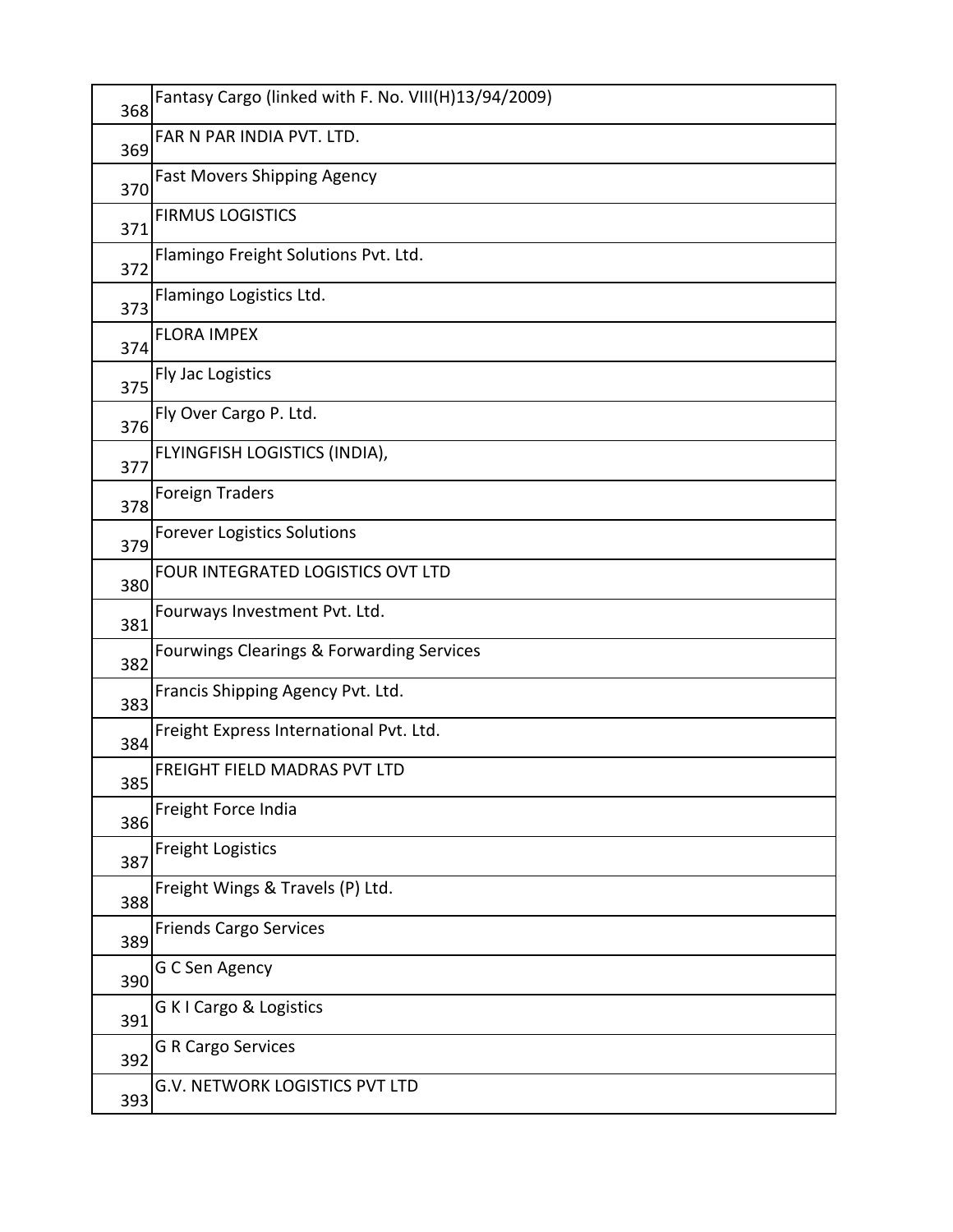| 394 | GAC Shipping (India) Pvt. Ltd.               |
|-----|----------------------------------------------|
| 395 | <b>Galleon Logistics</b>                     |
| 396 | <b>Ganesham Cargo Carriers</b>               |
| 397 | Ganga Cargo Carriers Pvt Ltd                 |
| 398 | <b>Ganpati Shipping Agency</b>               |
| 399 | Ganpati Warehousing Ltd.                     |
| 400 | <b>Gateway Clearing Agency</b>               |
| 401 | <b>GATEWAY LOGISTICS</b>                     |
| 402 | Gee Vee Cargo Service                        |
| 403 | <b>Geeta Shpping &amp; Clearing Services</b> |
| 404 | <b>Genuine Cargo Services</b>                |
| 405 | <b>GEO CARGO EXPRESS</b>                     |
| 406 | <b>GEO CARGO EXPRESS PVT LTD</b>             |
| 407 | Geo Impex                                    |
| 408 | GGS Logistics,                               |
| 409 | <b>GIRDHAR CARGO WORLD</b>                   |
| 410 | GIRDHER & CO PVT. LTD.                       |
| 411 | Global Commercial Solutions,                 |
| 412 | Global Exim & Logistics                      |
| 413 | Global Forwarders Inc.                       |
| 414 | <b>Global Linkers United Agencies</b>        |
| 415 | <b>Global Links</b>                          |
| 416 | <b>Global Service</b>                        |
| 417 | <b>Globe Forwarding Agencies</b>             |
| 418 | <b>GND Cargo Movers</b>                      |
| 419 | Gold Vanlines Pvt. Ltd.                      |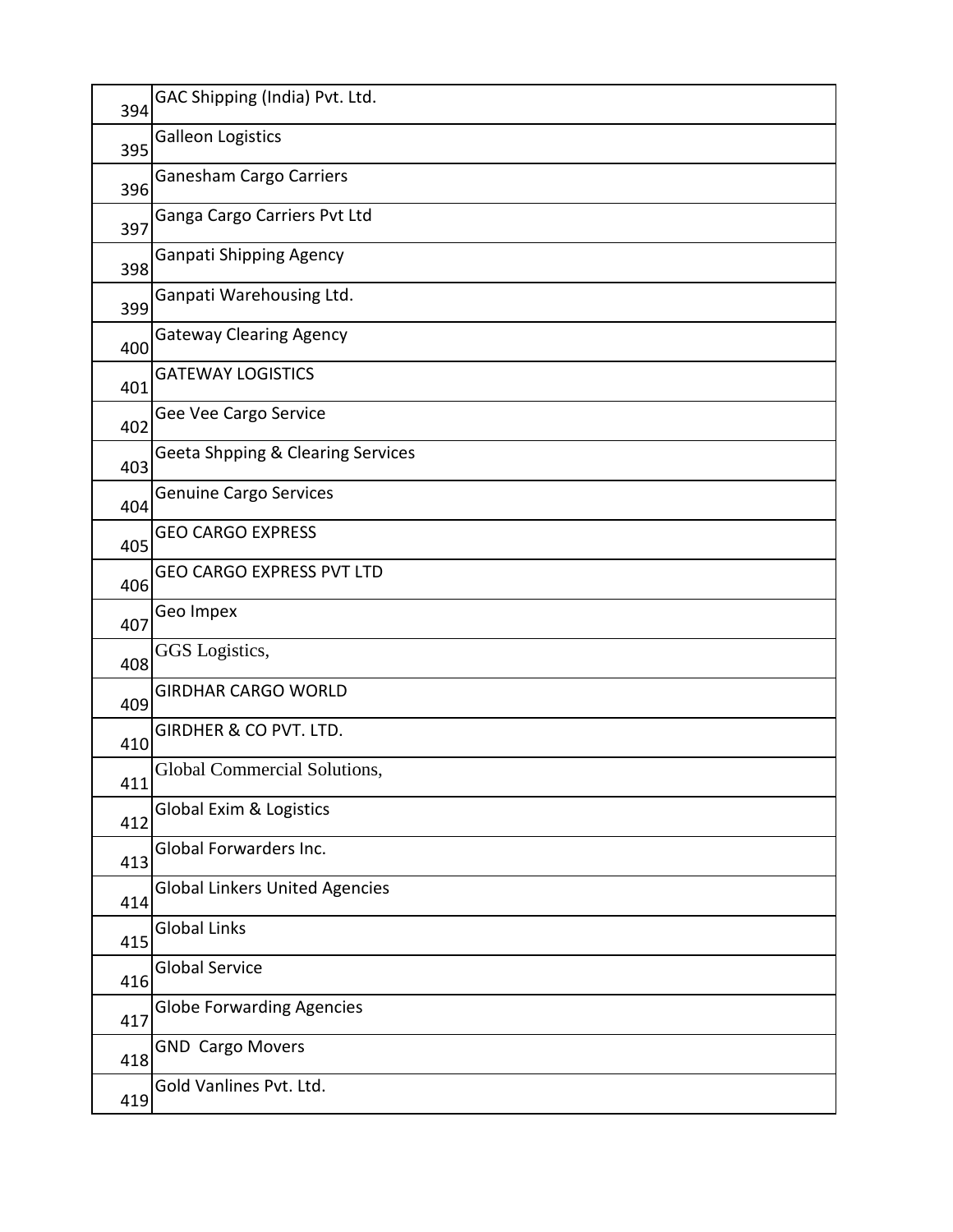| 420 | <b>Goodwill Cargo Movers</b>            |
|-----|-----------------------------------------|
| 421 | <b>Gopal Dass</b>                       |
| 422 | Gordon Woodraffe Logistics Ltd.         |
| 423 | Govind Jha                              |
| 424 | <b>GOYAL CARGO SERVICES</b>             |
| 425 | Grace Travels (I) Pvt. Ltd.             |
| 426 | <b>GRASS LOGISTICS INDIA</b>            |
| 427 | GREEN CHANNEL FORWARDERS PVT. LTD.      |
| 428 | Grover Sons Shipping Services Pvt. Ltd. |
| 429 | Gunjan Sharma                           |
| 430 | Guru Enterprises,                       |
| 431 | <b>Guru Prakash Enterprises</b>         |
| 432 | Guruphej Singh Rekhi                    |
| 433 | HTL Logistics India Pvt. Ltd.           |
| 434 | H.K. Dass & Co.                         |
| 435 | H.S. SANGHAVI PVT. LTD.                 |
| 436 | HAIKO LOGISTICS INDIA PVT LTD.          |
| 437 | Hanu Impex                              |
| 438 | Harin Transport                         |
| 439 | Harish Chander Khanna & Co.             |
| 440 | Harish Kattar                           |
| 441 | Harish Kumar                            |
| 442 | Harish Kumar.                           |
| 443 | Harish Sethi                            |
| 444 | Harjeet Singh Johar                     |
| 445 | Harpreet Singh Madan                    |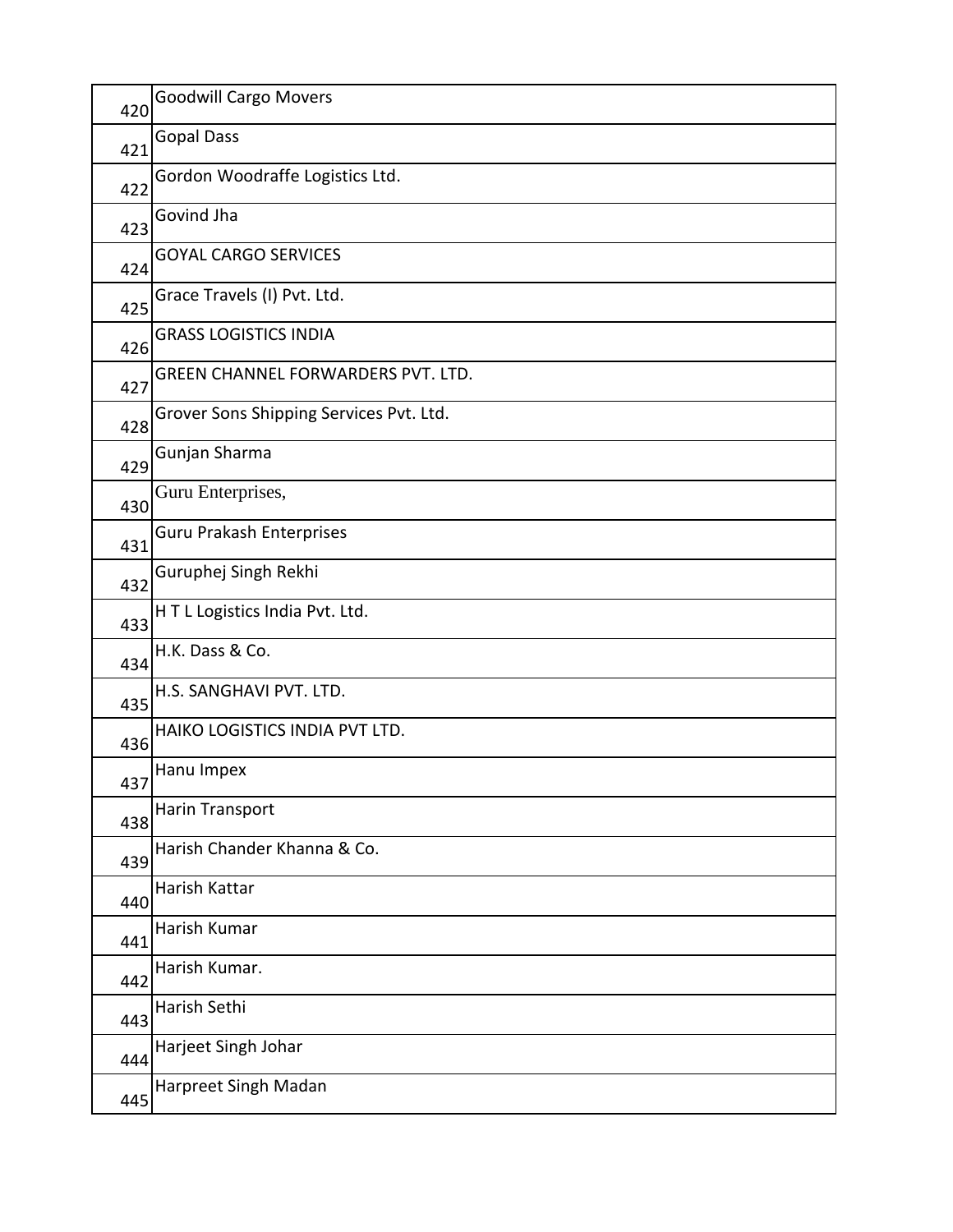| 446 | Haryana Cargo & Clearing Agency                                     |
|-----|---------------------------------------------------------------------|
| 447 | HASEEB AHMAD,                                                       |
| 448 | Haytrans (India) Pvt. Ltd.                                          |
| 449 | <b>HELPERS CLERAING AGENCY</b>                                      |
| 450 | <b>HI-ARC LOGISTICS</b>                                             |
| 451 | Him Logistics (P) Ltd.                                              |
| 452 | Himi Shipping & Logistics                                           |
| 453 | Hind Clearing & Forwarding Services                                 |
| 454 | <b>Hind Freight Services</b>                                        |
| 455 | Hindustan Cargo Ltd.                                                |
| 456 | <b>Hindustan Freight Movers</b>                                     |
| 457 | Hindustan Shipping & Clearing House                                 |
| 458 | <b>Hindustan Shipping Agency</b>                                    |
| 459 | Hi-Speed Movers Pvt. Ltd.                                           |
| 460 | HLPL Global Logistics Pvt. Ltd.                                     |
| 461 | Hollywood clearing & Forwarding Cargo                               |
| 462 | <b>Horizon Forwarders</b>                                           |
| 463 | I C Cargo                                                           |
| 464 | I' CON CARGO SERVICES                                               |
| 465 | I G Cargo Services (Inquiry) (linked with C. No. VIII(H)13/43/2007) |
| 466 | ITS Impex Pvst. Ltd.                                                |
| 467 | IAL CLEFORD LOGISTICS PVT. LTD.                                     |
| 468 | ICS FREIGHT SYSTEM PVT LTD                                          |
| 469 | IGI Global Cargo,                                                   |
| 470 | <b>IMAGE CARGO MOVERS</b>                                           |
| 471 | Image International                                                 |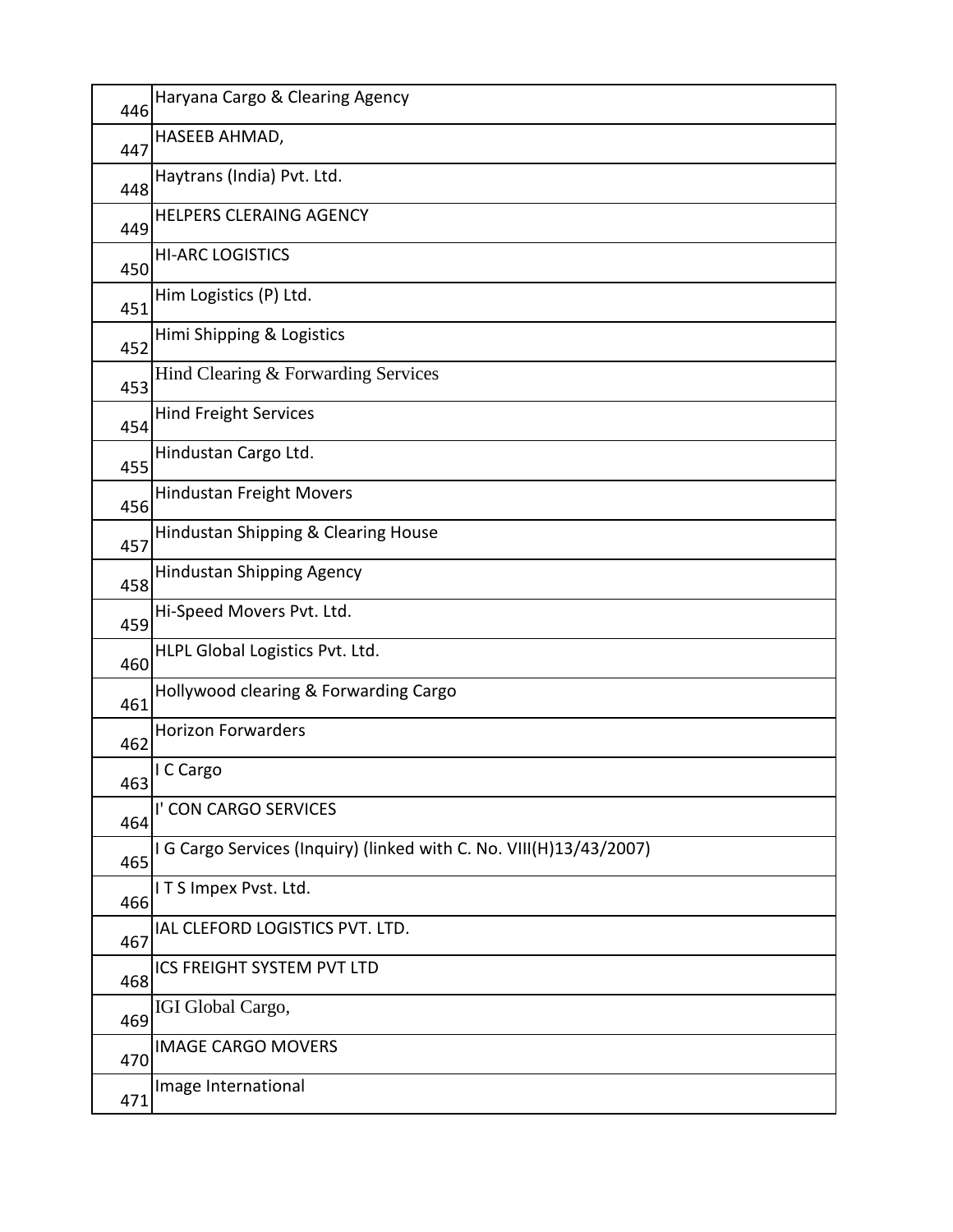| 472 | Imexcon                                                    |
|-----|------------------------------------------------------------|
| 473 | <b>Impex Linkers</b>                                       |
| 474 | <b>Impexnet Logistics</b>                                  |
| 475 | Import & Allied Services                                   |
| 476 | Indair Carriers Pvt. Ltd.                                  |
| 477 | Indev Logistics Private Ltd.                               |
| 478 | Indian Cargo Express (P) Ltd.                              |
| 479 | INDIAN SHIPPING SERVICE,                                   |
| 480 | <b>Indocargo Trading Services</b>                          |
| 481 | <b>Inext Logistics</b>                                     |
| 482 | INLAND TRANSWORLD PVT. LTD.                                |
| 483 | Inland Transworld Pvt. Ltd.,                               |
| 484 | <b>Innovative Cargo Services</b>                           |
| 485 | <b>Innovator Cargo Services</b>                            |
| 486 | <b>INSTA CLEAR LOGISTICS</b>                               |
| 487 | INSYNERGY SUPPLY CHAIN SOLUTIONS PVT. LTD.                 |
| 488 | INT. CARGO,                                                |
| 489 | Integrated Cargo Services                                  |
| 490 | Inter World Cargo Care                                     |
| 491 | <b>Intercont Cargo</b>                                     |
| 492 | <b>Intercontinental Cargo Services</b>                     |
| 493 | <b>International Cargo Helpers</b>                         |
| 494 | <b>International Cargo Services</b>                        |
| 495 | International Clearing & Shipping Agency (India) Pvt. Ltd. |
| 496 | International Clearing Agency (P) Ltd.                     |
| 497 | International Freight Systems Pvt. Ltd.                    |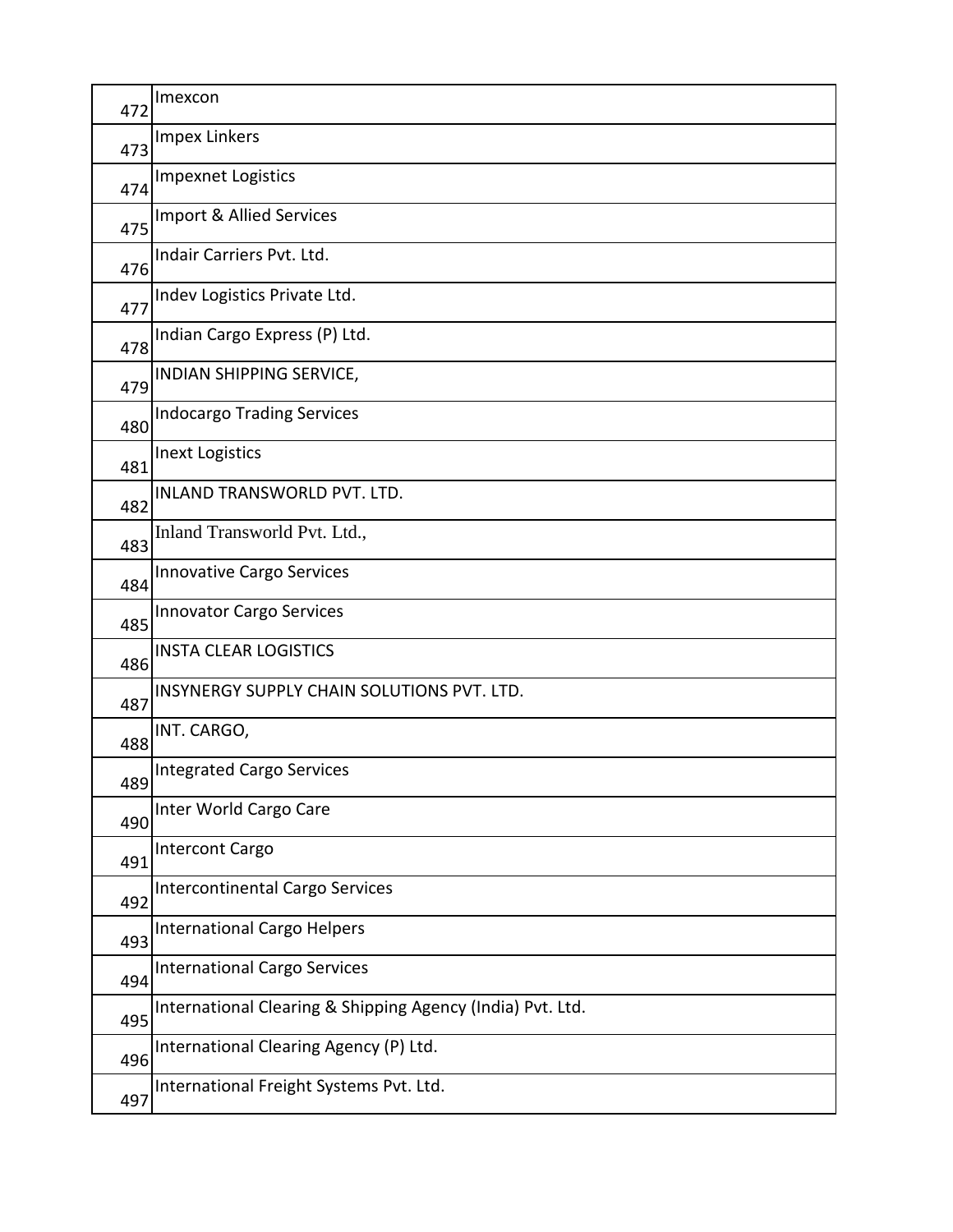| 498 | <b>International Shipping Agency</b>                                                 |
|-----|--------------------------------------------------------------------------------------|
| 499 | INTERPORT GLOBAL LOGISTICS PVT. LTD.,                                                |
| 500 | IOCC Shipping Pvt. Ltd.                                                              |
| 501 | IRC SUPPLY CHAIN SOLUTIONS LTD.                                                      |
|     | ISHWAR LOGISTICS PVT. LTD.<br>502 (Formerly M/s Raiiv Chhibber)                      |
|     | ISHWAR SHIVA CARGO,                                                                  |
| 504 | 503 (FORMERI V M/S ISHWER EREIGHT SYSTEM (D) LTD )<br><b>IWW LOGISTICS PVT. LTD.</b> |
| 505 | <b>J&amp;K CARGO MOVERS PVT. LTD.</b>                                                |
| 506 | J. BASU LOGISTICS PVT. LTD.                                                          |
| 507 | <b>J.B. SINGH &amp; SONS</b>                                                         |
| 508 | <b>J.D. ENTERPRISES</b>                                                              |
| 509 | J.K. & COMPANY                                                                       |
| 510 | J.M. BAXI & CO.                                                                      |
| 511 | J.M.K. ENTERPRISES                                                                   |
| 512 | <b>J.S. BROTHERS CARGO</b>                                                           |
| 513 | <b>JAGJIT SINGH KOHLI</b>                                                            |
| 514 | JAGRATI IMPEX CONSULTANTS PVT. LTD.                                                  |
| 515 | <b>JAIDKA CARGO AGENCIES</b>                                                         |
| 516 | <b>JAIVEER SINGH</b>                                                                 |
| 517 | <b>JAS EXPIDITOR</b>                                                                 |
| 518 | <b>JATIN CARRIERS</b>                                                                |
| 519 | JATINDER SEHIJPAL                                                                    |
| 520 | JAYA LAXMI CLEARING HOUSE                                                            |
| 521 | JAYEM IMPEX PVT. LTD.                                                                |
| 522 | <b>JAYPEE &amp; COMPANY</b>                                                          |
| 523 | JBB LOGISTICS (INDIA) PVT. LTD.                                                      |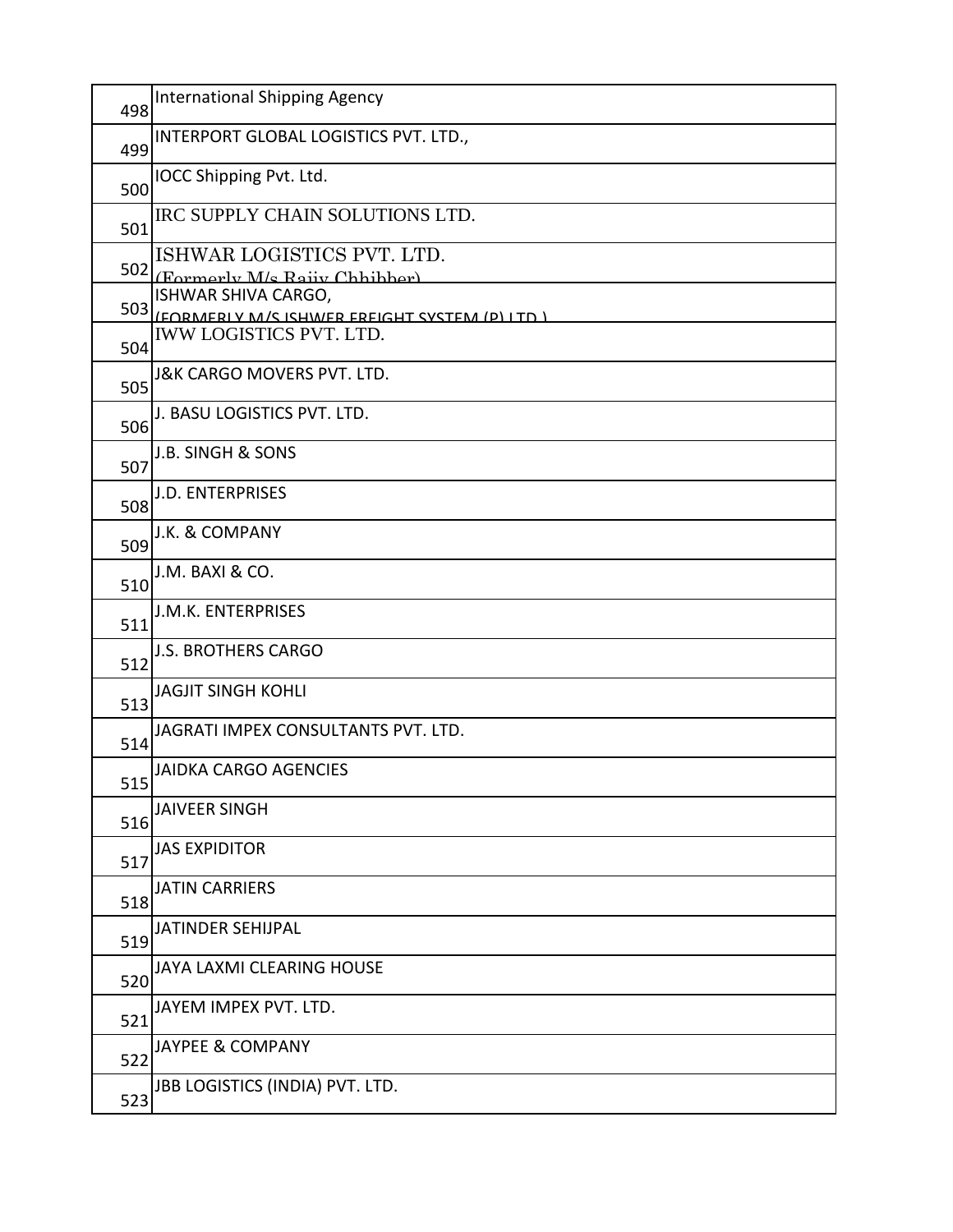| 524 | JDL INDIA PRIVATE LIMITED,                        |
|-----|---------------------------------------------------|
| 525 | JDM CARGO PLANNERS PVT. LTD.                      |
| 526 | <b>JENITA CARGO SERVICES</b>                      |
| 527 | JET CLEARING FORWARDING & SHIPPING AGENTS         |
| 528 | Jetset Shipping Pvt. Ltd.,                        |
| 529 | <b>JIVA CARGO LOGISTICS</b>                       |
| 530 | <b>JK BROS</b>                                    |
| 531 | JK OVERSEAS SHIPPING AGENCY                       |
| 532 | JMD GLOBAL FORWARDERS INC. PVT. LTD.              |
| 533 | JOGINDERA COMPANY P LTD.                          |
| 534 | <b>JOHN VERGHESE</b>                              |
| 535 | <b>JOLLY INTERNATIONAL</b>                        |
| 536 | <b>JRI LOGISTICS</b>                              |
| 537 | Just On Time Logistics,                           |
| 538 | <b>JYOTI DHANDA TITUS</b>                         |
| 539 | K K CARGO AGENCY.,<br>(FORMERIY M/S KAMAI SEHGAI) |
| 540 | K P T LOGISTIC,                                   |
| 541 | K SHIPPING SOLUTION PVT. LTD.                     |
| 542 | K.A. ENTERPRISES                                  |
| 543 | K.B. KAPUR & COM. PVT. LTD.                       |
| 544 | K.G.L. LOGISTICS                                  |
| 545 | K.K. CARGO MOVERS                                 |
| 546 | K.L. BHRARA & CO. PVT. LTD.                       |
| 547 | K.M. PAUL & SONS AGENCY PVT. LTD.                 |
| 548 | K.M.S. CARGO PVT. LTD.                            |
| 549 | K.N.S. CARGO MOVERS                               |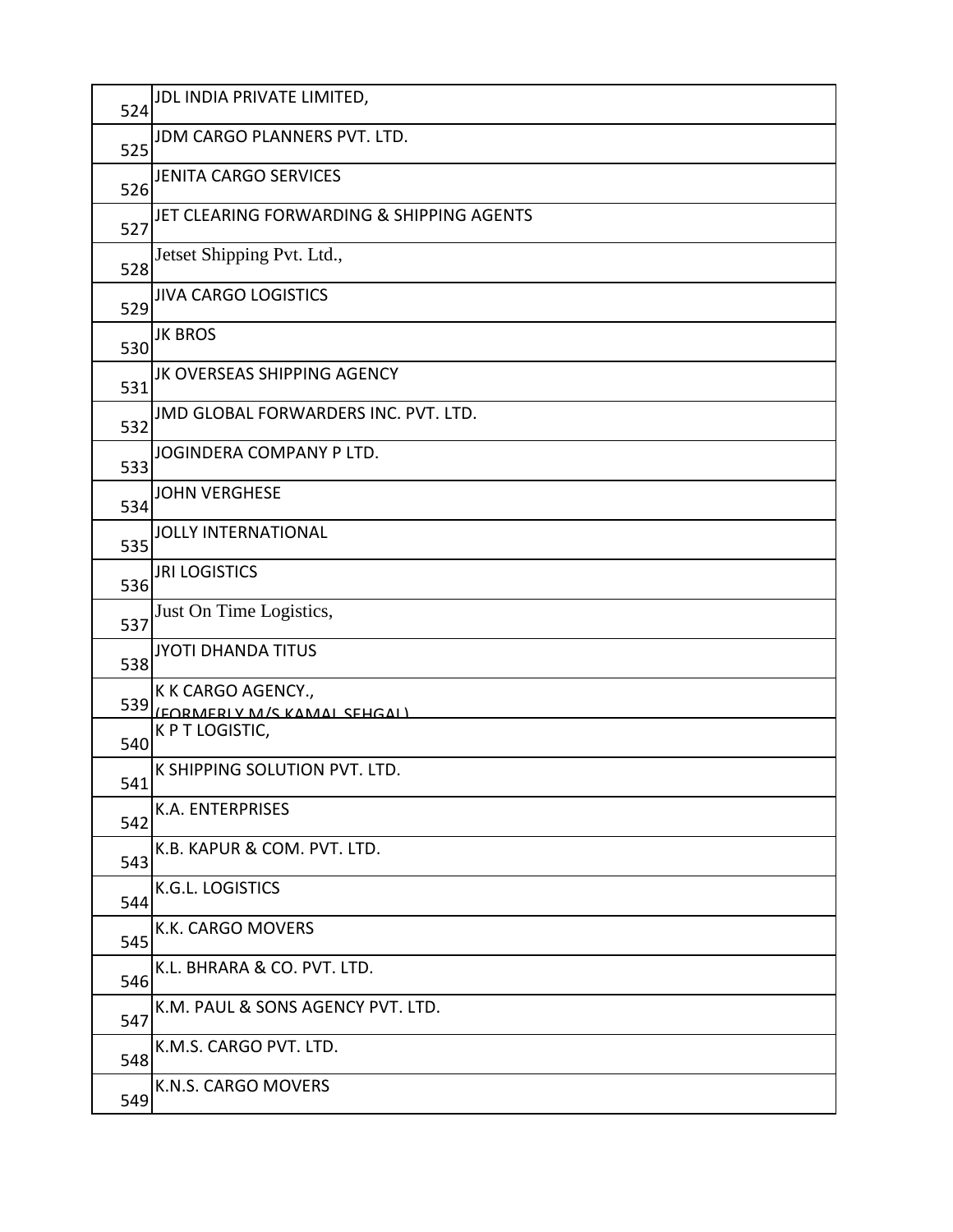| 550 | K.R. EXPRESS PVT. LTD.                 |
|-----|----------------------------------------|
| 551 | K.S. LOGISTICS,                        |
| 552 | KAILASH SHIPPING SERVICES PVT. LTD.    |
| 553 | KALA NARAYAN SHIPPING SERVICES         |
| 554 | <b>KAMAL KISHORE SHAKYA</b>            |
| 555 | KAMINO INTERNATIONAL LOGISTICS PVT LTD |
| 556 | KANGRA GLOBAL LOGISTICS PVT. LTD       |
| 557 | <b>KANSAS INTERNATIONAL</b>            |
| 558 | KANWARDEEP SINGH SETHI,                |
| 559 | <b>KAPIL SETHI</b>                     |
| 560 | Kapish Bansal,                         |
| 561 | <b>KARAM FREIGHT MOVERS</b>            |
| 562 | <b>KARAN LOGISTICS</b>                 |
| 563 | Kargo League Logistics Pvt. Ltd.,      |
| 564 | KASHYAP SHIPPING PVT. LTD.             |
| 565 | <b>KAY CEE GLOBAL</b>                  |
| 566 | KAY PEE CLEARING & FORWARDING          |
| 567 | <b>KAYDEE &amp; COMPANY</b>            |
| 568 | KESHAVLALKALYANJI & CO. PVT. LTD.      |
| 569 | KESHAVRAM CLEARING HOUSE PVT. LTD.     |
| 570 | KEWAL KRISHAN,                         |
| 571 | <b>KEWLA SHIPPING PVT LTD</b>          |
| 572 | KHIMJIPOONJA FREIGHT FORWARDERS        |
| 573 | KIMATRAM & SONS PVT. LTD.              |
| 574 | KING SHIPPING SERVICES PVT. LTD.       |
| 575 | <b>KING TRAVELS</b>                    |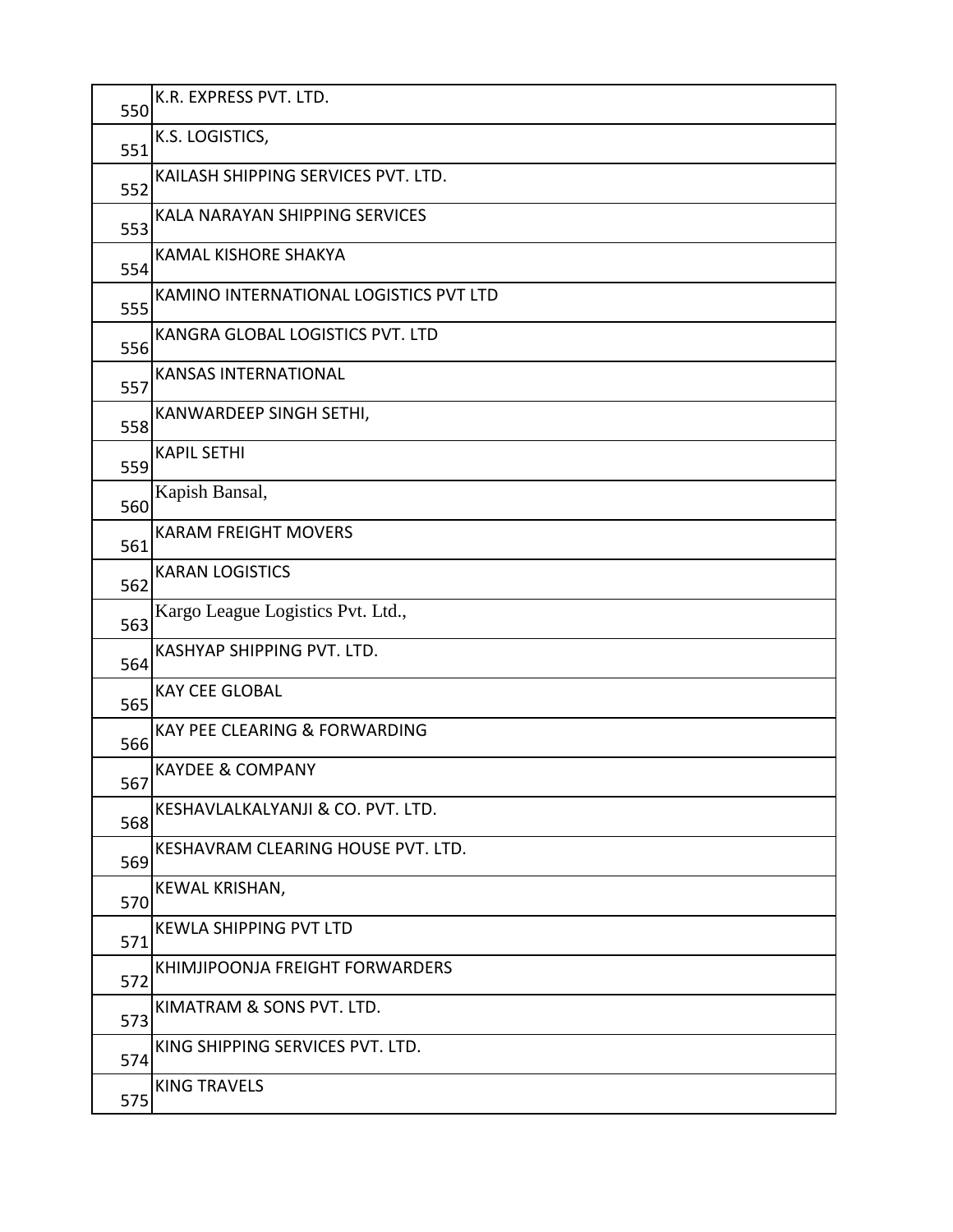| 576 | KINSHIP AGENCY PVT. LTD.                |
|-----|-----------------------------------------|
| 577 | <b>KIRAN CARRIERS</b>                   |
| 578 | <b>KIRPAL FREIGHT FORWARDERS</b>        |
| 579 | <b>KIRTI CARGO</b>                      |
| 580 | <b>KL GANDHI</b>                        |
| 581 | KM LOGI INC.,                           |
| 582 | KMK SHIPPING SERVICES PVT. LTD.         |
| 583 | KOCHHAR CARGO PVT. LTD.                 |
| 584 | <b>KODIAC CONTAINER</b>                 |
| 585 | <b>KOHALI'S HELPING HANDS</b>           |
| 586 | KOMAL CARGO SERVICES PVT. LTD.          |
| 587 | KPS Exim Solutions,                     |
| 588 | <b>KRIPA ABSAJUS CARGO</b>              |
| 589 | <b>KRIPAL FREIGHT FORWARDERS</b>        |
| 590 | <b>KRISHAN KUMAR SHARMA</b>             |
| 591 | KRISHNA LOGISTIC & CLEARING SERVICES    |
| 592 | <b>KRISHNA NAND CHAUDHARY</b>           |
| 593 | KRITIVASS TRANS LOGISTICS SEA & AIR CO. |
| 594 | <b>KROWN SHIPPING</b>                   |
| 595 | KSR FREIGHT FORWARDERS PVT. LTD.        |
| 596 | K-STAR SHIPPING AGENCY PVT. LTD.        |
| 597 | KUBERR INDIA EXIM LLP,                  |
| 598 | <b>KUENHNE + NAGEL</b>                  |
| 599 | KUNAL TRAVELS CARGO                     |
| 600 | <b>KVS CARGO</b>                        |
| 601 | L.C. CHAMANLAL & COMPANY                |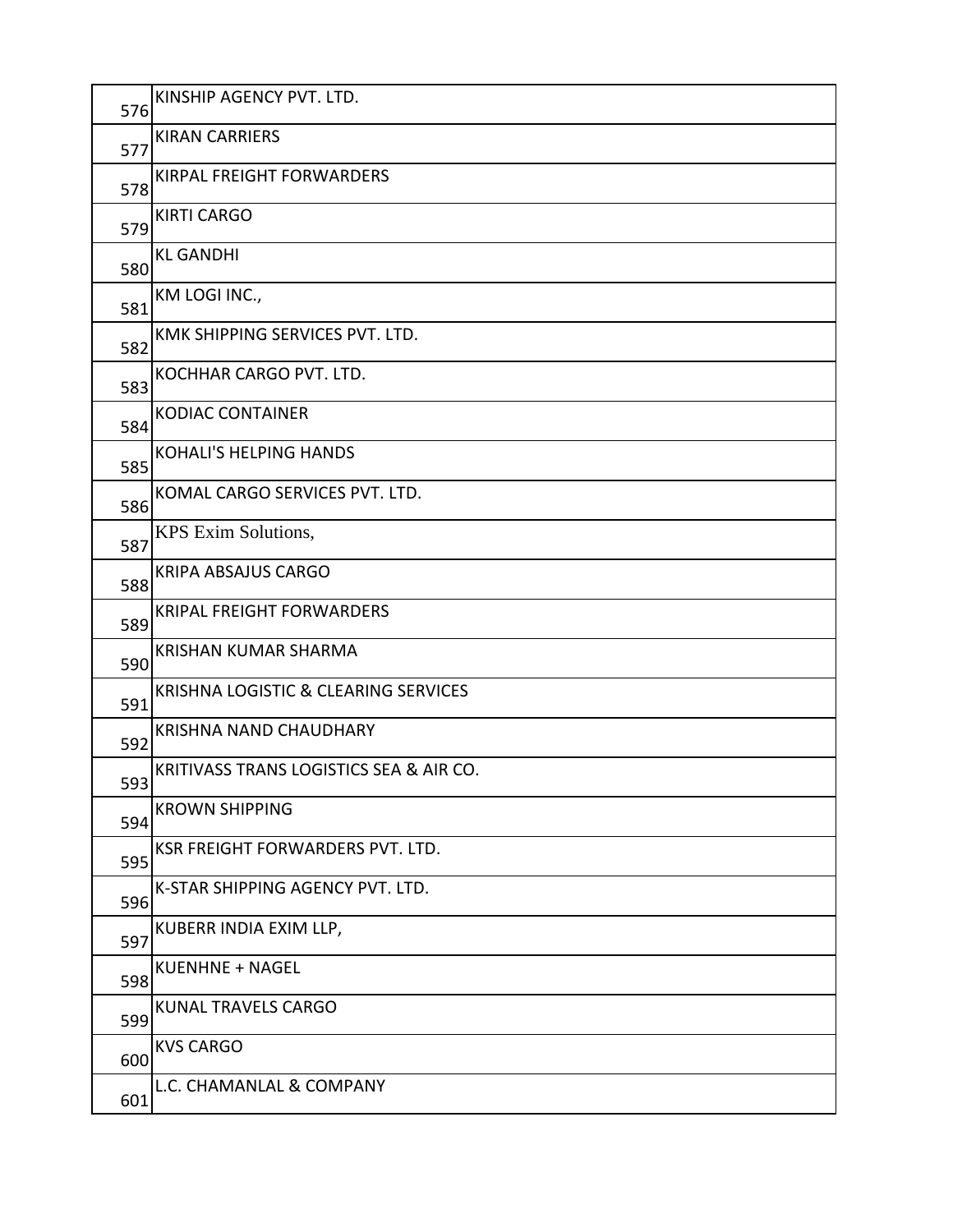| 602 | <b>LAKHOTIA LOGISTICS PVT.LTD</b>         |
|-----|-------------------------------------------|
| 603 | LAKSHMI VIGNESHA EXIM SERVICES            |
| 604 | <b>LANDMARK LOGISTICS</b>                 |
| 605 | LARA EXIMP PVT. LTD.                      |
| 606 | LAXMAN DHASMANA                           |
| 607 | <b>LCLSHIP LOGISTICS,</b>                 |
| 608 | LEAAP FORWARDERS PVT. LTD.                |
| 609 | LEAAP INTERNATIONAL PVT. LTD.             |
| 610 | LEE & MUIRHERD LTD.                       |
| 611 | LEMUIR AIR EXPRESS                        |
| 612 | <b>LEO CARGO</b>                          |
| 613 | LEXICON FREIGHT PLUS PVT. LTD.            |
| 614 | LIBERTY HIGHRISE PVT. LTD.                |
| 615 | <b>LIBERTY SHIPPING</b>                   |
| 616 | LIFE LINE CARGO MOVERS                    |
| 617 | LINKERS CLEARING AND FORWARDING PVT. LTD. |
| 618 | <b>LINKERS INDIA</b>                      |
| 619 | LINKS CARGO AGENCY PVT. LTD.              |
| 620 | <b>LIZ INDIA</b>                          |
| 621 | LKS GLOBAL SUPPLY CHAIN PVT. LTD.         |
| 622 | LOADEX GLOBAL SERVICES INDIA,             |
| 623 | LOGIC TRANSWARE PVT. LTD.                 |
| 624 | LOGICARE CARGO SOLUTIONG                  |
| 625 | LOGICENTRIX INDIA PVT. LTD.               |
| 626 | Logistic Curator India Pvt. Ltd.,         |
| 627 | <b>LOGISTICS INDIA</b>                    |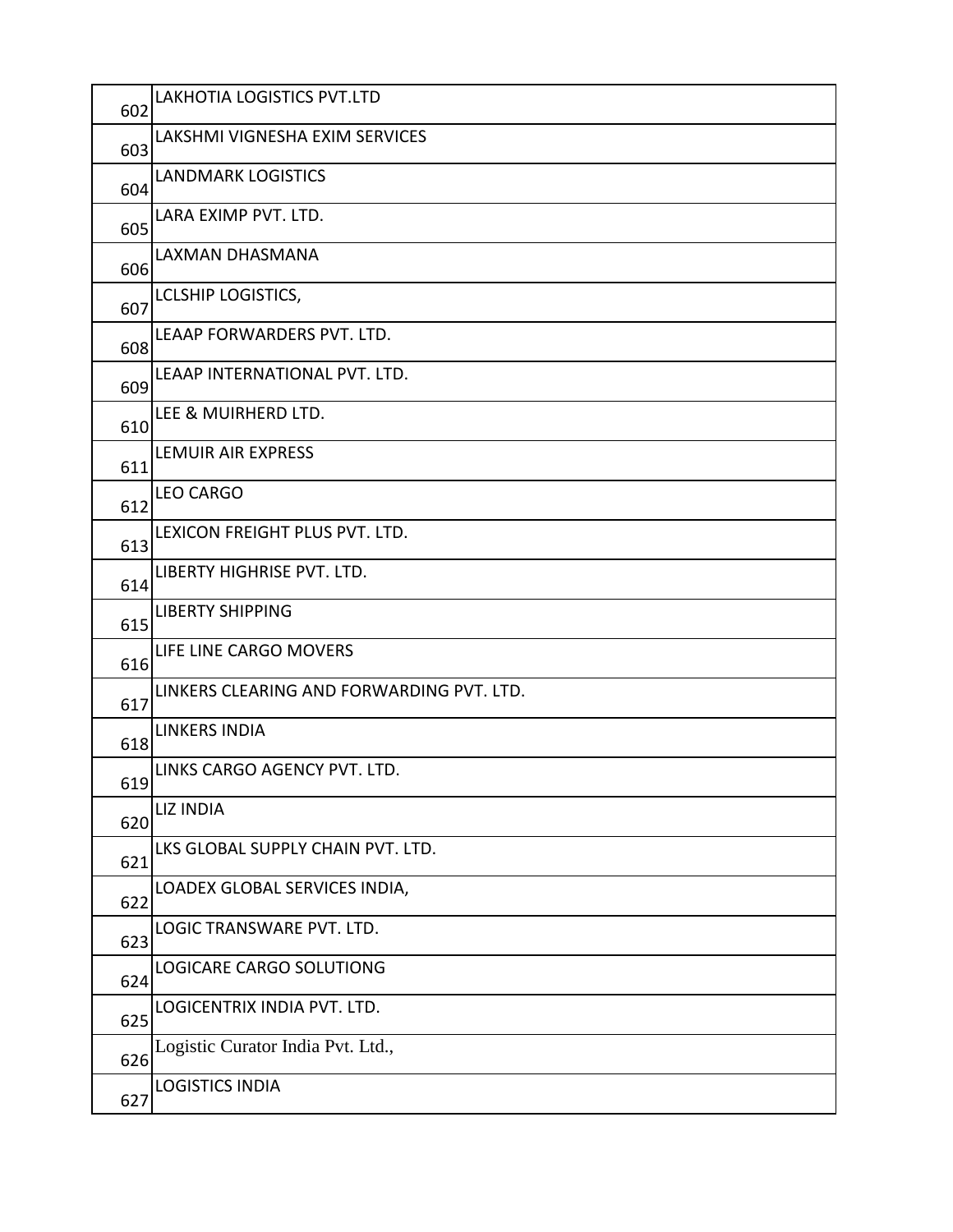| 628 | LOGISTICS INTEGRATORS CLEARING AND AGENCY SERVICES |
|-----|----------------------------------------------------|
| 629 | LOGISTICS LINKAGE[INDIA] PVT. LTD.                 |
| 630 | LOHIA INTERNATIONAL CARGO SERVICES                 |
| 631 | <b>LOHIA TRAVEL &amp; CARGO</b>                    |
| 632 | LOTUS INTERNATIONAL FREIGHT EXPRESS PVT. LTD.      |
| 633 | M M Global Logistics,                              |
| 634 | M N Exim Shipping International                    |
| 635 | M R Cargo Services                                 |
| 636 | M. Dutta Agency                                    |
| 637 | M. K. Cargo                                        |
| 638 | M. M. Logistics                                    |
| 639 | M. R. Cargo Movers                                 |
| 640 | M. R. Logistics PVT. LTD.                          |
| 641 | M. S. Bhatia & Associates                          |
| 642 | M. S. Cargo Services                               |
| 643 | M. S. Freight Forwarder                            |
| 644 | M. S. International                                |
| 645 | M.G.S. Cargo Agency                                |
| 646 | BIG LOGISTICS INDIA PVT. LTD.                      |
| 647 | Mach Trade Wings Pvt. Ltd.                         |
| 648 | Machhi Clearing                                    |
| 649 | MACROCOSM PLANET LOGISTICS PVT. LTD.,              |
| 650 | MAHABALI SHIPPING LINE                             |
| 651 | MALS CARGO PVT LTD                                 |
| 652 | Man Logistics                                      |
| 653 | Man Mohan Singh Sahni                              |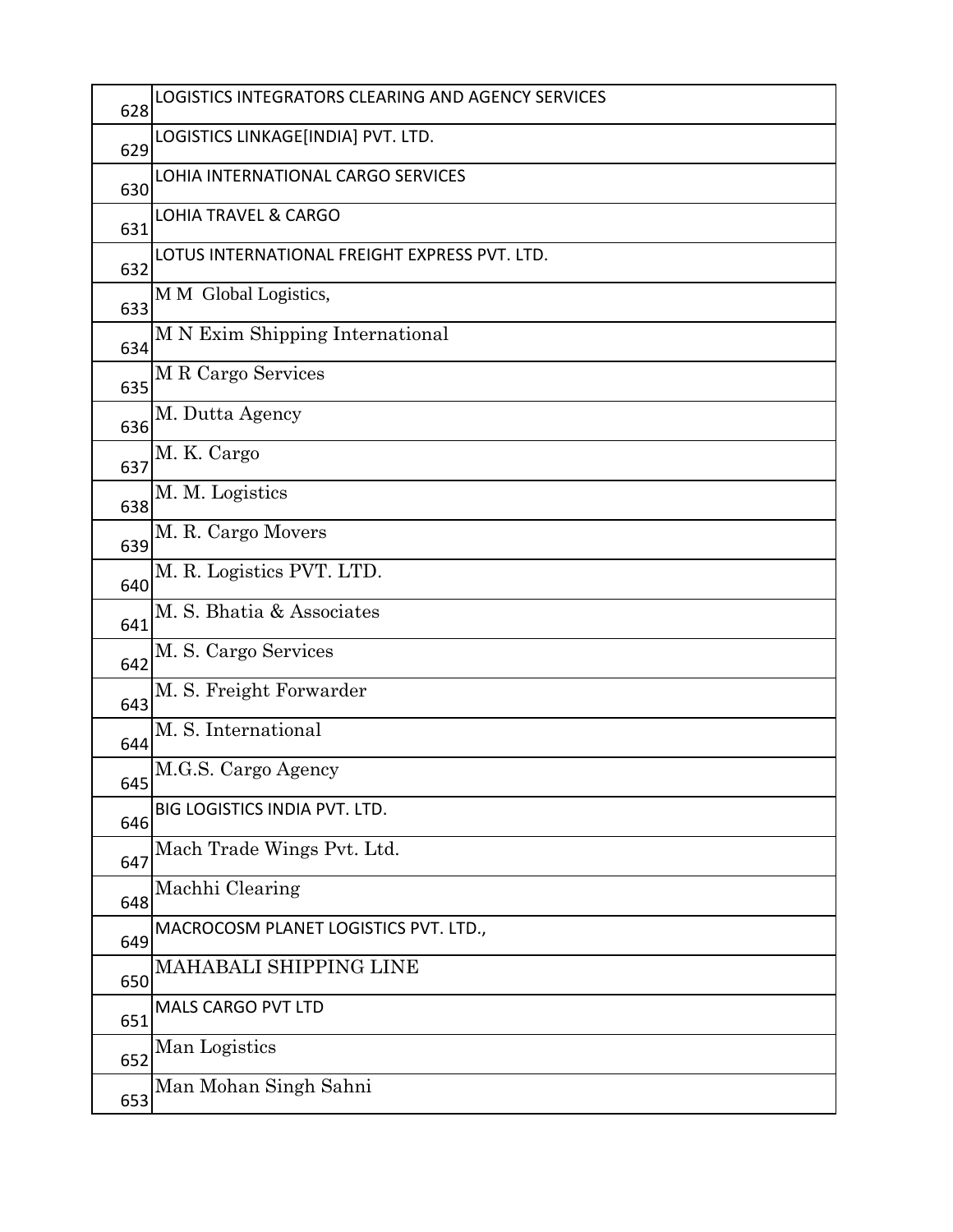| 654 | Manan logistics                                |
|-----|------------------------------------------------|
| 655 | Manilal Patel & Co.                            |
| 656 | Manilal Patel Freight Services Pvt. Ltd.       |
| 657 | Manish Kumar Gupta                             |
| 658 | Manish Sharma (frieght logistics)              |
| 659 | MARS SOLUTIONS,                                |
| 660 | <b>Mascot Cargo Movers</b>                     |
| 661 | Mass Shipping Logistics                        |
| 662 | Masters Logistics Solution                     |
| 663 | Masum Agencies Pvt. Ltd.                       |
| 664 | Mauli Worldwide logistics                      |
| 665 | Max Global Inc                                 |
| 666 | Maxim Clearing & Shipping Forwarding Pvt. Ltd. |
| 667 | Meenu Rathore                                  |
| 668 | Mega Logistics                                 |
| 669 | Metro Logistics                                |
| 670 | <b>Metro Marines</b>                           |
| 671 | Mettlesome Shipping & Logistics                |
| 672 | MGH LOGISTICS (P) LTD.                         |
| 673 | Milap Logistics                                |
| 674 | Millennium Cargo Movers                        |
| 675 | Millennium Express Cargo Pvt. Ltd.             |
| 676 | Milliards Logistics                            |
| 677 | Mishra & Mishra Agencies Enterprises           |
| 678 | Mishra Global & Log.                           |
| 679 | Mithals International                          |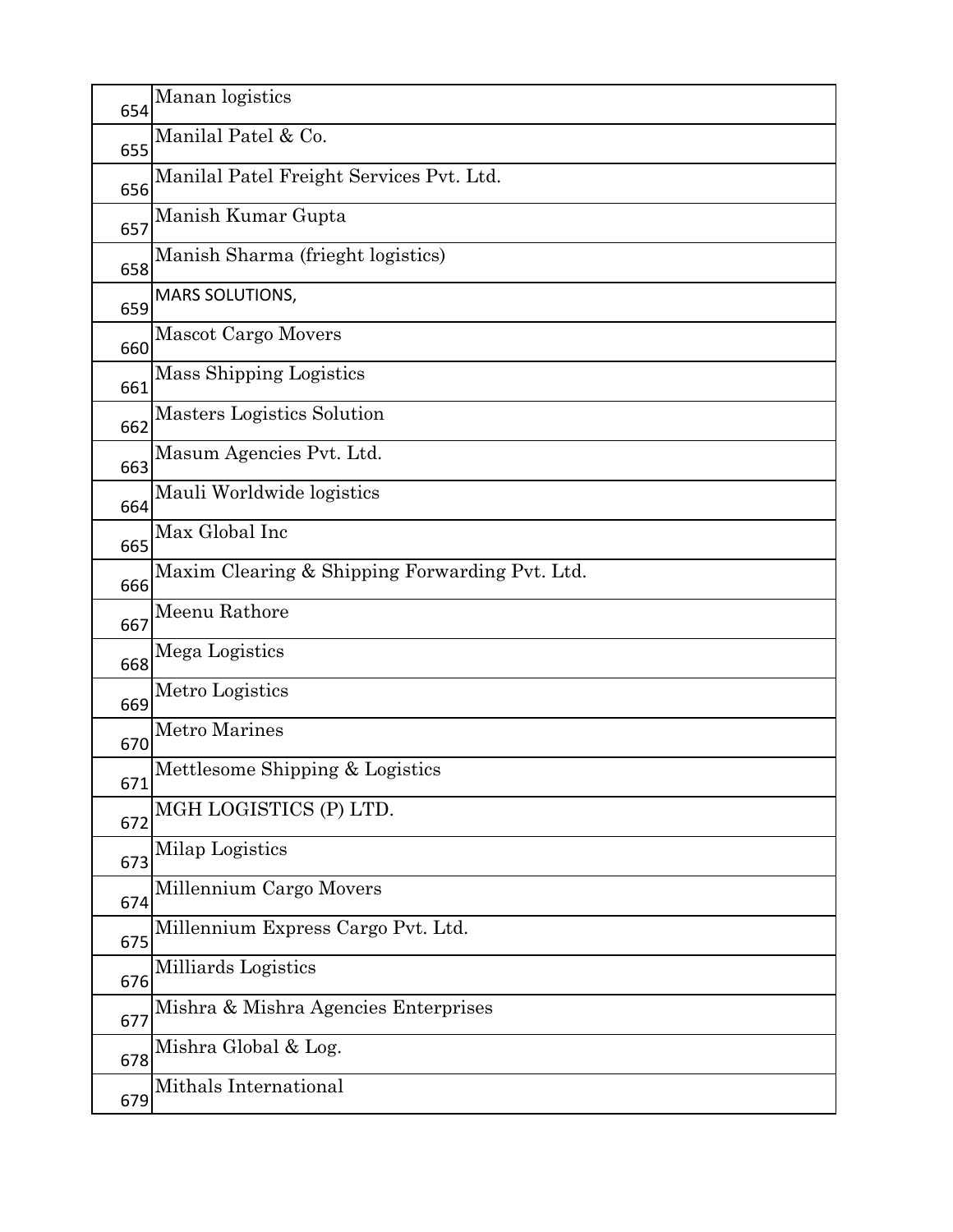| 680 | MKF Logistics Pvt. Ltd.,                   |
|-----|--------------------------------------------|
| 681 | MOGA CARGO MOVERS                          |
| 682 | <b>MOHAN SINGH</b>                         |
| 683 | Mohandas – K. Krup $(P)$ Ltd.              |
| 684 | <b>MOJOS IMPEX INTERNATIONAL</b>           |
| 685 | MP Exim,                                   |
| 686 | MPT Logistics P. Ltd.                      |
| 687 | Mukesh Grover                              |
| 688 | Multiwings Clearing & Forwarding Pvt. Ltd. |
| 689 | N.C. SINGHA & SONS                         |
| 690 | N.G. BHANUSHALI & CO.                      |
| 691 | N.G. JOSHI C & F AGENTS PVT. LTD.          |
| 692 | N.G. PILLAI                                |
| 693 | N.G. PILLAI                                |
| 694 | N.S. HUSSAINNA LOGISTICS SERVICES          |
| 695 | NAGARKOT FORWARDERS PVT. LTD,              |
| 696 | Naman Exim,                                |
| 697 | <b>NAMAN GUPTA &amp; ASSOCIATES</b>        |
| 698 | <b>NARENDRA SINGH</b>                      |
| 699 | NATCHART PVT. LTD.                         |
| 700 | NATIONAL CARGO SERVICES                    |
| 701 | NATIONAL ENTERPRISES AGENCY LOGISTICS,     |
| 702 | <b>NAVBHARAT CONSOLIDATION SERVICES</b>    |
| 703 | <b>NAVIGATOS EXIM SERVICES</b>             |
| 704 | <b>NAVIN KUMAR</b>                         |
| 705 | <b>NAVNEET KUMAR GUPTA</b>                 |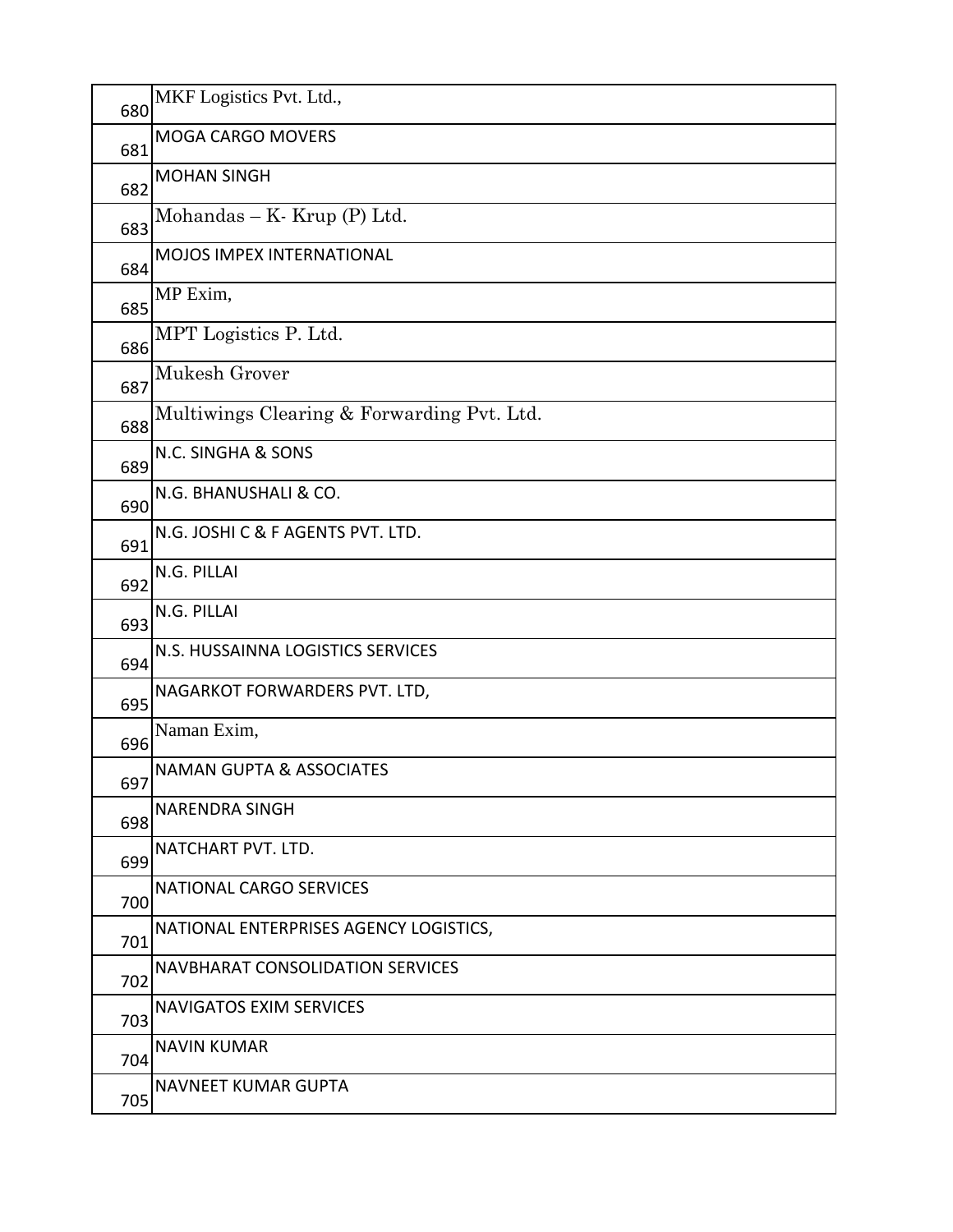| 706 | <b>NAWAB PACKERS</b>                          |
|-----|-----------------------------------------------|
| 707 | <b>NEW DELHI CARGO AGENCY</b>                 |
| 708 | NEW FANGLED LOGISTICS PVT. LTD.               |
| 709 | NEW GLOBE LOGISTIK PVT. LTD.                  |
| 710 | <b>NEW INDIA LOGISTICS</b>                    |
| 711 | <b>NEW MAN AIR SERVICES</b>                   |
| 712 | NIKHIL KUMAR KASLIWAL                         |
| 713 | NIKKON AIR FREIGHT SERVICES PVT. LTD.,        |
| 714 | NIMIT CARGO MOVERS (INDIA) PVT. LTD.          |
| 715 | NIPUN IMPEX,                                  |
| 716 | NITCO ROADWAYS PVT. LTD.                      |
| 717 | Nitesh Kumar Gupta                            |
| 718 | <b>NOVA LOGISTICS</b>                         |
| 719 | NPL IMPEX PVT. LTD                            |
| 720 | NTC SHIPPING SERVICES (P) LTD.                |
| 721 | <b>OCEAN SHIPPING &amp; CLEARING AGENCIES</b> |
| 722 | Ocean Sky Logistics Pvt. Ltd.                 |
| 723 | <b>ODHARAM BULCHAND</b>                       |
| 724 | OLS CLEARING & FORWARDING PVT. LTD.           |
| 725 | OM CLEARING AGENCY                            |
| 726 | OM FREIGHT FORWARDERS PVT. LTD.               |
| 727 | OM SAI KRIPA LOGISTICS,                       |
| 728 | OM SAI SHIPPING                               |
| 729 | OM SAPTARSHI INTERNATIONAL SECRVICE (P) LTD.  |
| 730 | OM SEAWAYS CARGO PVT. LTD.                    |
| 731 | OM SRI LOGISTICS                              |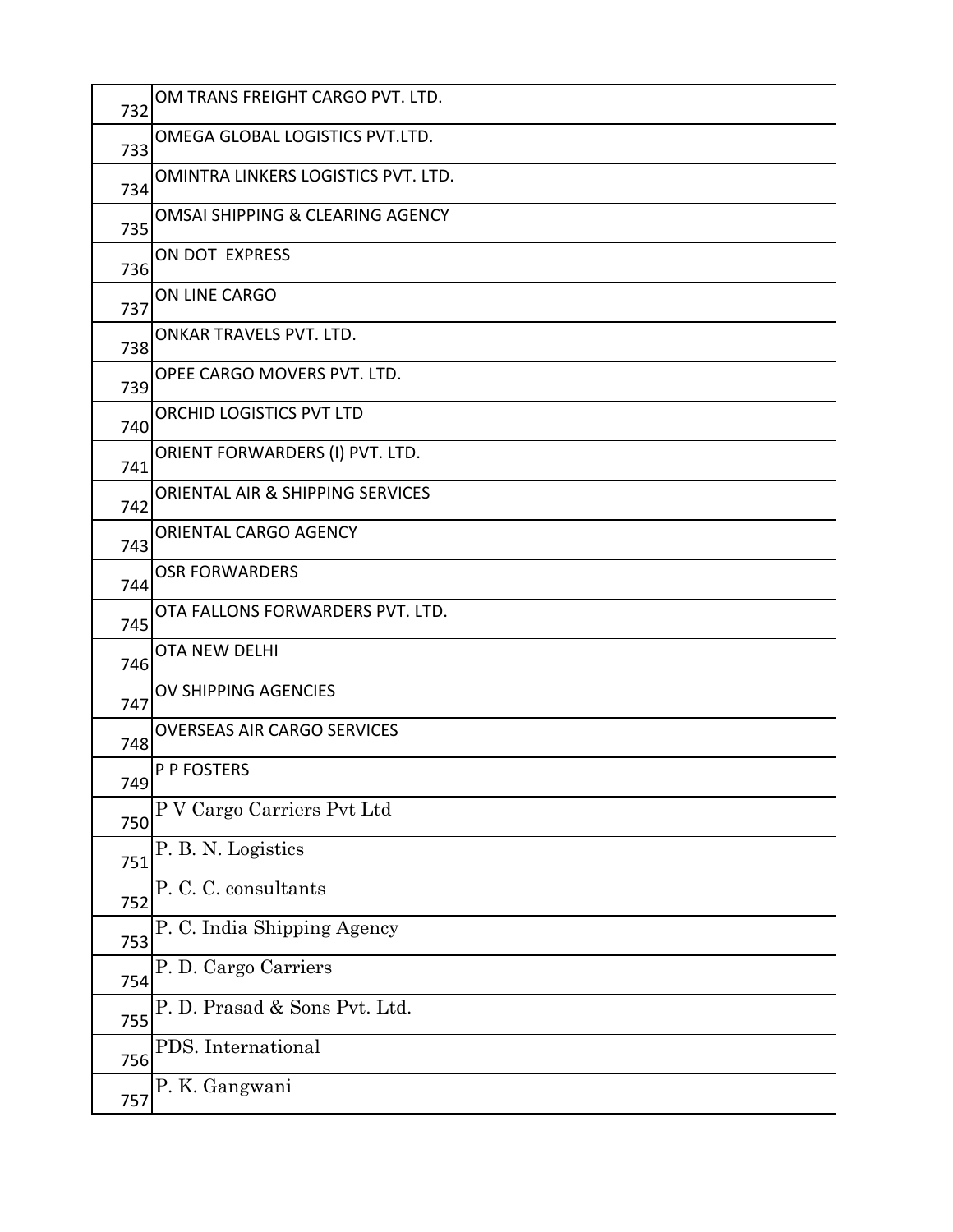| 758 | P. S. Atree& Co. Pvt. Ltd.                 |
|-----|--------------------------------------------|
| 759 | P. S. B. Logistics Pvt. Ltd.               |
| 760 | P. S. Bedi & Company                       |
| 761 | P. S. Cargo Services                       |
| 762 | P. S. Prajapati Exim Pvt. Ltd.             |
| 763 | P.V. Agencies Freight Forwarders Pvt. Ltd. |
| 764 | P.V. GerogeTharakan& Co.                   |
| 765 | P. V. RamnanMurty Son                      |
| 766 | P.D. Easwaran                              |
| 767 | P.D.S. Inter                               |
| 768 | P.D.S. International Pvt. Ltd.             |
| 769 | P.P. DATTA WG. CDR. (RETD.)                |
| 770 | Padamshi Kanji Meisheri                    |
| 771 | Padmawati Clg. Agency                      |
| 772 | <b>PAN Globle Logistics</b>                |
| 773 | Pankaj Malik                               |
| 774 | Pankaj Shipping & Transport Company        |
| 775 | Paradise Cargo Services                    |
| 776 | Parag Cargo Movers                         |
| 777 | Paramount Cargo & Logistics Solutions      |
| 778 | PARISHA EXIM SOLUTIONS                     |
| 779 | Parthiv V Dave                             |
| 780 | Parveen Kumar                              |
| 781 | Passage Cargo (P) Ltd.                     |
| 782 | Pawan Kumar                                |
| 783 | Pawan Kumar Tiwari                         |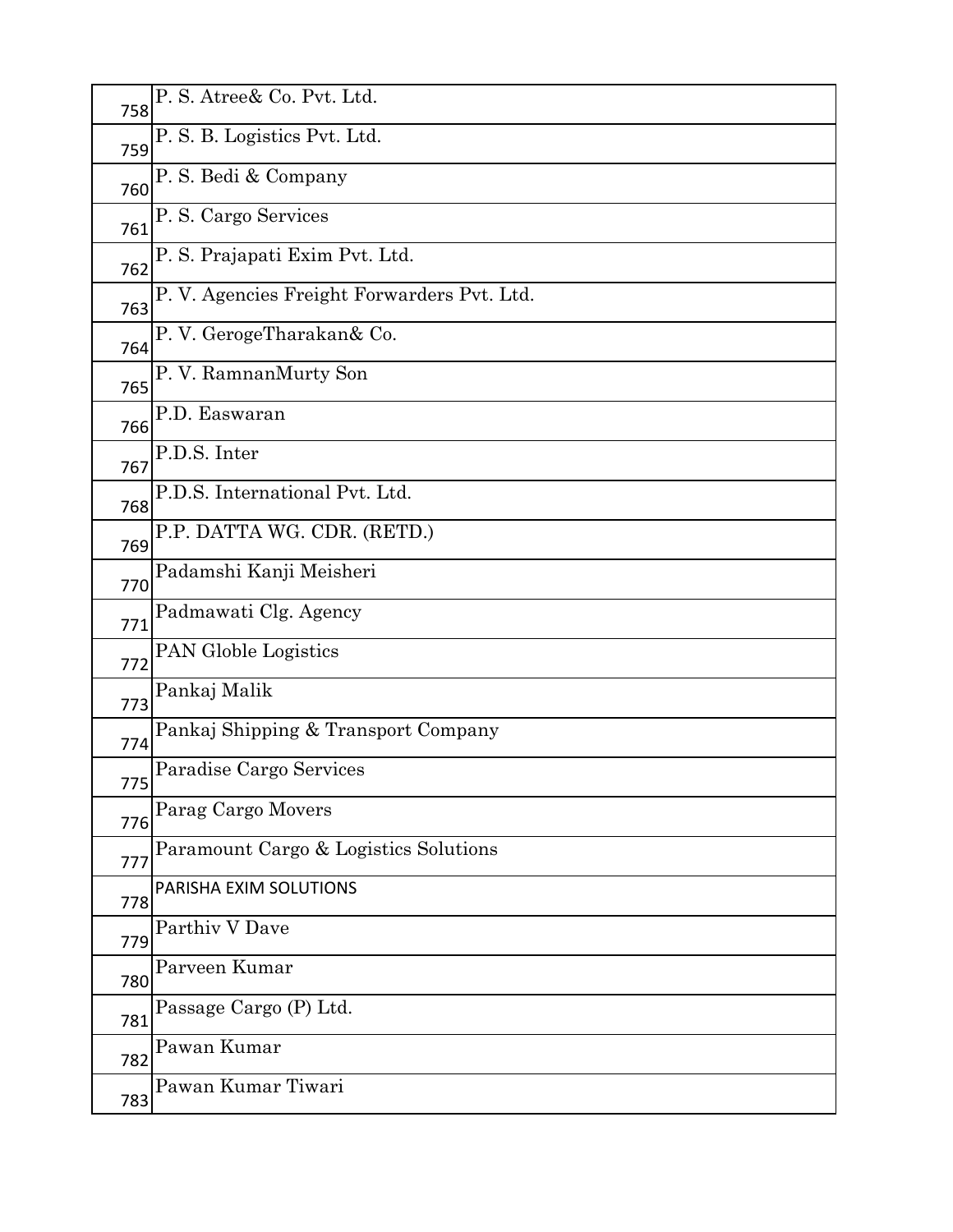| 784 | PAWAN SEA LOGISTICS                     |
|-----|-----------------------------------------|
| 785 | Payless Cargo Pvt. Ltd.                 |
| 786 | PEIRCE LESLIE INDIA LIMITED             |
| 787 | Penta Freight (P) Ltd.                  |
| 788 | PERFECT CARGO & LOGISTICS               |
| 789 | Perfect Handling                        |
| 790 | Perfect Logicare (P) Ltd.               |
| 791 | PHENOMENAL LOGISTICS                    |
| 792 | Pink city Cargo & Logistics Services.   |
| 793 | Pink City Logistics Ltd.                |
| 794 | Pipil Freight Forwarding Pvt. Ltd.      |
| 795 | Pooja Travels & Cargo Services          |
| 796 | Pragya Consultancy & Logistics Services |
| 797 | Pragya Oceanic Shippers Pvt. Ltd.       |
| 798 | Prahlad Singh                           |
| 799 | Prakash Freight Movers (P) Ltd.         |
| 800 | <b>PRAKHAR GUPTA</b>                    |
| 801 | <b>Pramod Logistics</b>                 |
| 802 | Prasad Exim Pvt. Ltd.                   |
| 803 | PRASHUN JAIN                            |
| 804 | Praveen Kumar,                          |
| 805 | Praveen Neb                             |
| 806 | Prem Kumar Singh                        |
| 807 | <b>Premier Clearing Agency</b>          |
| 808 | Premier Clearing Agnecy Pvt. Ltd.       |
| 809 | Premier Travels & Cargo Co.             |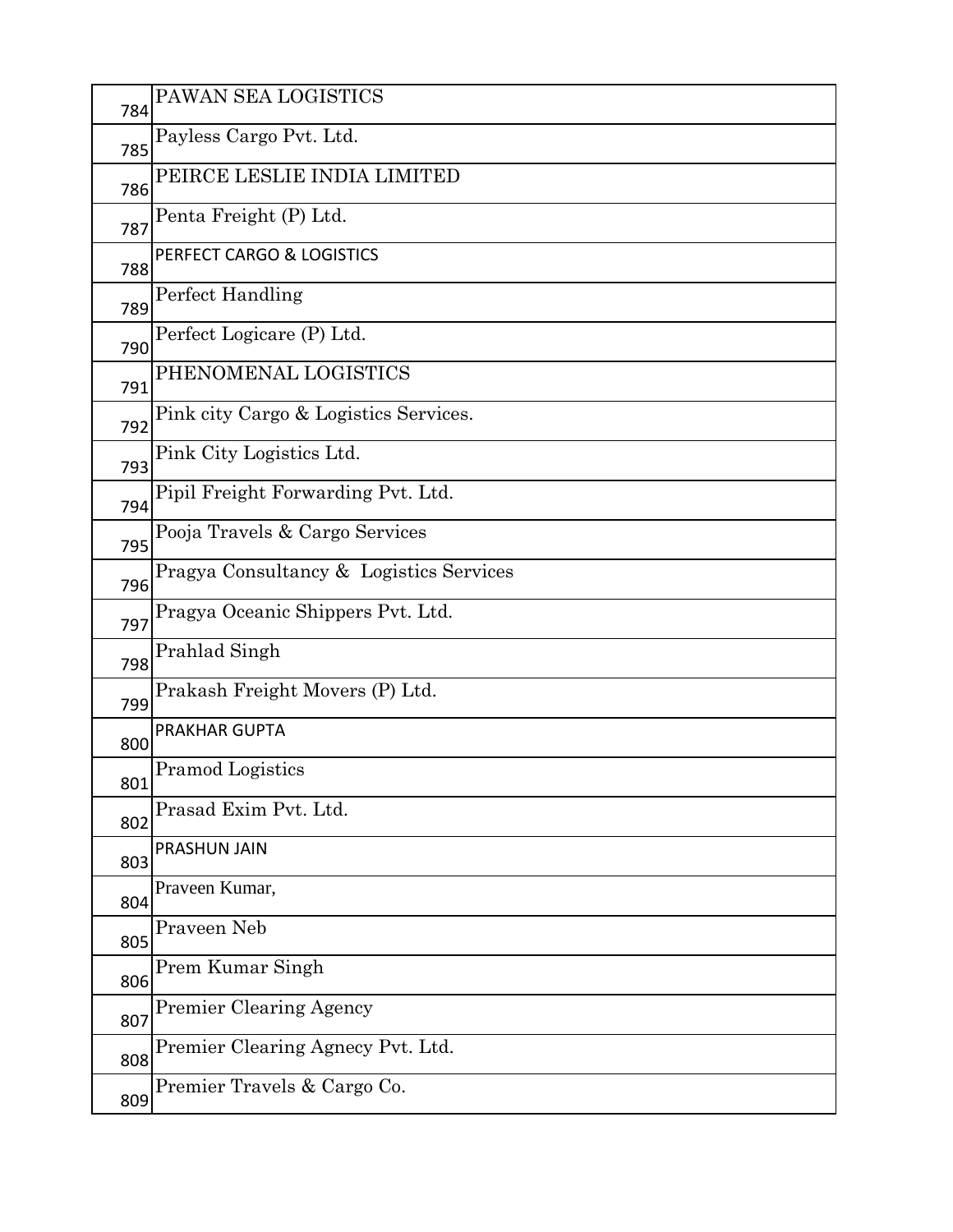| 810 | Premiere Shipping agencies                   |
|-----|----------------------------------------------|
| 811 | <b>Prime Consultants</b>                     |
| 812 | Primeline Logistics Pvt. Ltd.                |
| 813 | Primus Logistics Pvt. Ltd.,                  |
| 814 | Priyanka Sharma                              |
| 815 | Procam Logistics Pvt. Ltd.                   |
| 816 | Professional Exim                            |
| 817 | Progressive's Cargo                          |
| 818 | PROMPT AIR & SEA CARGO PVT. LTD              |
| 819 | Protocol Logistics (P) Ltd.                  |
| 820 | PTL GLOBAL LOGISTICS                         |
| 821 | Puneet Sharma                                |
| 822 | Pushpanjali Logistics                        |
| 823 | <b>QUICK FREIGHT SYSTEMS PRIVATE LIMITED</b> |
| 824 | R P Cargo Handling Services,                 |
| 825 | R Square MLG Logistics Pvt. Ltd.             |
| 826 | R. G. Cargo Services Pvt. Ltd.               |
| 827 | R. G. Logistics India                        |
| 828 | R.K. Gupta & Co.                             |
| 829 | R. K. Clearing Pvt. Ltd.                     |
| 830 | R. K. International Cargo                    |
| 831 | R. K. Khanna& Company                        |
| 832 | R. K. Khurana                                |
| 833 | R. K. Logistics,                             |
| 834 | R. K. Suri                                   |
| 835 | R. K. V Logistics Ltd.                       |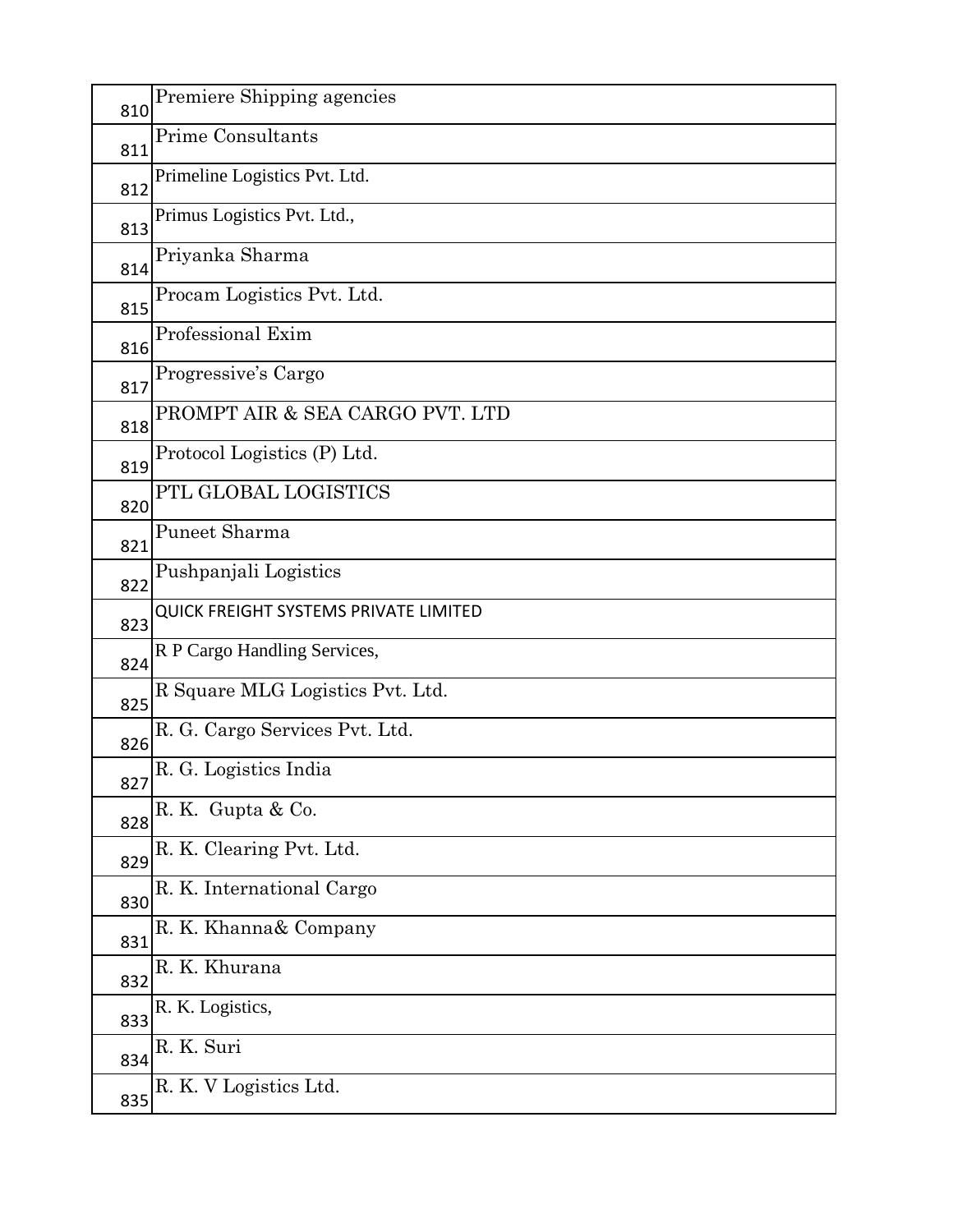| 836 | R. L Logistics                              |
|-----|---------------------------------------------|
| 837 | R. N. Freight                               |
| 838 | R. N. Movers                                |
| 839 | R. R. Cargo                                 |
| 840 | R. R. Joshi Shipping & Forwarding Pvt. Ltd. |
| 841 | R. S. Arunahala                             |
| 842 | R. S. Movers                                |
| 843 | R. U. Import & Export (P)                   |
| 844 | R. V. L. Logistics                          |
| 845 | R.B. Ramnath Lambah & Sons Pvt. Ltd.        |
| 846 | R.I.E.C.                                    |
| 847 | R.K. CHAUHAN & CO.                          |
| 848 | R.M. Global Frieght CORPORATION             |
| 849 | R.S. Trade Links                            |
| 850 | R.U. Import Export Pvt. Ltd                 |
| 851 | RAGVELS ENTERPRISES                         |
| 852 | Rahat Global Logistics                      |
| 853 | Rahat Continental Pvt. Ltd.                 |
| 854 | Rahul Bhardwaj                              |
| 855 | Raina Trans Continental                     |
| 856 | Raj Cargo                                   |
| 857 | Raj Clearing Agency                         |
| 858 | Raj Freight Movers                          |
| 859 | Raj Logistics                               |
| 860 | Rajbir Singh                                |
| 861 | Rajeev Cargo Movers                         |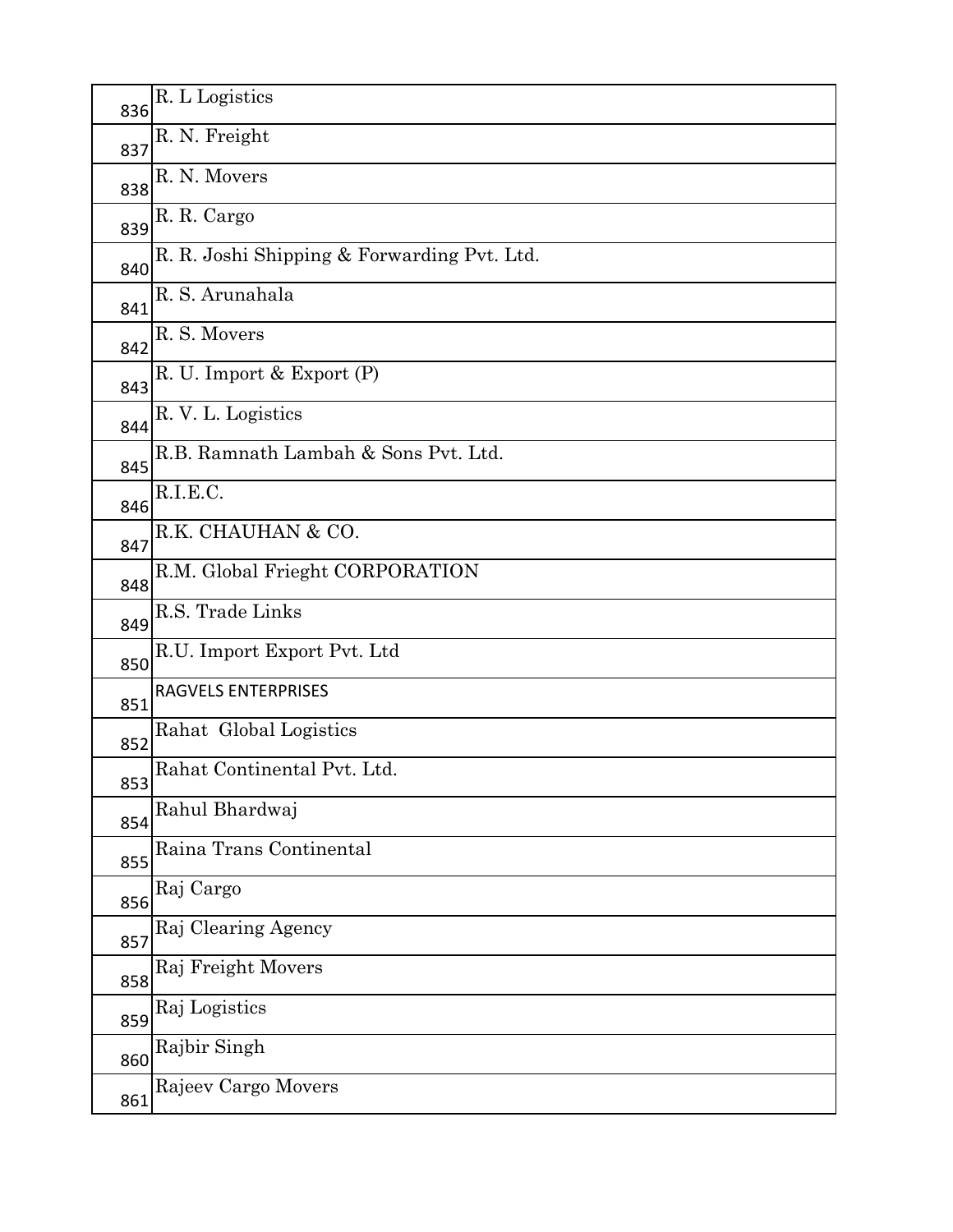| 862 | Rajendra Kumar Goyal<br><b>TKWS MANAGEMENT SOLITIONS PVT LTD</b> |
|-----|------------------------------------------------------------------|
| 863 | Rajesh Sachdeva                                                  |
| 864 | Rajinder P. Kapur                                                |
| 865 | Rajinder Prasad Tiwari                                           |
| 866 | Rajiv Mayer                                                      |
| 867 | Rajiv Sachdeva                                                   |
| 868 | Rajiv Suri                                                       |
| 869 | <b>RAJNISH INFRA &amp; LOGISTICS</b>                             |
| 870 | Rakesh Angrish                                                   |
| 871 | Rakesh Dhatwalia                                                 |
| 872 | Rakesh Kumar                                                     |
| 873 | Rakesh Kumar Singh                                               |
| 874 | Rakesh Sharma                                                    |
| 875 | Ram Kishana Prasad                                               |
| 876 | Rama Kant Sahu                                                   |
| 877 | RAMANAN AND CO.,                                                 |
| 878 | <b>Ramesh Kumar Khattar</b>                                      |
| 879 | Ramika International                                             |
| 880 | Ramson Cargo Services                                            |
| 881 | Ramvir                                                           |
| 882 | Ranabir Enterprises                                              |
| 883 | RanbirBhola                                                      |
| 884 | Rashmi Shipping Agency                                           |
| 885 | <b>Raspn Shipping Services</b>                                   |
| 886 | Ravi Dhanwariya                                                  |
| 887 | RCS Logistics Pvt Ltd                                            |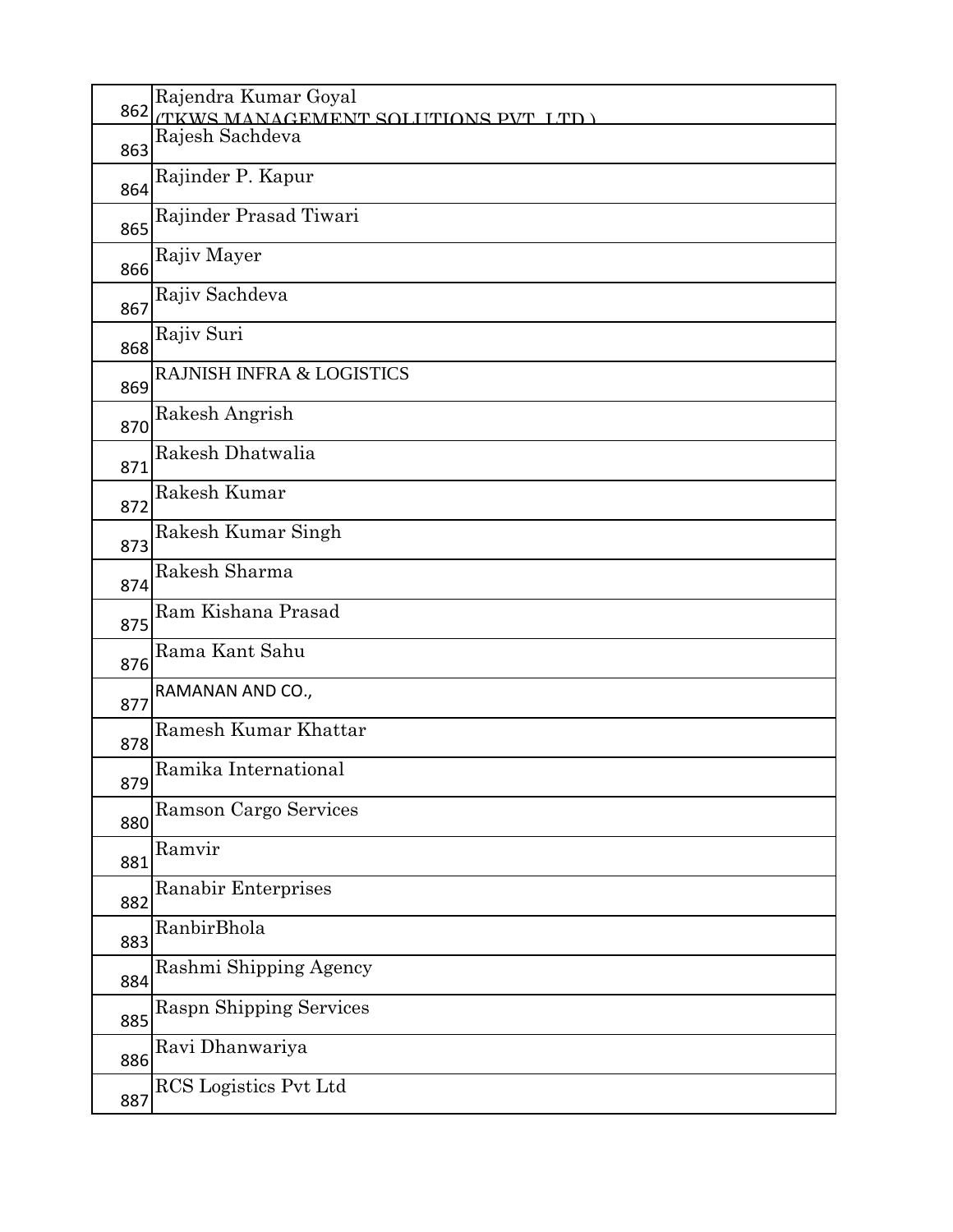| 888 | <b>Regency Cargo Services</b>          |
|-----|----------------------------------------|
| 889 | Reliable Travels & Cargo Pvt. Ltd.     |
| 890 | Reliance Cargo Movers                  |
| 891 | Reliance Travels & Cargo (I) Pvt. Ltd. |
| 892 | Renoun Cargo Pvt. Ltd.                 |
| 893 | Rishi International Logistics          |
| 894 | RKB CARGO,                             |
| 895 | Robinson                               |
| 896 | Robinsons Cargo & Logistics Pvt. Ltd.  |
| 897 | Romy Enterprises                       |
| 898 | Royal Forwarders Pvt. Ltd.             |
| 899 | <b>ROYAL LOGISTICS</b>                 |
| 900 | Ruan Shipping                          |
| 901 | Rubal Logistics Pvt. Ltd.              |
| 902 | RUDRA CARGO SERVICES                   |
| 903 | RUDRA INTERNATIONAL                    |
| 904 | Ruhela Associates                      |
| 905 | Rupinder Singh                         |
| 906 | Ryan Logictech Pvt. Ltd.               |
| 907 | S G Clearing Pvt. Ltd.                 |
| 908 | S K Bhatnagar                          |
| 909 | S V L EXPRESS                          |
| 910 | S. GUHA SARKAR & CO., CHA              |
| 911 | S. K. LOGISTICS                        |
| 912 | S. PARKASH KHUSHWAH & CO.              |
| 913 | S. Satyam Aviations (P) Ltd.,          |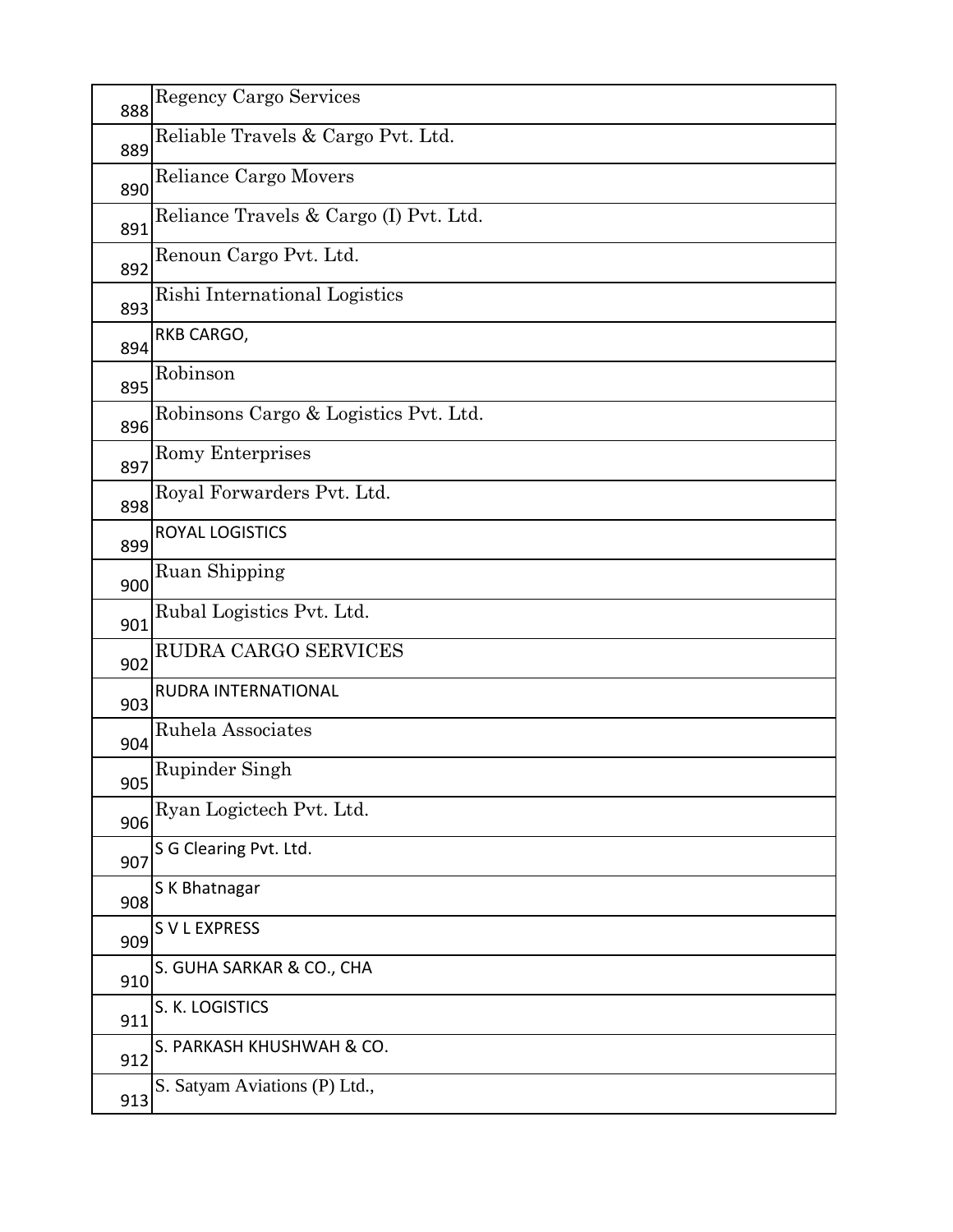| 914 | S.B. FREIGHT LOGISTICS                  |
|-----|-----------------------------------------|
| 915 | S.BALASUBRAMANIYAN, CHA                 |
| 916 | S.J. INTERNATIONAL                      |
| 917 | S.K. ACHARYA, CHA                       |
| 918 | S.K. ENTERPRISES                        |
| 919 | S.K. INTERNATIONAL, CHA                 |
| 920 | S.K. JAIN & CO. CHA                     |
| 921 | S.K. KANJILAL, CHA                      |
| 922 | S.K. KOHLI (COL)                        |
| 923 | S.M. Logistics                          |
| 924 | S.Murugan                               |
| 925 | S.N. LOGISTICS, CHA                     |
| 926 | S.N. SHIPPING CHA                       |
| 927 | S.P. AGENCY, CHA                        |
| 928 | S.P. CARGO Agencies PVT. LTD., CHA      |
| 929 | S.P. CLEARING & SHIPPING PVT. LTD., CHA |
| 930 | S.P. MAURYA, CHA                        |
| 931 | S.R. CARGO INDIA PVT. LTD. CHA          |
| 932 | S.R. INTERNATIONAL, CHA                 |
| 933 | S.R. INTERNATIONAL . CHA                |
| 934 | SAAB & COMPANY, CHA                     |
| 935 | SACHIN JAIN, CHA                        |
| 936 | SADANAND CHAUDHARY                      |
| 937 | SADGURU FORWARDERS PVT. LTD., CHA       |
| 938 | Safe Freight Forwarderes                |
| 939 | <b>SAFEX LOGISTICS</b>                  |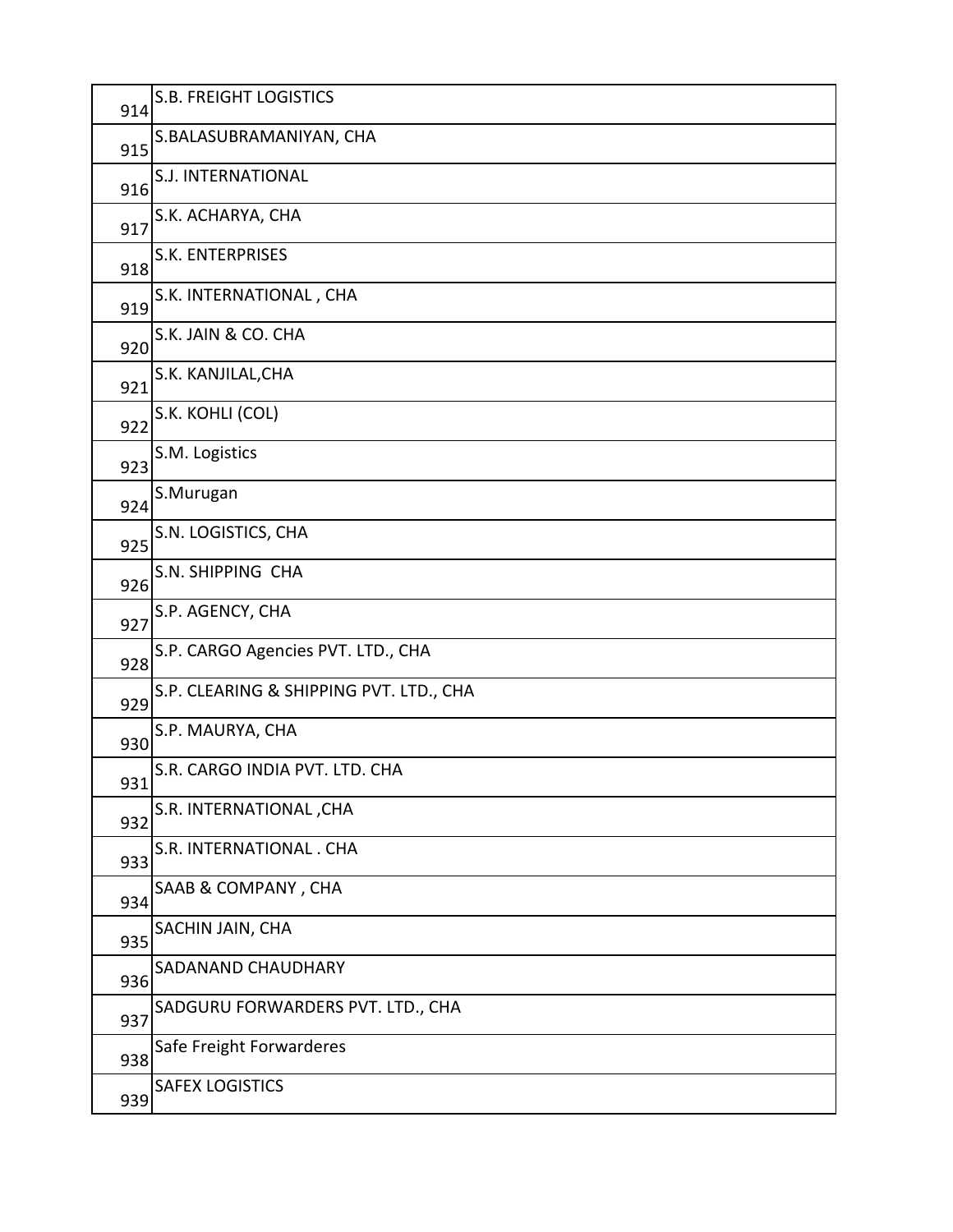| 940 | SAGAR SHIPPING SERVICES,                       |
|-----|------------------------------------------------|
| 941 | SAHIB CARGO LOGISTICS (INDIA)                  |
| 942 | SAHIL FREIGHT EXP PVT. LTD., CHA               |
| 943 | <b>SAI CARGO &amp; LOGISTICS CHA</b>           |
| 944 | SAI CHHAYA IMPEX PVT. LTD.                     |
| 945 | SAI CHHAYA MOVERS PVT. LTD.                    |
| 946 | SAI INDIA ENTERPRISES                          |
| 947 | Sai International                              |
| 948 | SAI KIRAN CLEARING, CHA                        |
| 949 | SAIGRACE LOGISTICS PVT. LTD., CHA              |
| 950 | SAILA SHIPPING & CLEARING AGENCY, CHA          |
| 951 | SAINI CARGO SERVICES PVT. LTD                  |
| 952 | SAINI CONSULTANTS, CHA                         |
| 953 | SAL CLERAING & FORWARDING AGENCY PVT. LTD. CHA |
| 954 | <b>SAMEER SHAM BENDRE CHA</b>                  |
| 955 | SANDEEP KAPOOR, CHA                            |
| 956 | SANDEEP JAGIASI, CHA                           |
| 957 | <b>SANDEEP PANDEY</b>                          |
| 958 | SANDEEP TRAVEL & CARGO PVT. LTD., CHA          |
| 959 | SANDRA CARGO SERVICES, CHA                     |
| 960 | <b>SANJAY KUMAR</b>                            |
| 961 | SANJAY PRABHAKAR, CHA                          |
| 962 | SANJAY SURI, CHA                               |
| 963 | <b>SANJEEV KUMAR</b>                           |
| 964 | SANJEEV KUMAR JHA, CHA                         |
| 965 | Sarr Maritimes Pvt. Ltd.                       |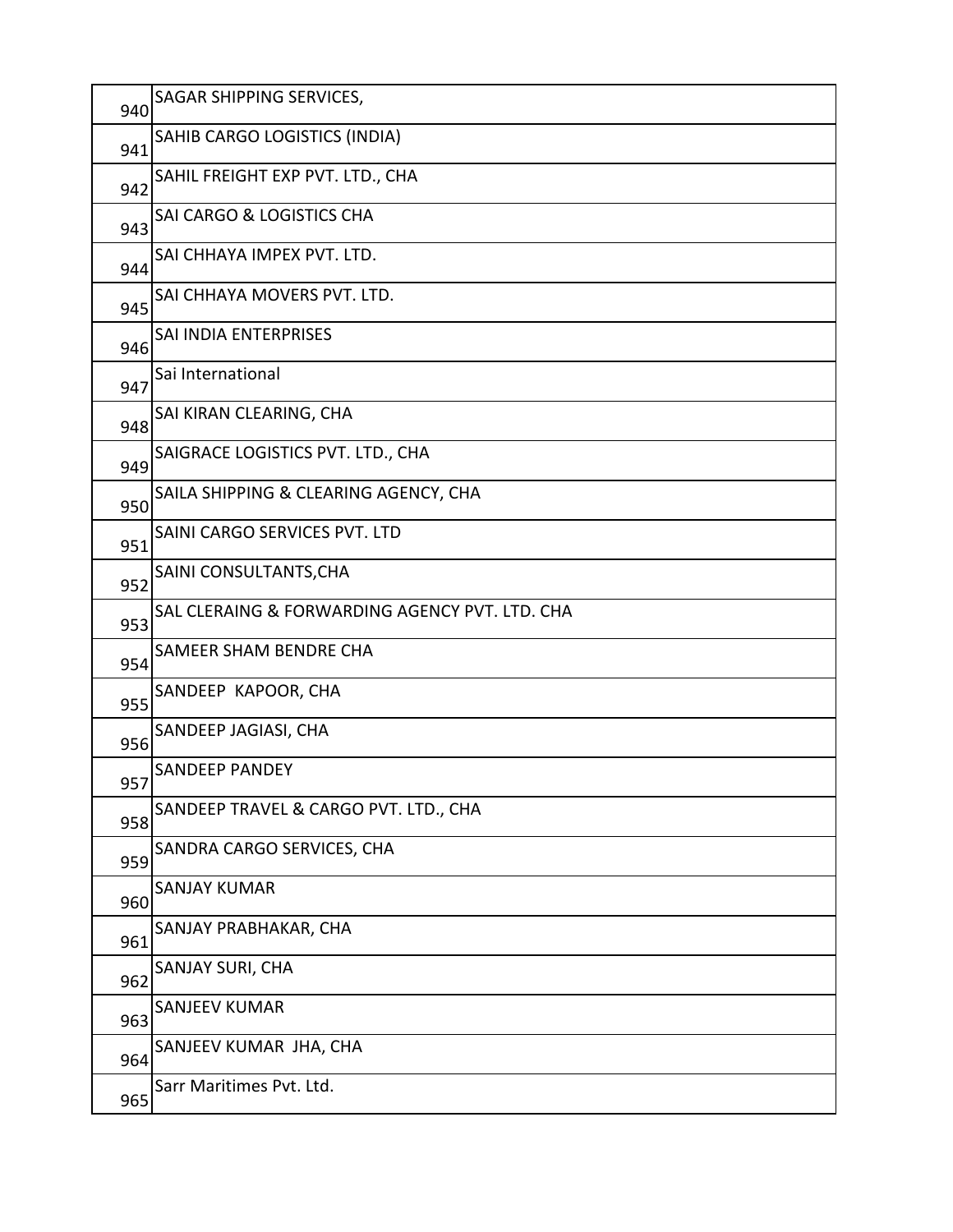| 966 | SARVOTTAM CARGO CHA                           |
|-----|-----------------------------------------------|
| 967 | Sash APS Integrated Logistics pvt Itd         |
| 968 | Satguru Cargo Movers,                         |
| 969 | <b>SATISH MALIK CHA'</b>                      |
| 970 | SATKAR CLEARING & FORWARDING PVT. LTD.        |
| 971 | <b>SATYAM LOGISTICS</b>                       |
| 972 | SAV LOGISTICS LTD.                            |
| 973 | <b>SCAN FORWARDERS PVT. LTD</b>               |
| 974 | <b>SCHANKAR CLEARING &amp; FORWARDING CHA</b> |
| 975 | <b>SCS EXIM SERVICES</b>                      |
| 976 | SDV INTERNATIONAL LOGISTICS PVT. LTD., CHA    |
| 977 | SEA CARGO INTERNATIONAL PVT. LTD.,            |
| 978 | SEA HAWK LINES PVT. LTD., CHA                 |
| 979 | <b>SEA PRIDE LOGISTICS</b>                    |
| 980 | SEA SHEEL LOGISTICS PVT. LTD, CHA             |
| 981 | SEACOM CARO PVT. LTD., CHA                    |
| 982 | SEAGULL INTERMEDAL TRANSPORT PVT. LTD, CHA    |
| 983 | SEAHORSE INDIA PVT. LTD. CHA                  |
| 984 | Seaimpex Logistics Pvt. Ltd.                  |
| 985 | SEAIR EXPRESS CHA                             |
| 986 | SEAIR LOGISTICS CHA                           |
| 987 | <b>SEAKING SHIPPING AGENCY</b>                |
| 988 | SEALAND INDIA, CHA                            |
| 989 | SEALI AIR-CARGO AGENCY, CHA                   |
| 990 | SEAMAN LOGITSICS SOLUTIONS PVT. LTD.          |
| 991 | SEAWAYS SHIPPING & LOGISTICS LTD., CHA        |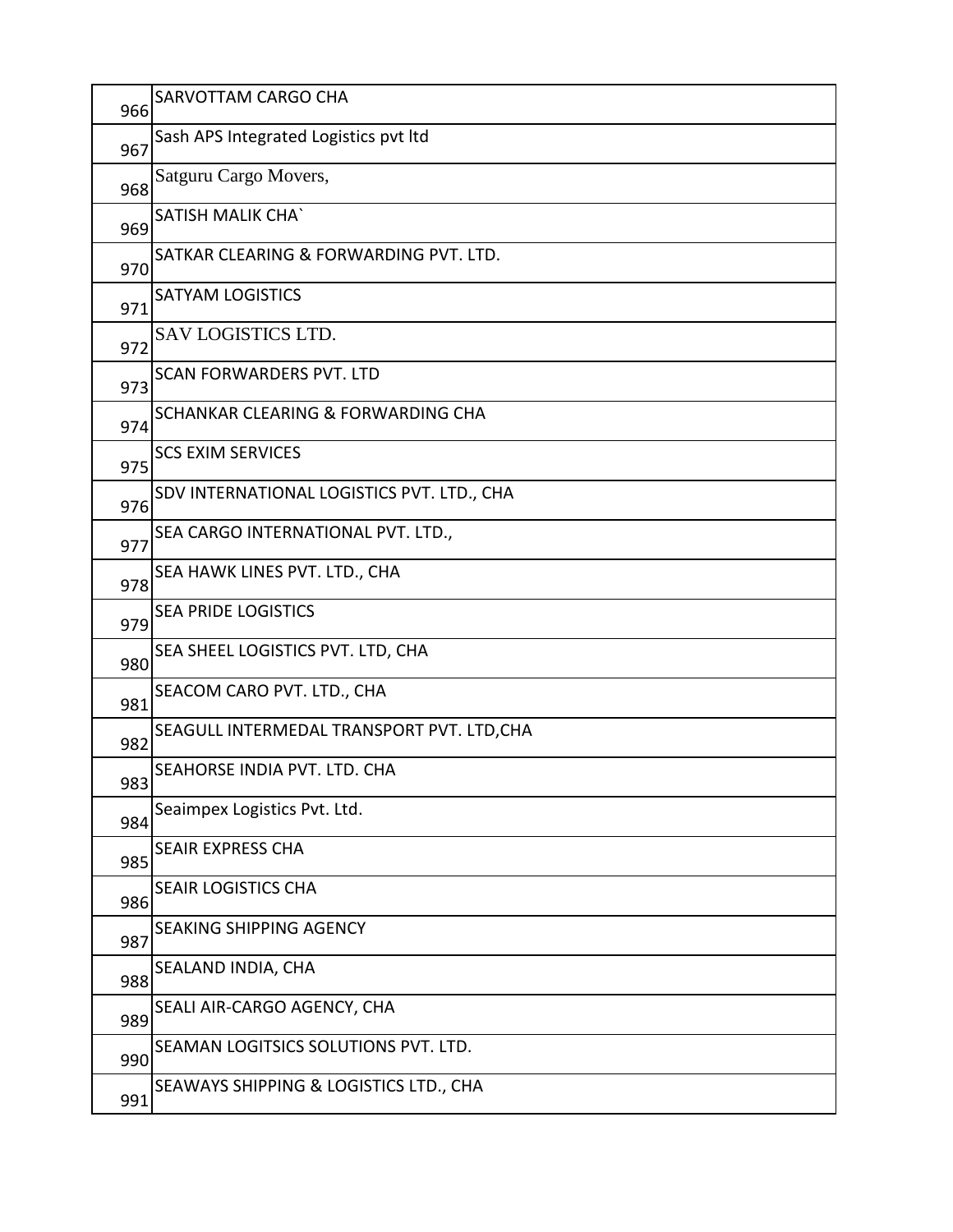| 992  | SELECTED CARGO SERVICES PVT. LTD., CHA       |
|------|----------------------------------------------|
| 993  | Service Bureau Logistics LLP                 |
| 994  | SERVICE BUREAU, CHA                          |
| 995  | SEVEN SEA LOGISTICS SYSTEM, CHA              |
| 996  | SEVENSEAS GLOBAL EXPRESS LOGISTICS PVT. LTD. |
| 997  | SHABARI INTERNATIONAL                        |
| 998  | SHAKTI FORWARDERS PVT. LTD.                  |
| 999  | SHALIMAR CARGO SERVICES CHA                  |
| 1000 | <b>SHAMSHER SINGH YADAV</b>                  |
| 1001 | <b>SHANKAR FREIGHT LOGISTICS</b>             |
| 1002 | <b>Shanti Exim Logistics</b>                 |
| 1003 | SHARDHACHANDRA P. SHAH AGENCY PVT. LTD.      |
| 1004 | <b>SHARMA ENTERPRISES</b>                    |
| 1005 | SHARP LOGISTICS PVT. LTD., CHA               |
| 1006 | SHERIFF TRAVEL & CARO SERICE PVT. LTD.CHA    |
| 1007 | Shikhar Logistics Pvt. Ltd.,                 |
| 1008 | SHINE LOGISTICS PVT. LTD.                    |
| 1009 | <b>SHIPWELL CARGO SERVICES</b>               |
| 1010 | Shiv Mahima Cargo Agency, CHA                |
| 1011 | SHIVA LOGISTICS PVT. LTD.                    |
| 1012 | <b>SHIVA LOGISTICS</b>                       |
| 1013 | SHIVAM AIRWAYS PVT. LTD                      |
| 1014 | <b>SHIVAM ENTERPRISES</b>                    |
| 1015 | <b>Shivam Seatrans Private Limited</b>       |
| 1016 | SHIVOY ENTERPRISES, CHA                      |
| 1017 | Shobha Shipping Services                     |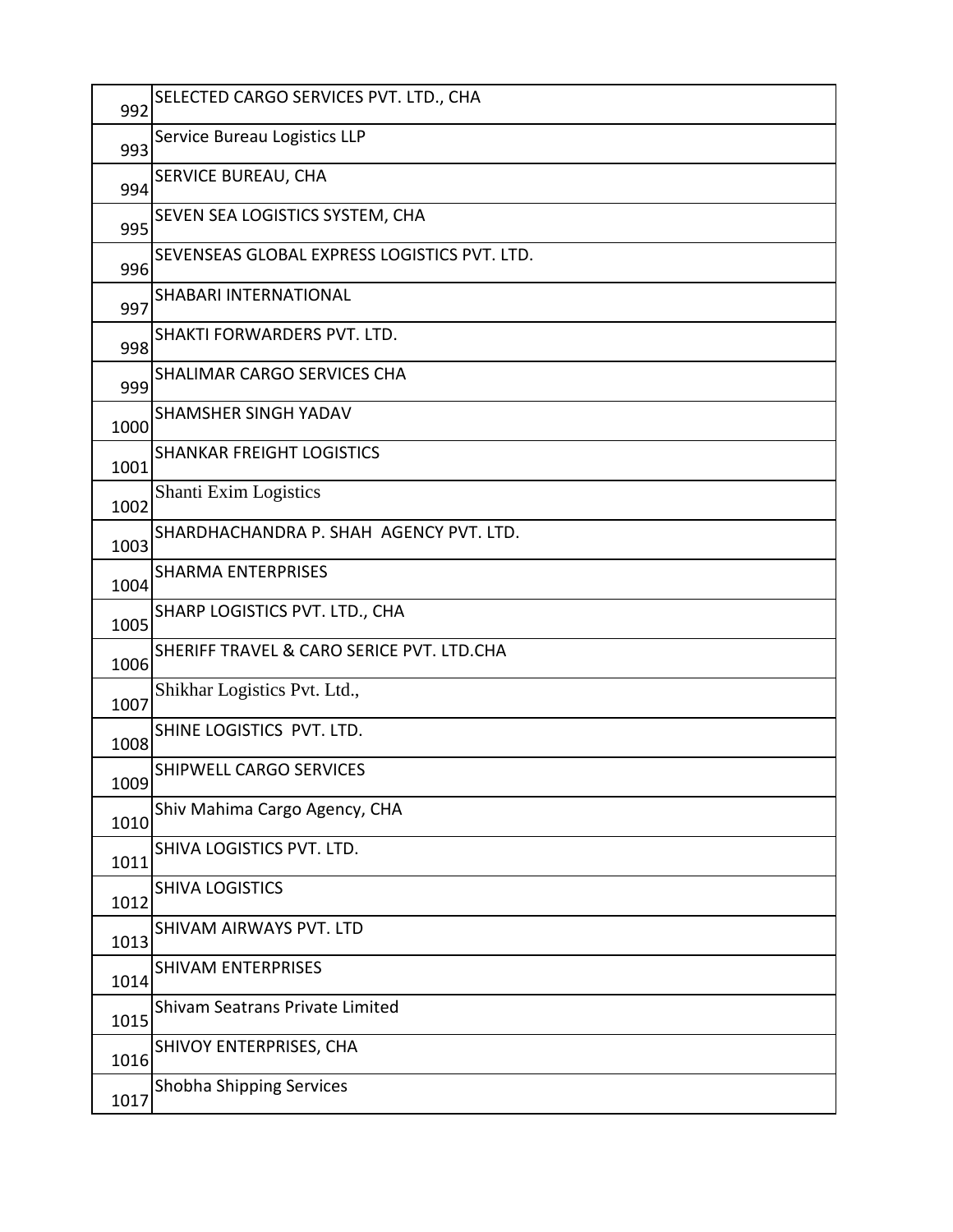| 1018 | <b>Shoolin Shipping Services</b>                |
|------|-------------------------------------------------|
| 1019 | SHREE AMBA CARGO MOVERS, CHA                    |
| 1020 | SHREE FORWARDING & CLEARING AGENTS, CHA         |
| 1021 | SHREE SHIPPING & TRANSPORT SERVICES PVT. LTD.,  |
| 1022 | SHREE SIMANDHAR SHIPPING SERVICES               |
| 1023 | <b>SHREE VENKATESH CHA</b>                      |
| 1024 | SHRI BALAJI LOGISTICS, CHA                      |
| 1025 | SHRI DHARM RAJ SINGH CHA                        |
| 1026 | Shri Krishna Logistics Management,,             |
| 1027 | <b>SHRI RAM LOGISTICS</b>                       |
| 1028 | SHRI SAIBABA CARGO CLEARING PVT. LTD. CHA       |
| 1029 | SHROFF SHIPPING AGENCY PVT LTD., CHA            |
| 1030 | SHUBHDA CARGO CHA                               |
| 1031 | <b>SHUBHRA LOGISTICS</b>                        |
| 1032 | SHUBHRISHI SHIIPPING & LOGISTICS PVT. LTD., CHA |
| 1033 | <b>SHYAM AWASTHI</b>                            |
| 1034 | <b>SHYAM SINGH CHA</b>                          |
| 1035 | SIDDHARTHA LOGISTICS CO PVT. LTD.               |
| 1036 | SIDH LOGISTICS, CHA                             |
| 1037 | SIDHANT LOGISTICS, CHA                          |
| 1038 | SIGN CARGO LLP.,                                |
| 1039 | <b>Signature Exim Logistics</b>                 |
| 1040 | SIKKAS KWICK HANDING SERVICES PVT. LD.CHA       |
| 1041 | SILVERLINE CLEARING & FORWARDING AGENCY,        |
| 1042 | SILVERLINE GLOBAL FREIGHT PVT. LTD.             |
| 1043 | SINDHU CARGO SERVICE PVT. LTD. CHA              |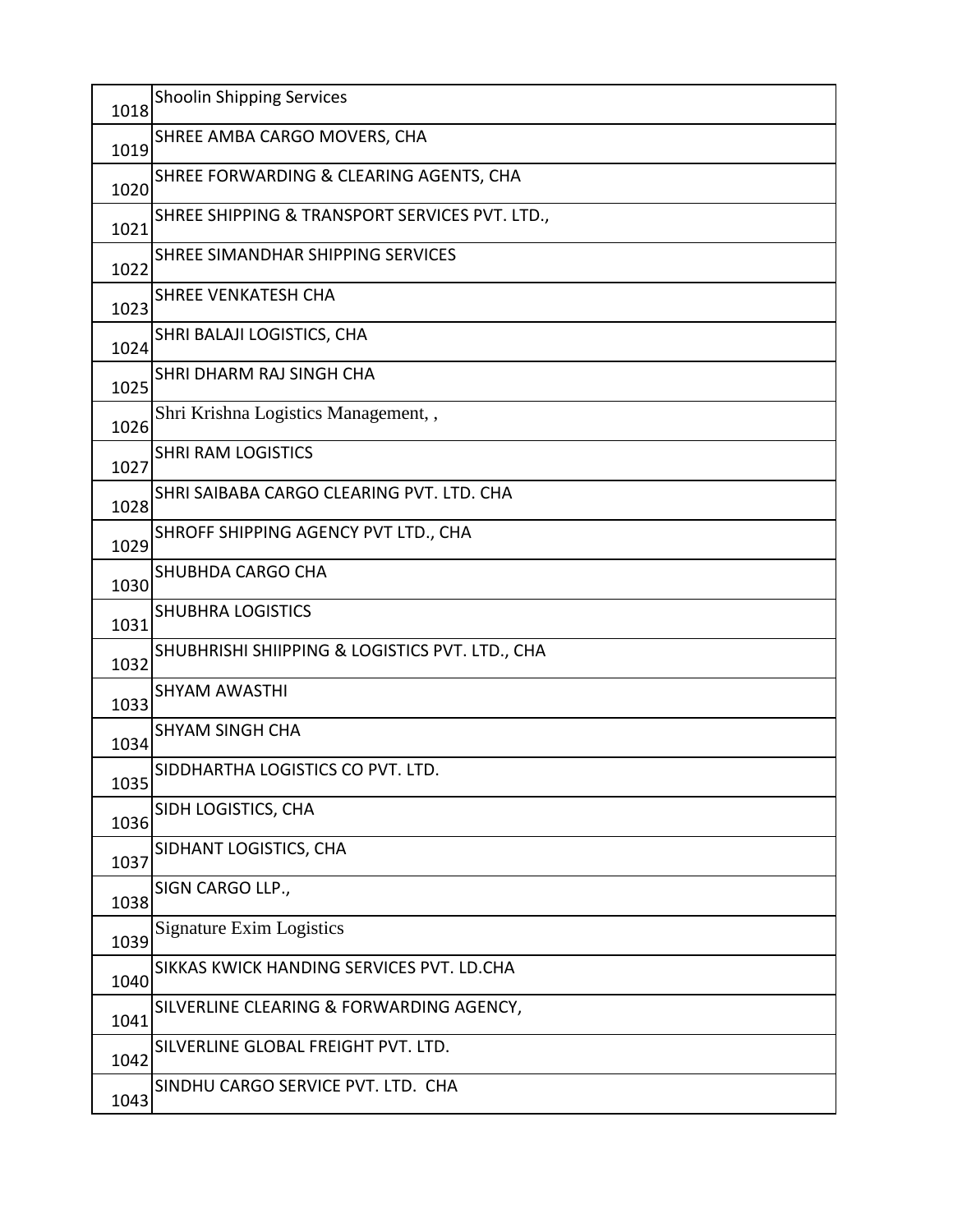| 1044 | SINGHAL EXIM CONSULTANTS, CHA                |
|------|----------------------------------------------|
| 1045 | SIRI GANESH FORWARDERS PVT. LTD, CHA         |
| 1046 | SIRI SAI CARGO, CHA                          |
| 1047 | <b>SITA SHIIPPING</b>                        |
| 1048 | SJB CLEARING AENCY PVT. LTD. CHA             |
| 1049 | SKB Shipping & Logistics Pvt. Ltd, CHA       |
| 1050 | SKH Freight Logistics Pvt. Ltd.              |
| 1051 | Skills Logistics Pvt. LTd.CHA                |
| 1052 | SKY BIRDS SHIPPING PVT. LTD.                 |
| 1053 | SKY KING (I) TOURS & TRAVELS., CHA           |
| 1054 | Sky Moon Impex Cargo Services                |
| 1055 | <b>SKY ROUTE</b>                             |
| 1056 | SKY SEA LOGISTICS,                           |
| 1057 | <b>SKY SHIPPING</b>                          |
| 1058 | <b>SKY TRAIN SERVICES</b>                    |
|      |                                              |
| 1059 | SKYLARK CARGO SERVICES, CHA                  |
| 1060 | <b>SKYLIFT TRAVELS &amp; CARGO</b>           |
| 1061 | $P1$ TITN<br>SKYLINE AIR LOGISTICS PVT. LTD. |
| 1062 | SKYMATE INDIA PVT. LTD. CHA                  |
| 1063 | SKYRIDER FREIGHT PVT. LTD. CHA               |
| 1064 | SKYRIVER INDIA PVT. LTD. CHA                 |
| 1065 | <b>Skywalk Cargo Services</b>                |
| 1066 | SMG ICB LOGISTICS,                           |
| 1067 | SMS CLEARING & FORWARDING PVT. LTD.,         |
| 1068 | SMS ENTERPRIES, CHA                          |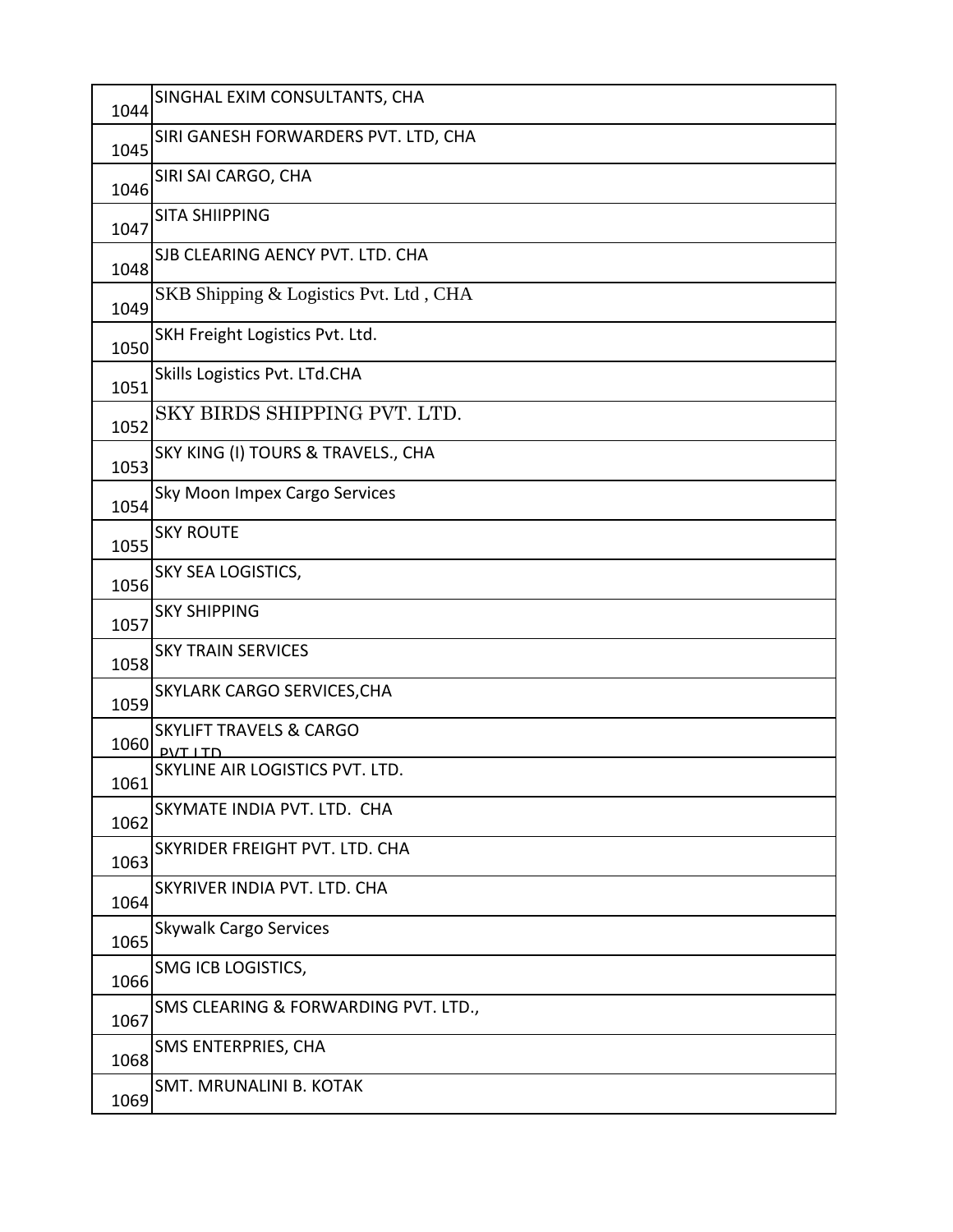| 1070 | Sonex Shipping,                            |
|------|--------------------------------------------|
| 1071 | SPECTRABEAM WORLD LOGISTICS                |
| 1072 | SPEED IMPEX, CHA                           |
| 1073 | SPEEDO TRADE EXIM,                         |
| 1074 | SPEEDWAYS CARGO PVT. LTD., CHA             |
| 1075 | <b>Spire Logistics</b>                     |
| 1076 | <b>SREE GAYATRI, CHA</b>                   |
| 1077 | SRG LOGISTICS, CHA                         |
| 1078 | Sri Gayatri Shipping & Logistics pvt. Ltd. |
| 1079 | SRI RADHAKRISHNAN SHIPPING PVT. LTD., CHA  |
| 1080 | SRI SHIPPING SERVICE CHA                   |
| 1081 | SRIAANSHU LOGISTICS CHA                    |
| 1082 | SRK Global Shipping Pvt. Ltd.,             |
| 1083 | SRP LOGISTICS PVT. LTD., CHA               |
| 1084 | SS Advance Logistic Solution               |
| 1085 | SSS SAI SHIPPING SERVICES PVT. LTD., CHA   |
| 1086 | ST. JOHN FREIGHT SYSTEM LTD., CHA          |
| 1087 | <b>STAR CARRIERS, CHA</b>                  |
| 1088 | <b>Star CHA Management Services LLP</b>    |
| 1089 | STAR INTERNTIONAL CHA                      |
| 1090 | <b>STAR SHIPPING CHA</b>                   |
| 1091 | STREAMLINE FORWARDERS, CHA                 |
| 1092 | STREAMLINE LOGISTICS PVT. LTD., CHA        |
| 1093 | SUBHASH SINGH, CHA                         |
| 1094 | <b>SUBI PURI, CHA</b>                      |
| 1095 | <b>SUBODH BHATNAGAR CHA</b>                |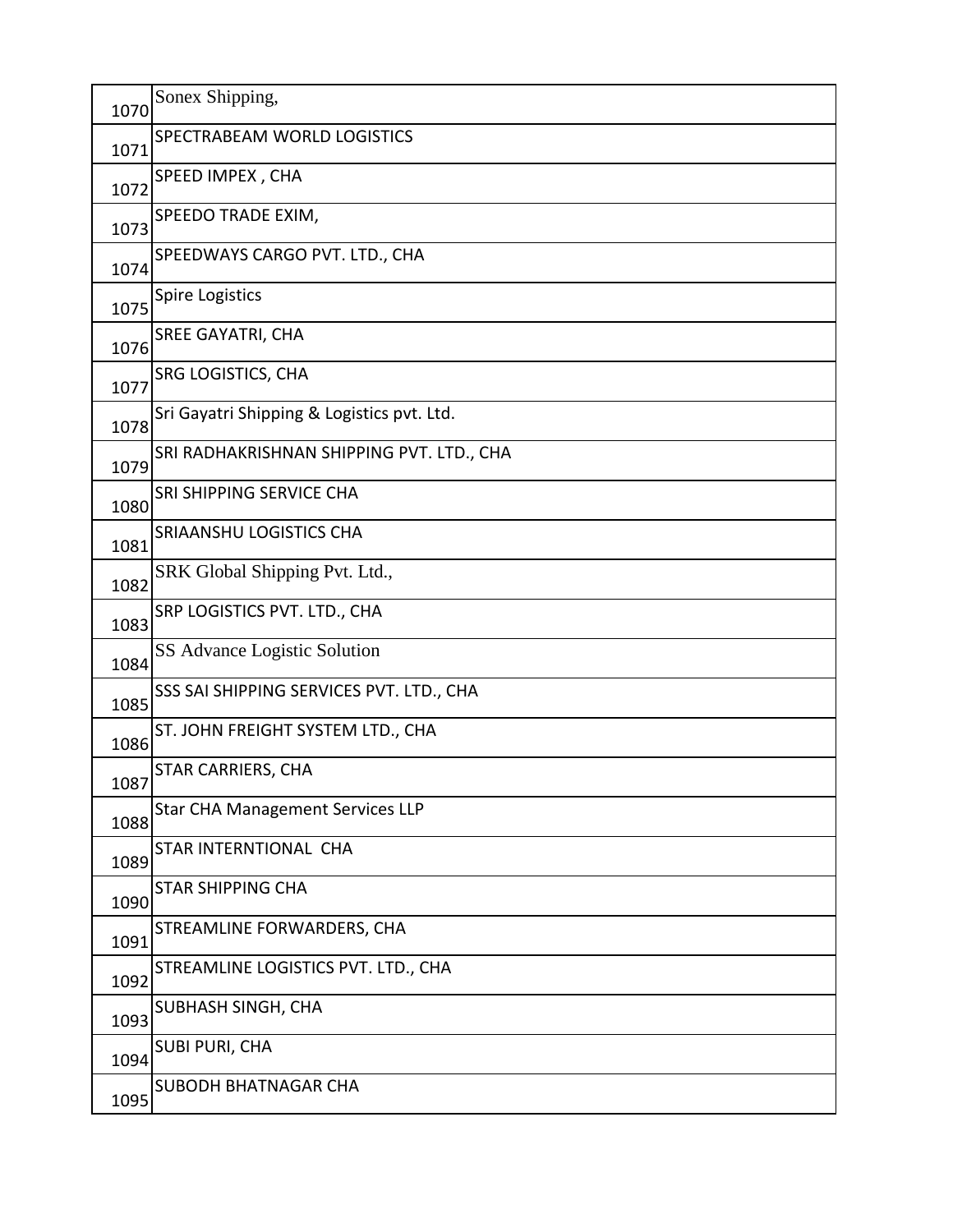| 1096 | SUDERSHAN CARGO, CHA                                 |
|------|------------------------------------------------------|
| 1097 | <b>SUDHIR CHUGH</b><br><b>(VANDANA CARGO MOVERS)</b> |
| 1098 | <b>SUDHIR GHOSH CHA</b>                              |
| 1099 | <b>SUDHIR KUMAR CHA</b>                              |
| 1100 | SUMAN AIR FREIGHT (P) LTD CHA                        |
| 1101 | <b>SUMIT KAPOOR CHA</b>                              |
| 1102 | SUN IMPEX CLEARING & SHIPPING AGENCY PVT. LTD.,      |
| 1103 | Sunil Bhardwaj, CHA                                  |
| 1104 | <b>SUNIL DUTT</b>                                    |
| 1105 | <b>SUNIL KHOSLA</b>                                  |
| 1106 | <b>SUNIL KOHLI &amp; OTHERS CHA</b>                  |
| 1107 | <b>SUNIL KUMAR</b>                                   |
| 1108 | <b>SUNIL SADANA</b>                                  |
| 1109 | Sunlog Services Pvt Ltd.                             |
| 1110 | SUNRISE FREIGHT FORWARDERS PVT. LTD.                 |
| 1111 | SUNSHINE CARGO SERVICES PVT. LTD.                    |
| 1112 | SUNSHINE CLEARING & FORWARDING CO. PVT. LTD.         |
| 1113 | <b>SUNSHINE ENTERPRISES</b>                          |
| 1114 | SUVIDHA KGP FORWRDERS PVT. LTD.                      |
| 1115 | <b>SVP EXIM</b>                                      |
| 1116 | SVS LOGISTICS, CHA                                   |
| 1117 | SWARAJAYA CLEARING & CARRIER PVT. LTD.,              |
| 1118 | <b>SWASTIK CARGO AGENCY</b>                          |
| 1119 | Swastik Cargo Agency,                                |
| 1120 | <b>SWASTIK SHIPPING SERVICES</b>                     |
| 1121 | <b>SWATI FREIGHT MOVERS</b>                          |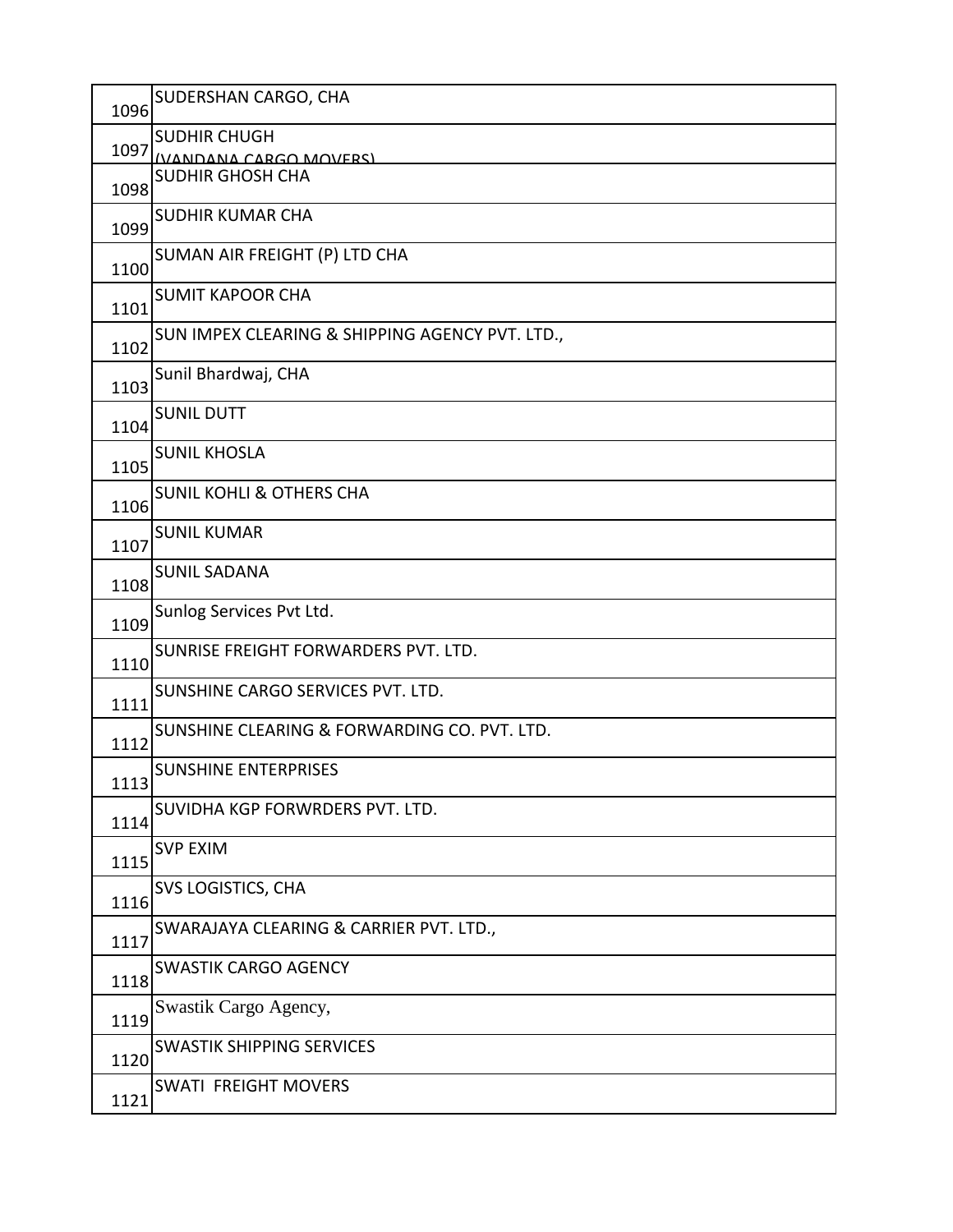| 1122 | <b>SWATI ENTERPRISES. CHA</b>              |
|------|--------------------------------------------|
| 1123 | SWEN AGENCIES PVT. LTD.                    |
| 1124 | <b>SWIFT AIR ENTERPRISES</b>               |
| 1125 | SWIFT FRIGHT MOVERS INDIA PVT. LTD.        |
| 1126 | SWIFT GLOBAL LOGISTICS,                    |
| 1127 | <b>SYED AHMED</b>                          |
| 1128 | SYED JAMEELUDDIN,                          |
| 1129 | SYNERGY EXPRESS LOGISTICS PVT. LTD.        |
| 1130 | Tanmay Global Logistics,                   |
| 1131 | TANTRESHWAR CHAUDHARY                      |
| 1132 | <b>TARANG SHIPPING SERVICES</b>            |
| 1133 | <b>TARUN OVERSEAS</b>                      |
| 1134 | Tarunn Gupta,                              |
| 1135 | THE CARGO CO.                              |
| 1136 | THE EASTERN BUNKERS PVT. LTD.              |
| 1137 | THE FAIRDEAL SHIPPING AGENCY PVT. LTD.     |
| 1138 | THE INDIAN MERCHANTILE AGENCY              |
| 1139 | The landing & shipping Agencies            |
| 1140 | THE LIBERTY MARINE                         |
| 1141 | TIGER LOGISTICS INDIA PVT. LTD.            |
| 1142 | Time Cargo & Travel                        |
| 1143 | TITAN SEA & AIR SERVICES PVT. LTD.         |
| 1144 | TKM TRANSPORT MANAGEMENT SERVICES PVT. LTD |
| 1145 | TMT ENTERPRISES PVT. LTD.                  |
| 1146 | <b>TOPS AIR &amp; SEA</b>                  |
| 1147 | TOTAL SHIPPING INDIA PVT. LTD.             |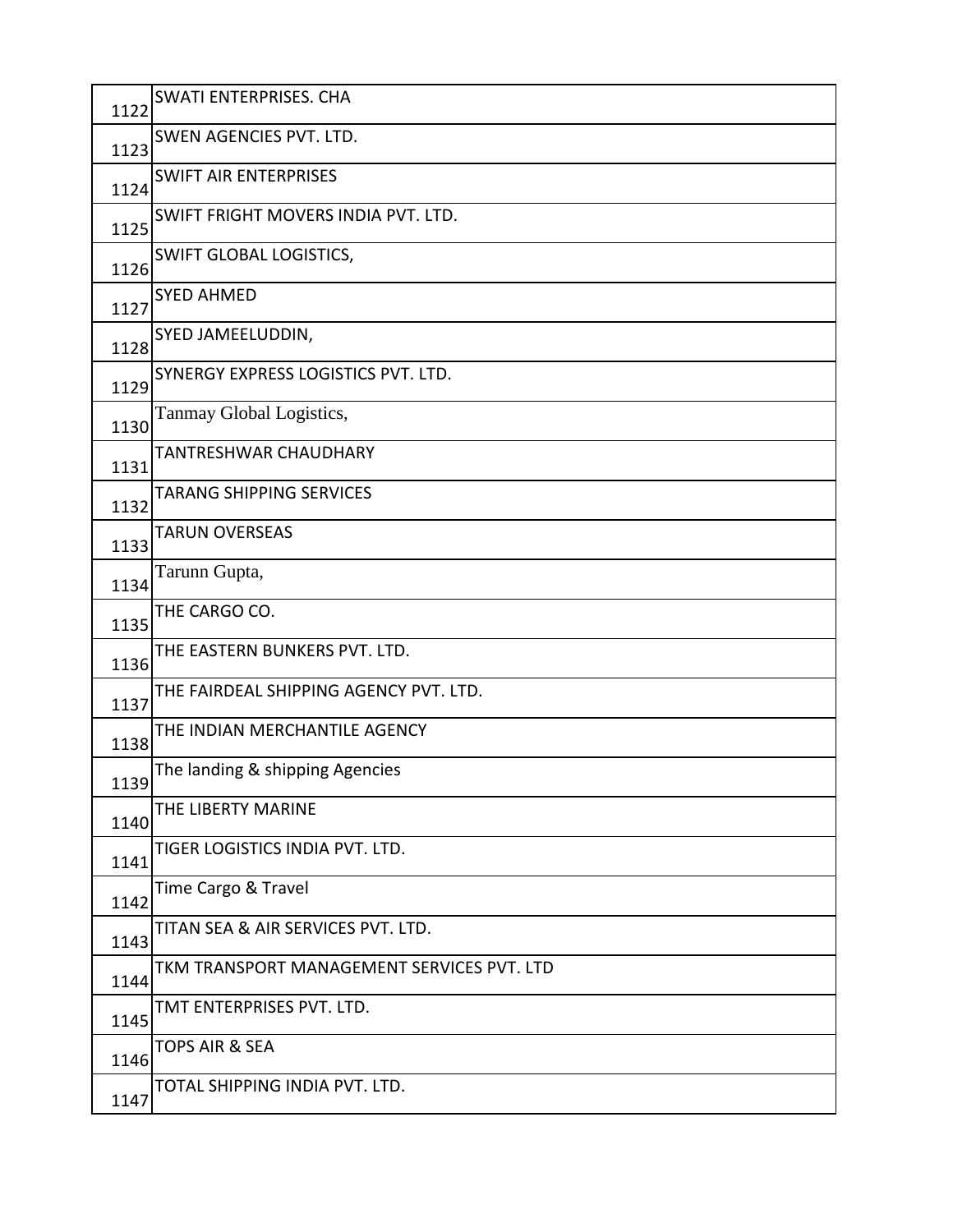| 1148 | TRACK CARGO PVT. LTD.                         |
|------|-----------------------------------------------|
| 1149 | TRADE TRACK CARGO PVT. LTD.                   |
| 1150 | TRADE WINGS LTD.                              |
| 1151 | TRANS FREIGHT LOGISTICS SOLUTIONS PVT. LTD.   |
| 1152 | <b>TRANS GLOBAL LOGISTICS</b>                 |
| 1153 | TRANS TOURS & TRAVELS INTERNATIONAL PVT. LTD. |
| 1154 | <b>TRANSLINK AIR LOGISTIC</b>                 |
| 1155 | TRANSLINK EXPRESS INDIA PVT. LTD.             |
| 1156 | TRANSLOGSHIPS PVT. LTD.                       |
| 1157 | TRANSPEED LOGISTICS PVT. LTD.                 |
| 1158 | Transpole Logistics Pvt. Ltd.                 |
| 1159 | <b>TRANSPORT LOGISTICS</b>                    |
| 1160 | TRANSPORT PLANNERS PVT. LTD                   |
| 1161 | <b>Transworld Cargo</b>                       |
| 1162 | <b>TRANSWORLD CARGO &amp; TRAVEL</b>          |
| 1163 | Transworld Logistics,                         |
| 1164 | <b>Travel Planners Pvt Ltd</b>                |
| 1165 | <b>TREVENI CARGO</b>                          |
| 1166 | <b>TRIGON SYNERGY</b>                         |
| 1167 | Trinetra Impex Pvt. Ltd.                      |
| 1168 | Trinity Sea & Air Private Ltd                 |
| 1169 | <b>TRIPUTH LOGISTICS</b>                      |
| 1170 | Trishiv Logistics India Pvt. Ltd.             |
| 1171 | <b>Trivedi Logistics</b>                      |
| 1172 | TRIWAYS TRANSPORTATION PVT. LTD.              |
| 1173 | TULIP INTERNATIONAL                           |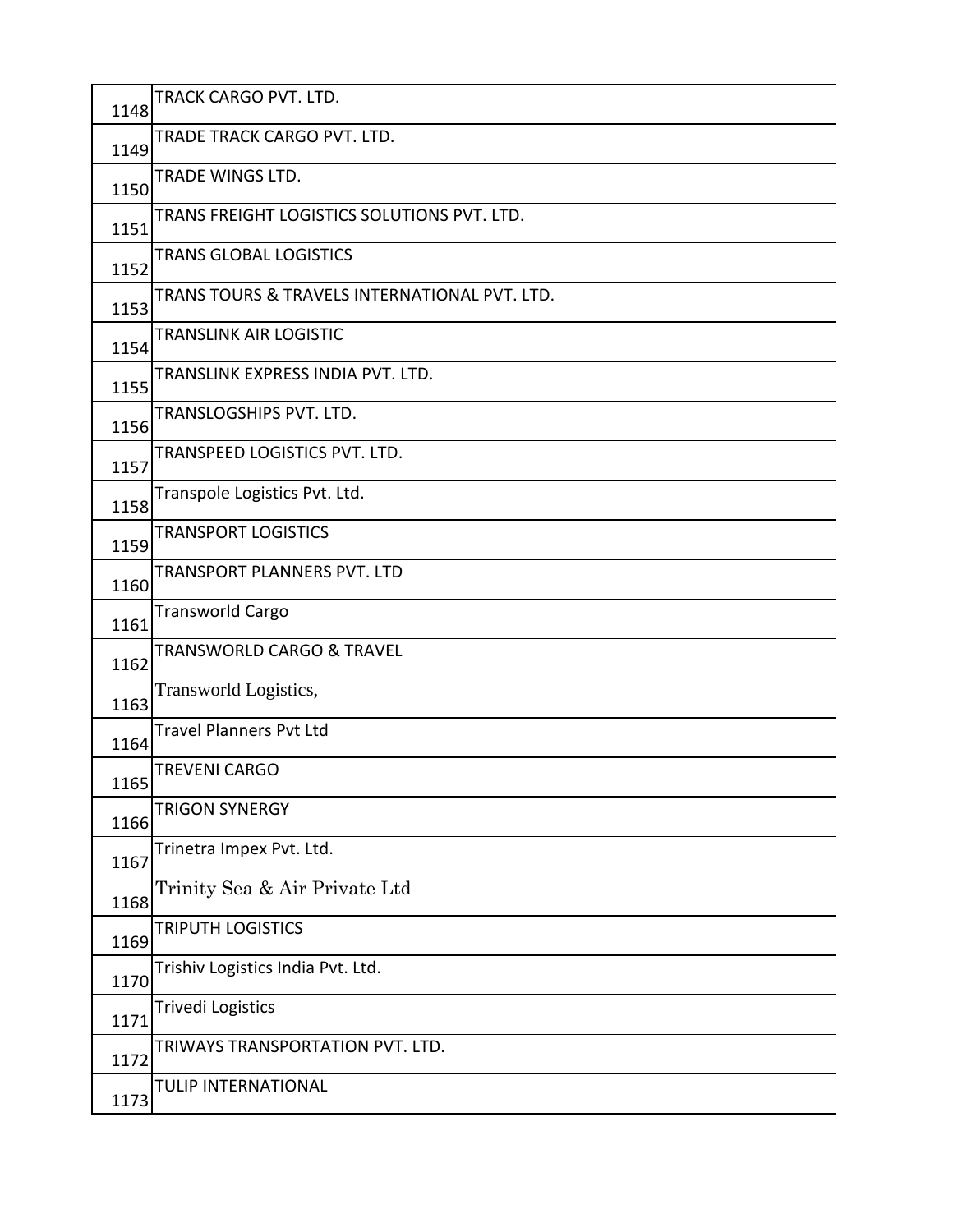| 1174 | U. K. Kashyap                                   |
|------|-------------------------------------------------|
| 1175 | U. V. Exim cargo                                |
| 1176 | <b>U.R. ENTERPRISES</b>                         |
| 1177 | Ujwal International                             |
| 1178 | <b>UNICA CARGO SERVICES</b>                     |
| 1179 | Unichear Logistics Service                      |
| 1180 | UNICLEAR LOGISTICS PVT LTD                      |
| 1181 | UNICOM WORLD LOGISTICS                          |
| 1182 | Unique Cargo                                    |
| 1183 | UNIQUE INTERNATIONAL                            |
| 1184 | <b>United Cargo</b>                             |
| 1185 | United Cargo & Travels                          |
| 1186 | UNITED CARGO SERVICES                           |
| 1187 | United Customs Brokers & Logistics,             |
| 1188 | United Customs House Agnecy (P) Ltd.            |
| 1189 | <b>United Liner Agency</b>                      |
| 1190 | UNIVERSAL FREIGHT MOVERS                        |
| 1191 | Universal Navigation Pvt. LTd.                  |
| 1192 | UNIVERSAL SHIPPING & FORWARDING AGENCY PVT.LTD. |
| 1193 | UNIWORLD LOGISTICS PVT. LTD.                    |
| 1194 | V & S SeAir Logistics Pvt. Ltd.,                |
| 1195 | V CARGO MOVERS                                  |
| 1196 | V K CARGO AGENCY                                |
| 1197 | V. & S. CLEARING AGENCY                         |
| 1198 | V. ARJOON CLEARING & FORWARDING AGENT           |
|      | <b>V. RAVI CHANDER</b>                          |
| 1199 |                                                 |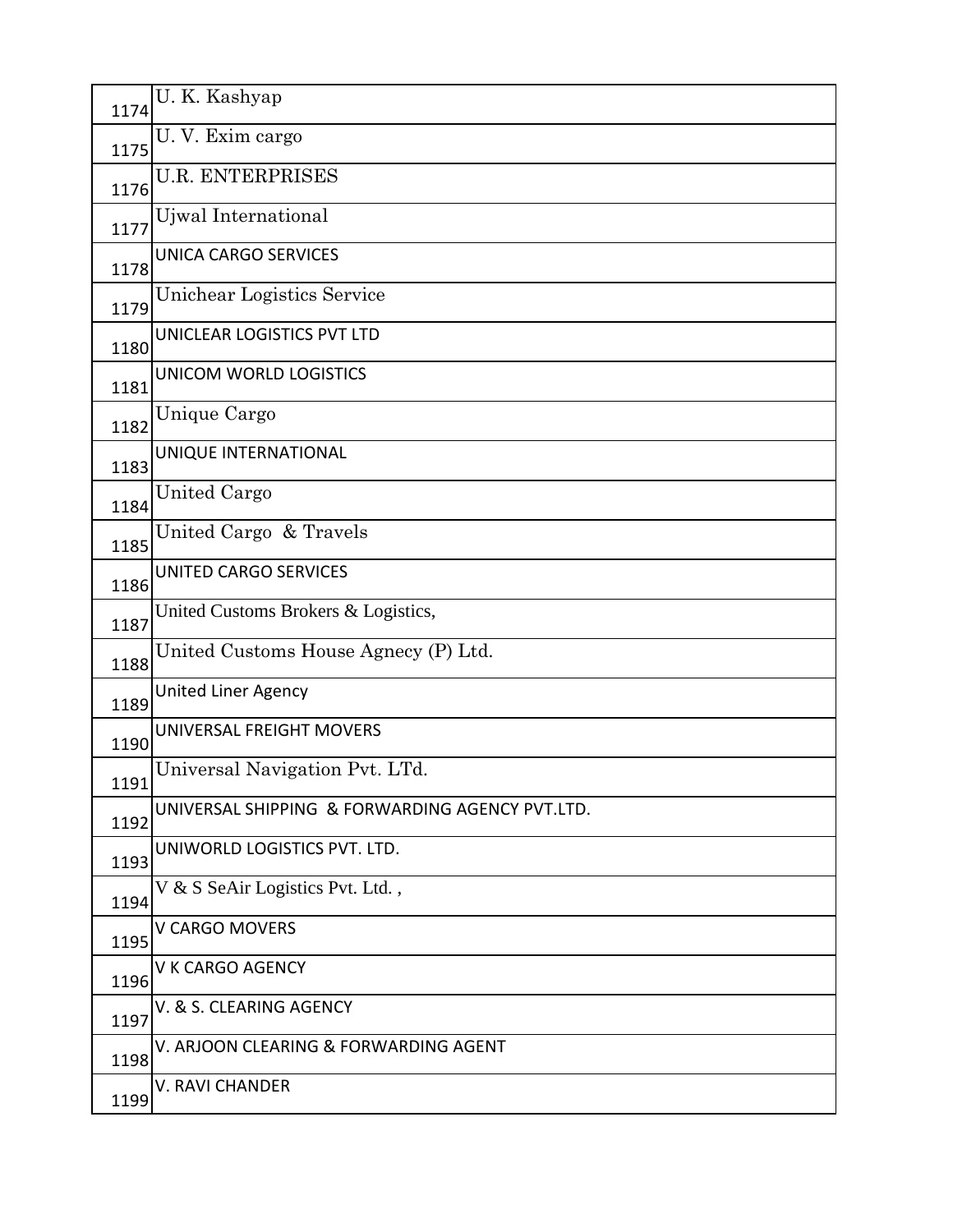| 1200 | V.P. BAWEJA                                          |
|------|------------------------------------------------------|
| 1201 | <b>V.S. BHAGWATI SHIPPING</b>                        |
| 1202 | VAIBHAV CARGO PVT. LTD.                              |
| 1203 | <b>VALIANT LOGISTICS,</b>                            |
| 1204 | <b>VANKO GLOBAL LOGISTICS</b>                        |
| 1205 | <b>VARMA &amp; SONS</b>                              |
| 1206 | VAYUDOOT IMPEX PVT. LTD.                             |
| 1207 | <b>VECTOR FREIGHT FORWARDERS,</b>                    |
| 1208 | VELJI DOSABHAI & SONS PVT. LTD.                      |
| 1209 | <b>VENKATESH AGENCIES</b>                            |
| 1210 | <b>VENSTAR SHIPPING SERVICE</b>                      |
| 1211 | VENUS CONTAINER LINE LOGISTICS PVT. LTD.             |
| 1212 | <b>VENUS GLOBAL LOGISTICS</b>                        |
| 1213 | <b>VERITAS FOOD &amp; BEVERAGE LOGISTICS PVT LTD</b> |
| 1214 | VERTEX TOTAL LOGISTICS PVT. LTD.                     |
| 1215 | VIGNESH FREIGHT FORWARDERS PVT. LTD.                 |
| 1216 | <b>VIJENDER SINGH</b>                                |
| 1217 | <b>VIKAS GUPTA &amp; ASSOCIATES</b>                  |
| 1218 | VIKAS RAI & CO.                                      |
| 1219 | <b>VIKRAM CHAUHAN</b>                                |
| 1220 | <b>VIKRANT GOGIA</b>                                 |
| 1221 | VIKSUN CARRIERS PVT. LTD.                            |
| 1222 | VIMAL FORWARDERS PVT. LTD.                           |
| 1223 | Vimal Pruthi,                                        |
| 1224 | VIN CARGO PVT. LTD.                                  |
| 1225 | <b>VINNY JAIN</b>                                    |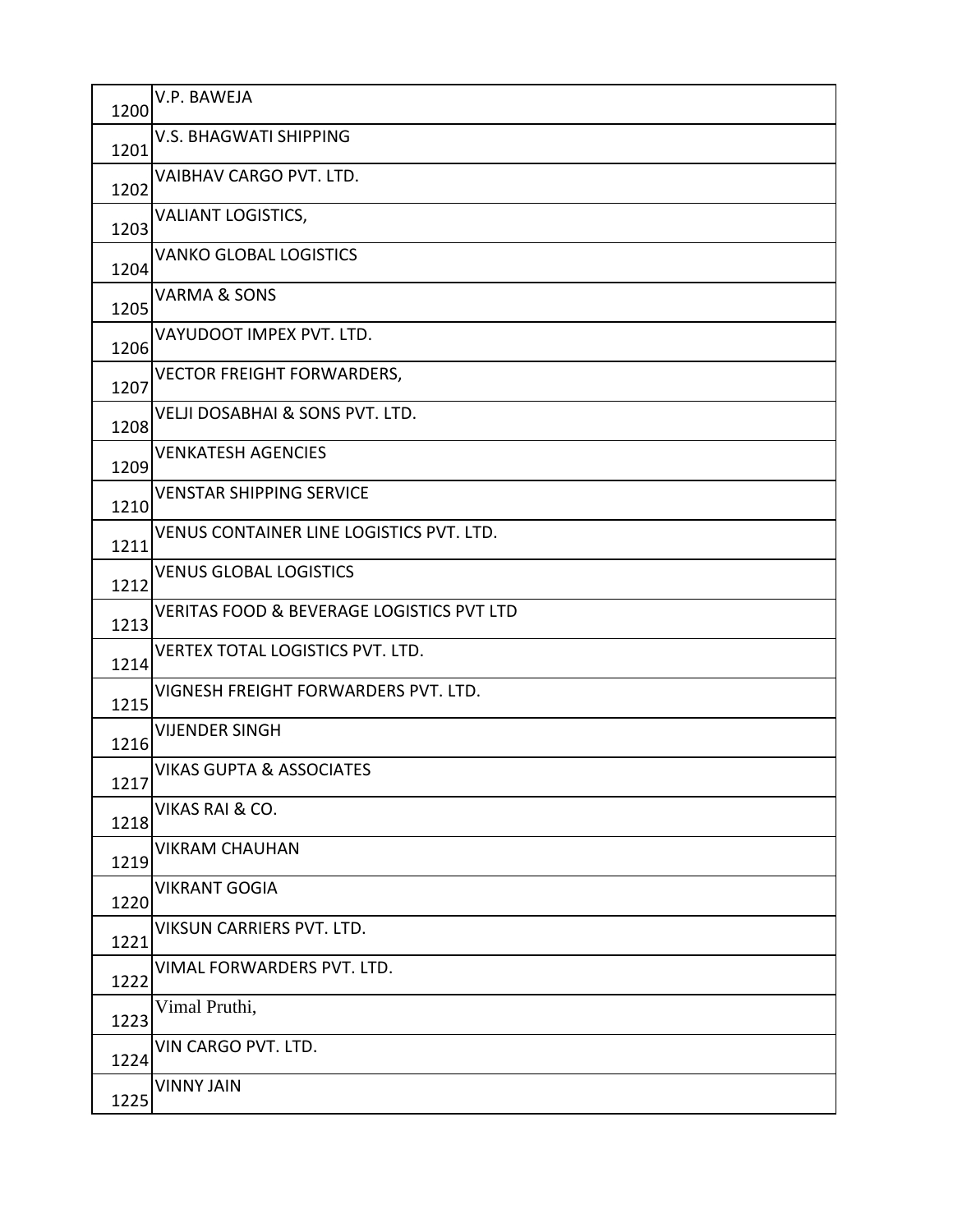| 1226 | <b>VIPIN MALIK</b>                      |
|------|-----------------------------------------|
| 1227 | VIPRA SERVICES INDIA PVT. LTD           |
| 1228 | <b>VIRENDER KUMAR</b>                   |
| 1229 | <b>VISTA CONSULTANCY SERVICES</b>       |
| 1230 | VK Customs Solution,                    |
| 1231 | <b>VKL CARGO MOVERS</b>                 |
| 1232 | <b>VMD SHIPPING COMPANY</b>             |
| 1233 | <b>VOYAGE IMPEX</b>                     |
| 1234 | <b>VRINDAVAN LOGISTICS</b>              |
| 1235 | WATSON GLOBAL CARGO PVT. LTD.,          |
| 1236 | WELGROW LINE NORTH INDIA PVT. LTD.      |
| 1237 | WESTERN CARRIERS [INDIA] LTD.           |
| 1238 | Whitewater Logistics Pvt. Ltd.,         |
| 1239 | <b>WORLD CARGO MOVERS</b>               |
| 1240 | <b>WORLD TIME LOGISTICS</b>             |
| 1241 | WORLD WIDE EXPRESS CARGO                |
| 1242 | <b>WORLD WIDE SHIPPING</b>              |
| 1243 | <b>WORLD WIDE TRANSPORT LOGISTICS</b>   |
| 1244 | WORLD WIND SHIPPING SERVICES            |
| 1245 | Worthy Indeas4 Logistics Services LLP,  |
| 1246 | YADAV TRAVEL & CARGO PVT. LTD.          |
| 1247 | YASH GLOBAL LOGISTICS                   |
| 1248 | YOGKSHEM & CO.                          |
| 1249 | ZEALOUS LOGISTICS PRIVATE LIMITED,      |
| 1250 | ZION EXPRESS CARGO PVT. LTD.            |
|      | 1251 RDA GLOBAL LOGISTICS (I) PVT. LTD. |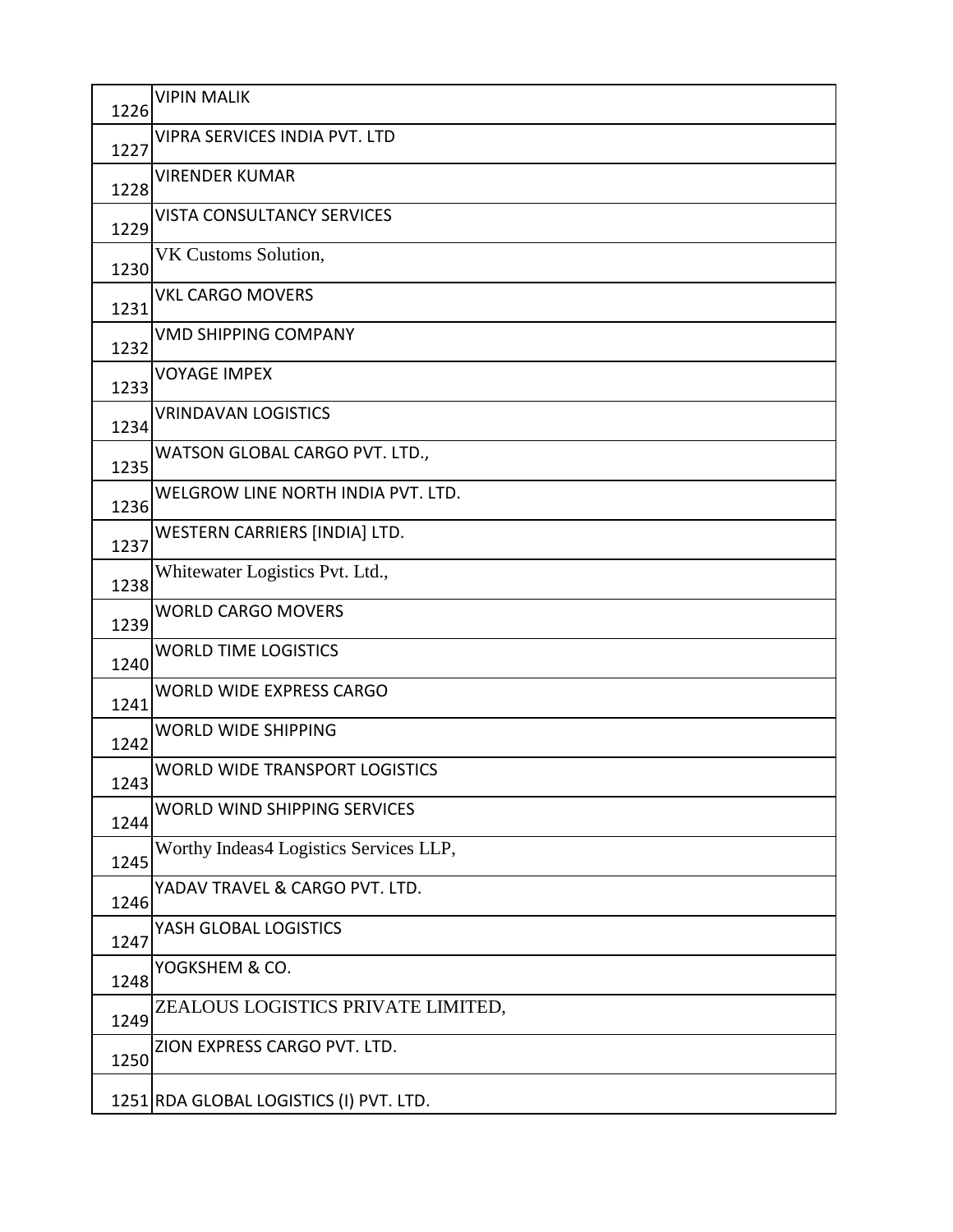| 1252 VISTAR WORLDWIDE LOGISTICS              |  |  |  |  |  |  |
|----------------------------------------------|--|--|--|--|--|--|
| 1253 AURUM GLOBAL LOGISTICS                  |  |  |  |  |  |  |
| 1254 ANAPURNA SHIPPING PVT. LTD.             |  |  |  |  |  |  |
| 1255 LAVANYA EXIM                            |  |  |  |  |  |  |
| 1256 PANKAJ GUPTA                            |  |  |  |  |  |  |
| 1257 ARTHA IMPEX                             |  |  |  |  |  |  |
| 1258 GURPREET SINGH                          |  |  |  |  |  |  |
| 1259 CARE CLEARING HOUSE (P) LTD.            |  |  |  |  |  |  |
| 1260 SARR FREIGHT LTD.                       |  |  |  |  |  |  |
| 1261 JYOTI CUSTOMS BROKER SERVICES PVT. LTD. |  |  |  |  |  |  |
| 1262 NTC LOGISTICS INDIA (P) LTD.            |  |  |  |  |  |  |
| 1263 ADVENT SHIPPING AGENCY                  |  |  |  |  |  |  |
| 1264 FEC CLEARING PVT. LTD.,                 |  |  |  |  |  |  |
| 1265 CONCORDE ZOOM                           |  |  |  |  |  |  |
| 1266 AMAN CHOUDHARY                          |  |  |  |  |  |  |
| 1267 NAPTURE CARGO MOVERS                    |  |  |  |  |  |  |
| 1268 SAAR MORITHIMES PVT. LTD.               |  |  |  |  |  |  |